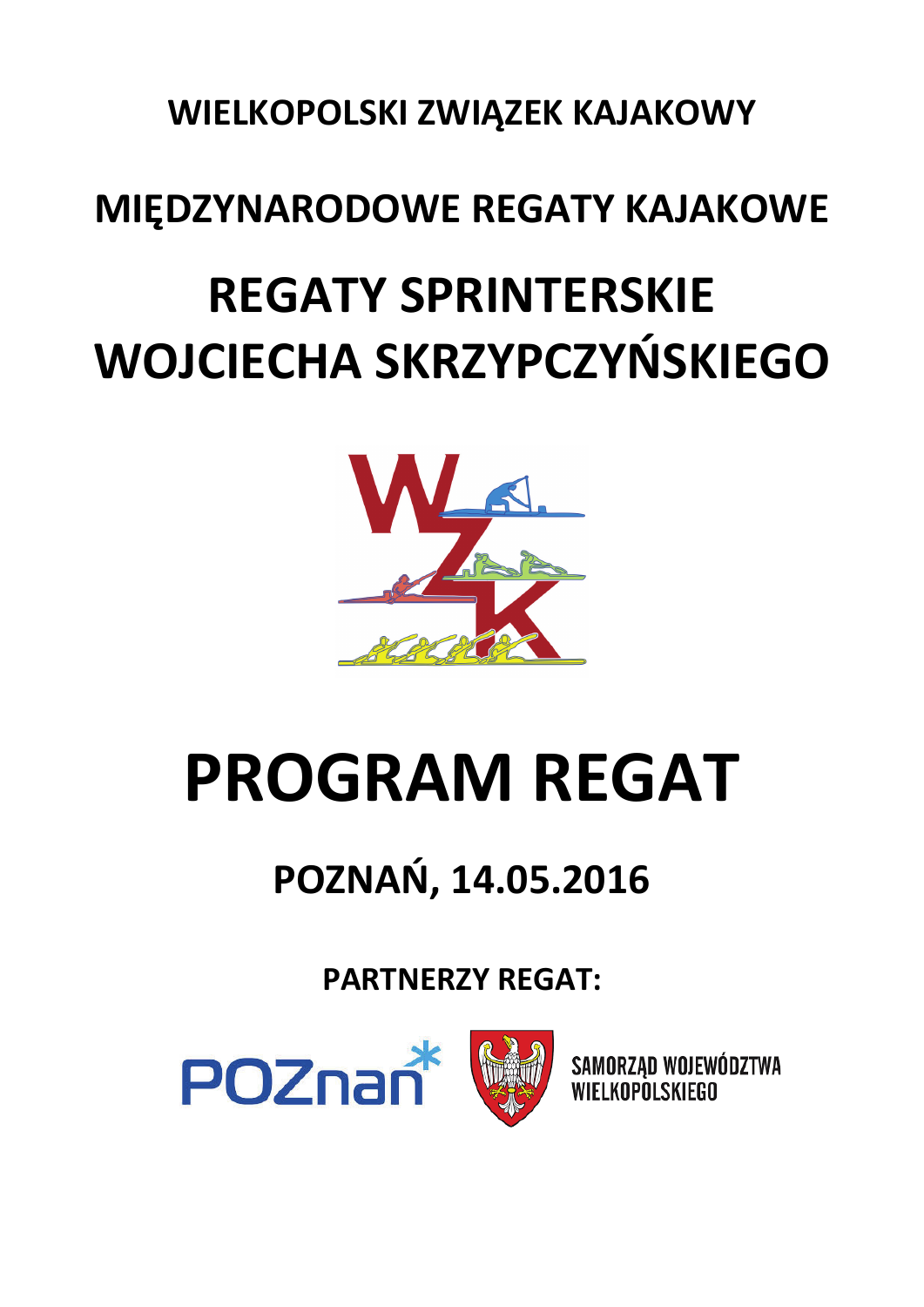#### REGATY SPRINTERSKIE WOJCIECHA SKRZYPCZYNSKIEGO POZNAŃ, 14.05.2016 TOR REGATOWY MALTA

 ================================================================== WYKAZ KLUBÓW ================================================================== "2" UKS 2 KÓRNIK KRZYSZTOF ZIÓłKOWSKI "6" UKS 6 POZNAŃ **EWA HENECZKOWSKA**  AWF AZS AWF POZNAN KAJAKI MACIEJ WYSZKOWSKI AZS KS AZS AWF POZNAN KANADYJ DAWID GLUZA BLY UKS BŁYSKAWICA ROKIETNICA PIOTR PORYSEK CHO MOSW CHOSZCZNO LUCYNA ŁAKOS ENE KS ENERGETYK POZNAN PIOTR WOJCIECHOWSKI GOR KS AZS-AWF GORZOW WLKP MAREK ZACHARA GPG KS G'POWER GORZÓW MAREK BOHDZIUN GWA GWARDIA OPOLE ROMUALD FIGIELUS KAJ UKS KAJAK TRZCIANKA MAREK KORDEK KNS KKS NOWA SÓL MARIAN PIEC KTW KTW KALISZ RADOSŁAW JACKOWSKI LKK LKK HUBERTUS BIAŁY BÓR KWAŚNIEWSKA DOROTA MAS KLUB MASTERS ORZ WTS ORZEŁ WAŁCZ MARCINKOWSKI MAREK PAM UKS PAMIATKOWO PIOTR OLSZEWSKI PKA KS POSNANIA KAJAKARZE JACEK HENECZKOWSKI POL AZS POLITECHNIKA POZNAŃ IZABELA DYLEWSKA POR PORTUGALIA RYSZARD HOPPE POS KS POSNANIA POZNAN KANADY MAREK SZMYDT STO KS STOMIL POZNAŃ PIOTR PILARSKI UKR TEAM UKRAINE VIC UKS VICTORIA WAŁCZ JOLANTA STANCZAK WAR KS WARTA POZNAŃ **RYSZARD OBORSKI** WIS KS WISKORD SZCZECIN PIOTR SZCZESZEK WLO KST WLOKNIARZ CHEłMŻA TOMASZ SZWED ZAL UKS ZALEW JERZYKOWO MACIEJ KASPRZAK ZAW CWZA ZAWISZA STOW. KAJAKO PAWEŁ BARASZKIEWICZ ZKS ZKS OLIMPIA TOMASZ SZWED ZRY UMKS ZRYW WOLSZTYN PIOTR KUBACZYK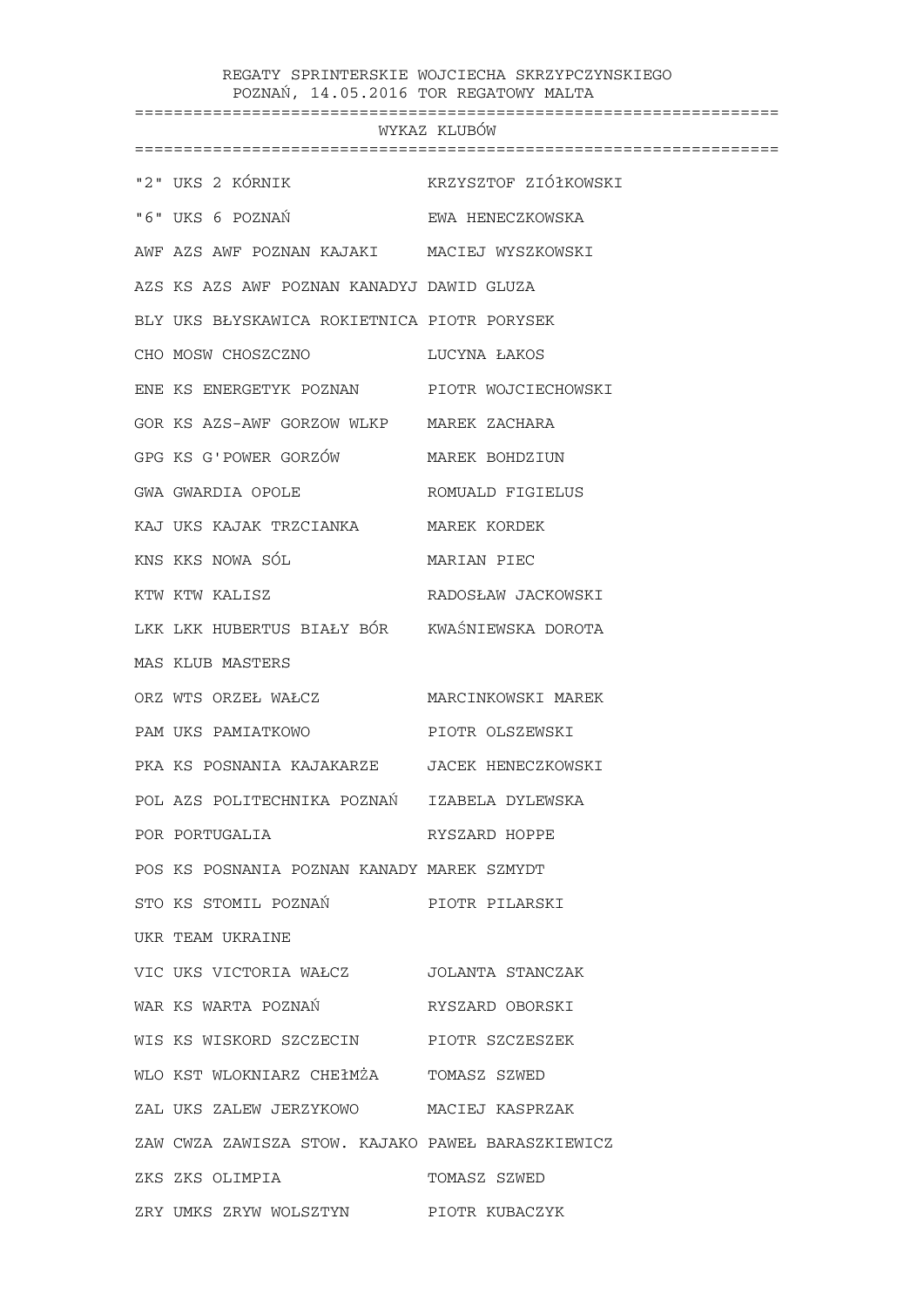#### REGATY SPRINTERSKIE WOJCIECHA SKRZYPCZYNSKIEGO POZNAŃ, 14.05.2016 TOR REGATOWY MALTA

### ==================================================================

|                       |            |                                        | PROGRAM MINUTOWY |       | =============================                                         |
|-----------------------|------------|----------------------------------------|------------------|-------|-----------------------------------------------------------------------|
|                       | 14.05.2016 |                                        |                  |       |                                                                       |
|                       |            | 1 10:30 C-4 VIKING M P                 |                  |       | 1/ 2 1-4 DO FIN + 5-ty NAJ. CZAS                                      |
| 2                     |            | $10:34$ K-1 DZ CHL P                   |                  | 1/2   | 1-4 DO FIN + 5-ty NAJ. CZAS                                           |
| $\mathcal{E}$         |            | 10:38 K-1 DZ CHL P                     |                  |       | 2/ 2 1-4 DO FIN + 5-ty NAJ. CZAS                                      |
|                       |            |                                        |                  |       |                                                                       |
| 5                     |            | $10:46$ C-1 SEN M P                    |                  | 1/3   | $1-3$ DO FIN                                                          |
| 6                     |            | 10:50 C-1 SEN M P                      |                  |       | 2/ 3 1-3 DO FIN                                                       |
| 7                     |            | $10:54$ $C-1$ SEN M P                  |                  | 3/3   | $1-3$ DO FIN                                                          |
| 8                     |            | 10:58 C-4 VIKING M P                   |                  |       | 2/ 2 1-4 DO FIN + 5-ty NAJ. CZAS                                      |
| 9                     |            | $11:02$ $C-1$ MLK                      | FIN              | 1/1   |                                                                       |
| 10 <sub>1</sub>       |            | 11:06 K-1 SEN M P                      |                  |       | 1/ 2 1-4 DO FIN + 5-ty NAJ. CZAS                                      |
| 11                    |            | $11:10$ K-1 SEN M                      | $\mathbf P$      |       | 2/ 2 1-4 DO FIN + 5-ty NAJ. CZAS                                      |
|                       |            |                                        |                  |       |                                                                       |
| 12 <sup>°</sup><br>13 |            | 11:14 K-1 DZ DZ P<br>$11:18$ K-1 DZ DZ | P                |       | $1/2$ 1-4 DO FIN + 5-ty NAJ. CZAS<br>2/ 2 1-4 DO FIN + 5-ty NAJ. CZAS |
|                       |            |                                        |                  |       |                                                                       |
| 15                    | 11:26      | K-1 DZ CHL                             | FIN              | 1/1   |                                                                       |
| 16                    |            | 11:30 K-2 DZ CHL P                     |                  |       | 1/ 2 1-4 DO FIN + 5-ty NAJ. CZAS                                      |
| 17                    |            | $11:34$ K-2 DZ CHL                     | $\mathbf{P}$     |       | 2/ 2 1-4 DO FIN + 5-ty NAJ. CZAS                                      |
| 18                    |            | 11:38 K-1 MASTERS M                    | $\mathbf P$      |       | 1/ 2 1-4 DO FIN + 5-ty NAJ. CZAS                                      |
| 19                    |            | 11:42 K-1 MASTERS M                    | $\mathbf{P}$     |       | 2/ 2 1-4 DO FIN + 5-ty NAJ. CZAS                                      |
| 20                    |            | $11:46$ $C-2$ $DZ$ $CHL$               | FIN              | 1/1   |                                                                       |
| 21                    |            | $11:50$ K-2 JUN M P                    |                  |       | 1/ 2 1-4 DO FIN + 5-ty NAJ. CZAS                                      |
| 22                    |            | $11:54$ K-2 JUN M                      | $\, {\bf P}$     |       | 2/ 2 1-4 DO FIN + 5-ty NAJ. CZAS                                      |
|                       |            |                                        |                  |       |                                                                       |
|                       |            | 23 11:58 C-1 SEN M FIN                 |                  | 1/1   |                                                                       |
| 24                    | 12:02      | K-1 MLM                                | Ρ                | 1/6   |                                                                       |
| 25                    |            | $12:06$ K-1 MLM                        | ${\bf P}$        | 2/6   |                                                                       |
| 26                    | 12:10      | K-1 MLM                                | ${\bf P}$        | 3/6   |                                                                       |
| 27                    |            | 12:14 K-1 MLM                          | ${\bf P}$        | 4/6   |                                                                       |
| 28                    |            | 12:18 K-1 MLM                          | $\mathbf{P}$     | 5/6   |                                                                       |
| 29                    |            | 12:22 K-1 MLM                          | $\mathbf P$      | 6/6   |                                                                       |
| 31                    |            | $12:30$ $C-1$ JUN MLM                  | P                | 1/2   | 1-4 DO FIN + 5-ty NAJ. CZAS                                           |
| 32                    |            | 12:34 C-1 JUN MLM                      | P                | 2/2   | 1-4 DO FIN + 5-ty NAJ. CZAS                                           |
| 33                    | 12:38      | K-1 MASTERS M                          | FIN              | 1/1   |                                                                       |
| 34                    |            | 12:42 C-1 MASTERS                      | FIN              | $1/1$ |                                                                       |
| 36                    | 12:50      | K-1 DZ DZ                              | FIN              | $1/1$ |                                                                       |
| 37                    |            | 12:54 K-2 DZ CHL                       | FIN              | 1/1   |                                                                       |
|                       |            |                                        |                  |       |                                                                       |
| 38                    |            | 12:58 K-2 SEN K                        | FIN              | 1/1   |                                                                       |
| 39                    |            | 13:30 K-1 JUN MLM                      | P                |       | 1/ 5 1 DO FIN + 4 NAJ. CZASY Z 2 MC                                   |

40 13:34 K-1 JUN MLM P 2/ 5 1 DO FIN + 4 NAJ. CZASY Z 2 MC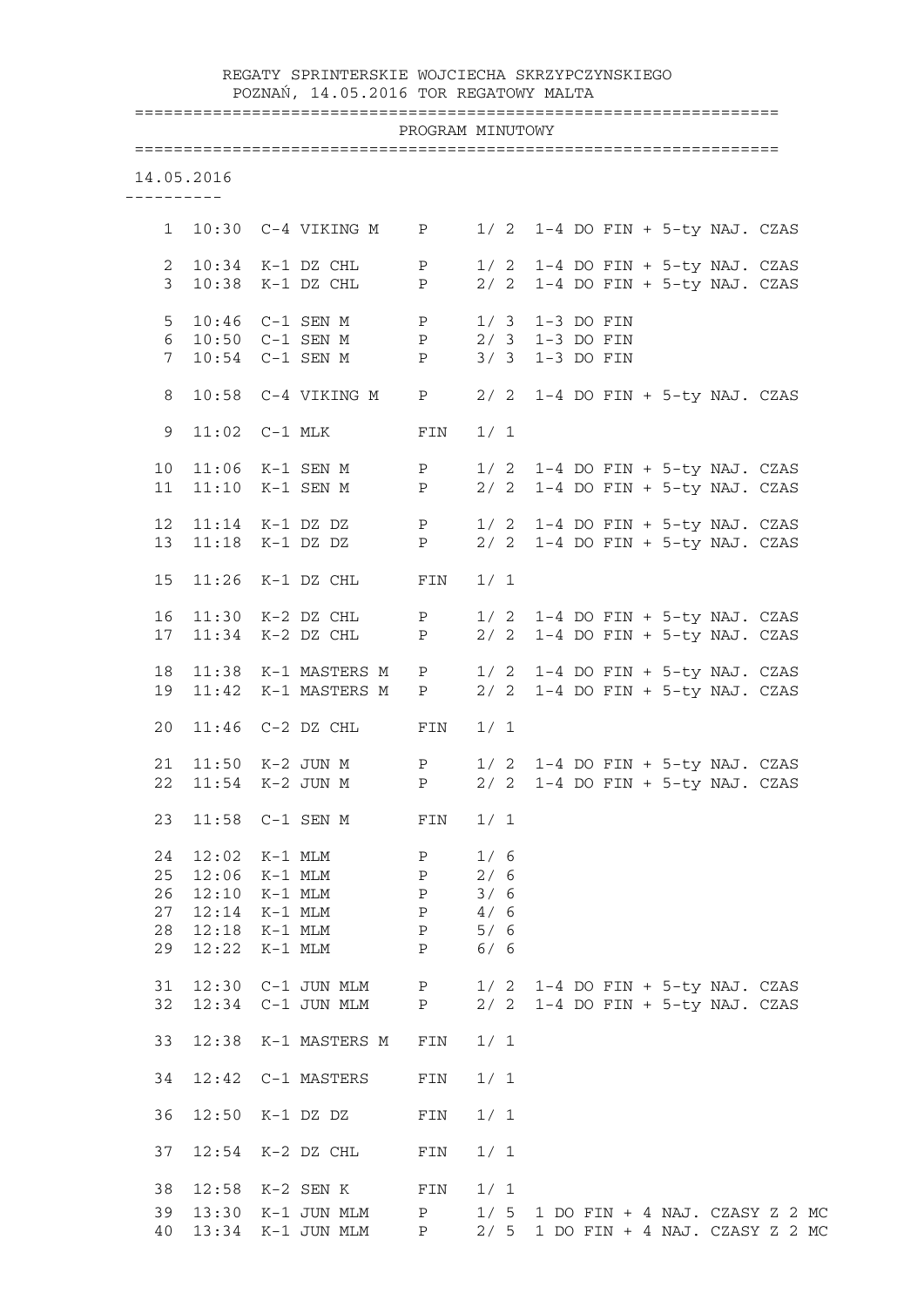| 41 | 13:38 | K-1 JUN MLM      | P            | 3/5   | 1 DO FIN + 4 NAJ. CZASY Z 2 MC    |
|----|-------|------------------|--------------|-------|-----------------------------------|
| 42 | 13:42 | K-1 JUN MLM      | $\mathbf{P}$ | 4/5   | 1 DO FIN + 4 NAJ. CZASY Z 2 MC    |
| 43 | 13:46 | K-1 JUN MLM      | $\mathbf{P}$ | 5/5   | 1 DO FIN + 4 NAJ. CZASY Z 2 MC    |
|    |       |                  |              |       |                                   |
|    |       |                  |              |       |                                   |
| 45 | 13:50 | $K-1$ MLM        | FIN          | 1/1   |                                   |
|    |       |                  |              |       |                                   |
| 46 | 13:54 | $C-1$ JUN MLM    | FIN          | 1/1   |                                   |
|    |       |                  |              |       |                                   |
|    |       |                  |              |       |                                   |
| 47 | 13:58 | K-1 SEN M        | FIN          | 1/1   |                                   |
|    |       |                  |              |       |                                   |
| 48 | 14:02 | K-2 JUN M        | FIN          | 1/1   |                                   |
|    |       |                  |              |       |                                   |
| 49 | 14:06 | $C-1$ MLM        | $\mathbf{P}$ | 1/3   | $1-3$ DO FIN                      |
| 50 |       |                  |              | 2/3   |                                   |
|    | 14:10 | $C-1$ MLM        | P            |       | $1-3$ DO FIN                      |
| 51 | 14:14 | $C-1$ MLM        | $\mathbf{P}$ | 3/3   | $1-3$ DO FIN                      |
|    |       |                  |              |       |                                   |
| 52 | 14:18 | $K-4$ DZ CHŁ     | FIN          | $1/1$ |                                   |
|    |       |                  |              |       |                                   |
| 53 | 14:22 | K-1 JUN MLM      | FIN          | $1/1$ |                                   |
|    |       |                  |              |       |                                   |
|    |       |                  |              |       |                                   |
| 54 | 14:26 | $K-1$ SEN K      | FIN          | $1/1$ |                                   |
|    |       |                  |              |       |                                   |
| 56 | 14:34 | $K-2$ DZ DZ      | FIN          | 1/1   |                                   |
|    |       |                  |              |       |                                   |
| 57 | 14:38 | K-1 MLK          | P            | 1/4   | $1-2$ DO FIN + $3-ci$ NAJ. CZAS   |
| 58 | 14:42 | K-1 MLK          | P            | 2/4   | $1-2$ DO FIN + $3-ci$ NAJ. CZAS   |
|    |       |                  |              |       |                                   |
| 59 | 14:46 | K-1 MLK          | $\mathbf{P}$ | 3/4   | $1-2$ DO FIN + $3-ci$ NAJ. CZAS   |
| 60 | 14:50 | $K-1$ MLK        | P            | 4/4   | $1-2$ DO FIN + $3-ci$ NAJ. CZAS   |
|    |       |                  |              |       |                                   |
| 61 | 14:54 | K-2 JUNK         | FIN          | $1/1$ |                                   |
|    |       |                  |              |       |                                   |
| 62 | 14:58 | K-1 JUN MLK      | P            | 1/3   | $1-3$ DO FIN                      |
| 63 | 15:02 | K-1 JUN MLK      | P            | 2/3   | $1-3$ DO FIN                      |
| 64 | 15:06 | K-1 JUN MLK      | P            | 3/3   | $1-3$ DO FIN                      |
|    |       |                  |              |       |                                   |
|    |       |                  |              |       |                                   |
| 65 | 15:10 | $C-1$ MLM        | FIN          | 1/1   |                                   |
|    |       |                  |              |       |                                   |
| 66 |       | 15:14 C-2 OPEN K | FIN          | 1/1   |                                   |
|    |       |                  |              |       |                                   |
| 67 | 15:18 | K-1 JUN M        | P            | 1/4   | $1-2$ DO FIN + $3-ci$ NAJ. CZAS   |
| 68 | 15:22 | K-1 JUN M        | $\mathbf{P}$ | 2/4   | $1-2$ DO FIN + $3-ci$ NAJ. CZAS   |
| 69 |       | 15:26 K-1 JUN M  | $\mathbf{P}$ | 3/4   | 1-2 DO FIN + 3-ci NAJ. CZAS       |
|    |       |                  |              |       |                                   |
| 70 | 15:30 | K-1 JUN M        | $\mathbf P$  |       | $4/4$ 1-2 DO FIN + 3-ci NAJ. CZAS |
|    |       |                  |              |       |                                   |
| 71 | 15:34 | K-4 JUN MLM      | FIN          | 1/1   |                                   |
|    |       |                  |              |       |                                   |
| 72 |       | 15:38 C-1 DZ CHL | $\mathbf{P}$ |       | 1/ 2 1-4 DO FIN + 5-ty NAJ. CZAS  |
| 73 |       | 15:42 C-1 DZ CHL | P            |       | 2/ 2 1-4 DO FIN + 5-ty NAJ. CZAS  |
|    |       |                  |              |       |                                   |
|    |       |                  |              |       |                                   |
| 74 | 15:46 | K-4 DZ DZ        | FIN          | 1/1   |                                   |
|    |       |                  |              |       |                                   |
| 75 | 15:50 | C-2 SEN M        | FIN          | 1/1   |                                   |
|    |       |                  |              |       |                                   |
| 76 | 15:54 | K-2 JUN MLM      | $\mathbf{P}$ | 1/3   | $1-3$ DO FIN                      |
| 77 | 15:58 | K-2 JUN MLM      | P            | 2/3   | $1-3$ DO FIN                      |
|    |       |                  |              |       |                                   |
| 78 | 16:02 | K-2 JUN MLM      | Ρ            | 3/3   | $1-3$ DO FIN                      |
|    |       |                  |              |       |                                   |
| 79 | 16:06 | K-2 MLM          | P            | 1/4   | $1-2$ DO FIN + $3-ci$ NAJ. CZAS   |
| 80 | 16:10 | $K-2$ MLM        | $\mathbf{P}$ | 2/4   | 1-2 DO FIN + 3-ci NAJ. CZAS       |
| 81 | 16:14 | $K-2$ MLM        | $\mathbf{P}$ | 3/4   | 1-2 DO FIN + 3-ci NAJ. CZAS       |
| 82 | 16:18 | $K-2$ MLM        | $\mathbf{P}$ | 4/4   | $1-2$ DO FIN + $3-ci$ NAJ. CZAS   |
|    |       |                  |              |       |                                   |
|    |       |                  |              |       |                                   |
| 83 |       | 16:22 K-2 SEN M  | FIN          | 1/1   |                                   |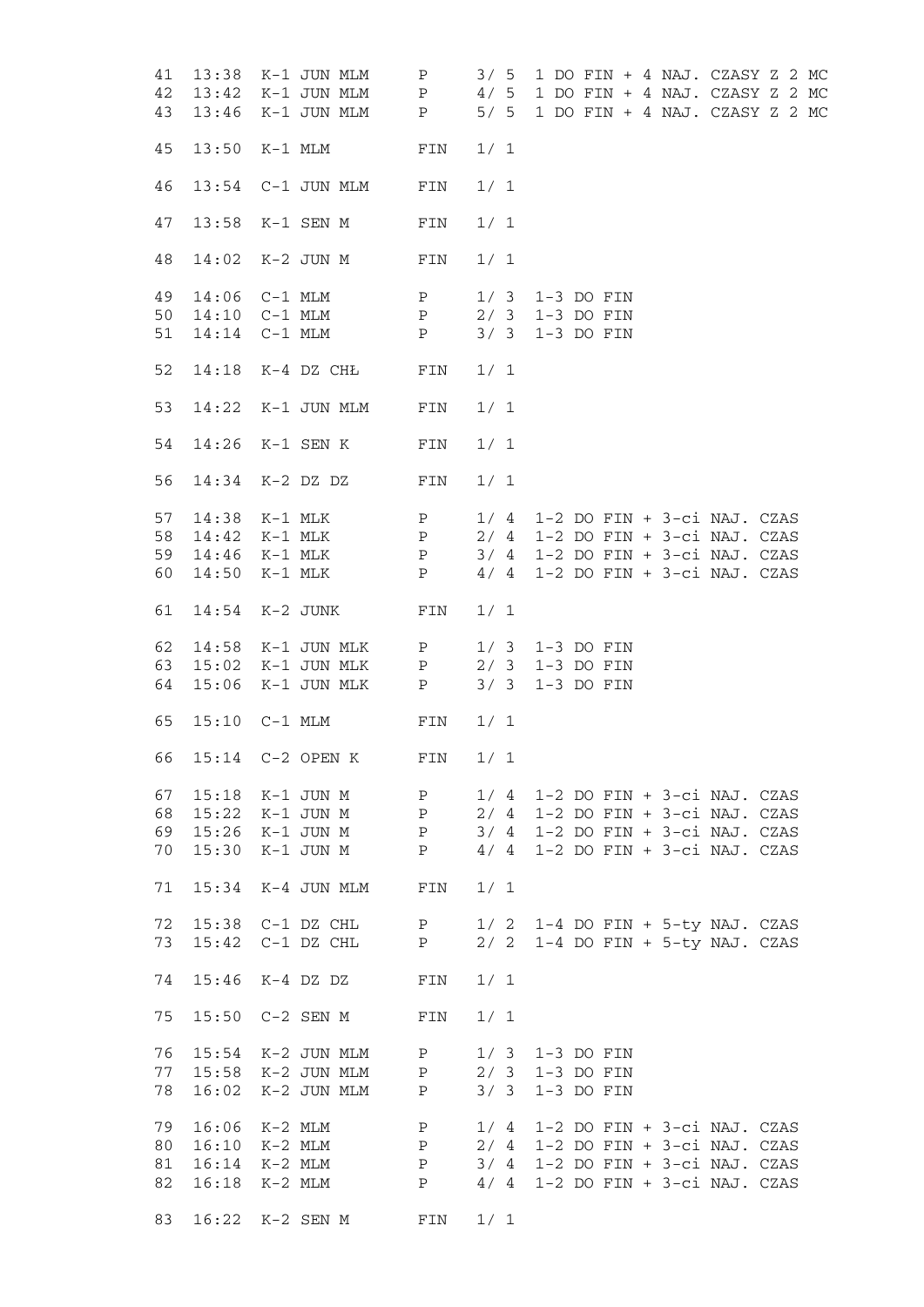| 84       | 16:26 | K-2 JUN MLK                    | FIN          | 1/1 |                                                                      |  |
|----------|-------|--------------------------------|--------------|-----|----------------------------------------------------------------------|--|
| 85<br>86 |       | 16:30 C-1 JUN<br>16:34 C-1 JUN | P<br>P       |     | 1/ 2 1-4 DO FIN + 5-ty NAJ. CZAS<br>2/ 2 1-4 DO FIN + 5-ty NAJ. CZAS |  |
| 87       | 16:38 | $K-4$ MLM                      | FIN          | 1/1 |                                                                      |  |
| 88       | 16:42 | K-1 JUN MLK                    | FIN          | 1/1 |                                                                      |  |
| 89       | 16:46 | K-2 MASTERS                    | FIN          | 1/1 |                                                                      |  |
| 90       | 16:50 | C-2 MASTERS                    | FIN          | 1/1 |                                                                      |  |
| 91       | 16:54 | $C-2$ MLM                      | FIN          | 1/1 |                                                                      |  |
| 93       | 17:02 | $K-1$ JUN M                    | FIN          | 1/1 |                                                                      |  |
| 94       | 17:06 | $K-2$ MLM                      | FIN          | 1/1 |                                                                      |  |
| 95       | 17:10 | $K-2$ MLK                      | $\mathbf P$  |     | $1/3$ $1-3$ DO FIN                                                   |  |
| 96       | 17:14 | $K-2$ MLK                      | $\mathbf{P}$ |     | 2/ 3 1-3 DO FIN                                                      |  |
| 97       | 17:18 | $K-2$ MLK                      | $\mathbf P$  | 3/3 | $1-3$ DO FIN                                                         |  |
| 98       | 17:22 | K-2 JUN MLM                    | ${\tt FIN}$  | 1/1 |                                                                      |  |
| 99       |       | 17:26 C-2 JUN MLM              | FIN          | 1/1 |                                                                      |  |
| 100      | 17:30 | K-4 JUN MLK                    | FIN          | 1/1 |                                                                      |  |
| 101      | 17:34 | $K-1$ JUN K                    | $\mathbf{P}$ |     | $1/3$ $1-3$ DO FIN                                                   |  |
| 102      |       | 17:38 K-1 JUN K                | $\mathbf{P}$ |     | 2/ 3 1-3 DO FIN                                                      |  |
| 103      | 17:42 | $K-1$ JUN K                    | $\mathbf{P}$ | 3/3 | $1-3$ DO FIN                                                         |  |
| 104      | 17:46 | $K-4$ MLK                      | FIN          | 1/1 |                                                                      |  |
| 105      | 17:50 | $C-2$ JUN M                    | FIN          | 1/1 |                                                                      |  |
| 106      |       | $17:54$ K-4 MASTERS            | FIN          | 1/1 |                                                                      |  |
| 107      | 17:58 | C-1 DZ CHL                     | FIN          | 1/1 |                                                                      |  |
| 108      | 18:02 | $C-1$ JUN                      | FIN          | 1/1 |                                                                      |  |
| 110      | 18:10 | C-1 OPEN K                     | FIN          | 1/1 |                                                                      |  |
| 111      | 18:14 | $K-1$ JUN K                    | FIN          | 1/1 |                                                                      |  |
| 112      | 18:18 | K-1 MLK                        | FIN          | 1/1 |                                                                      |  |
| 113      | 18:22 | $K-2$ MLK                      | FIN          | 1/1 |                                                                      |  |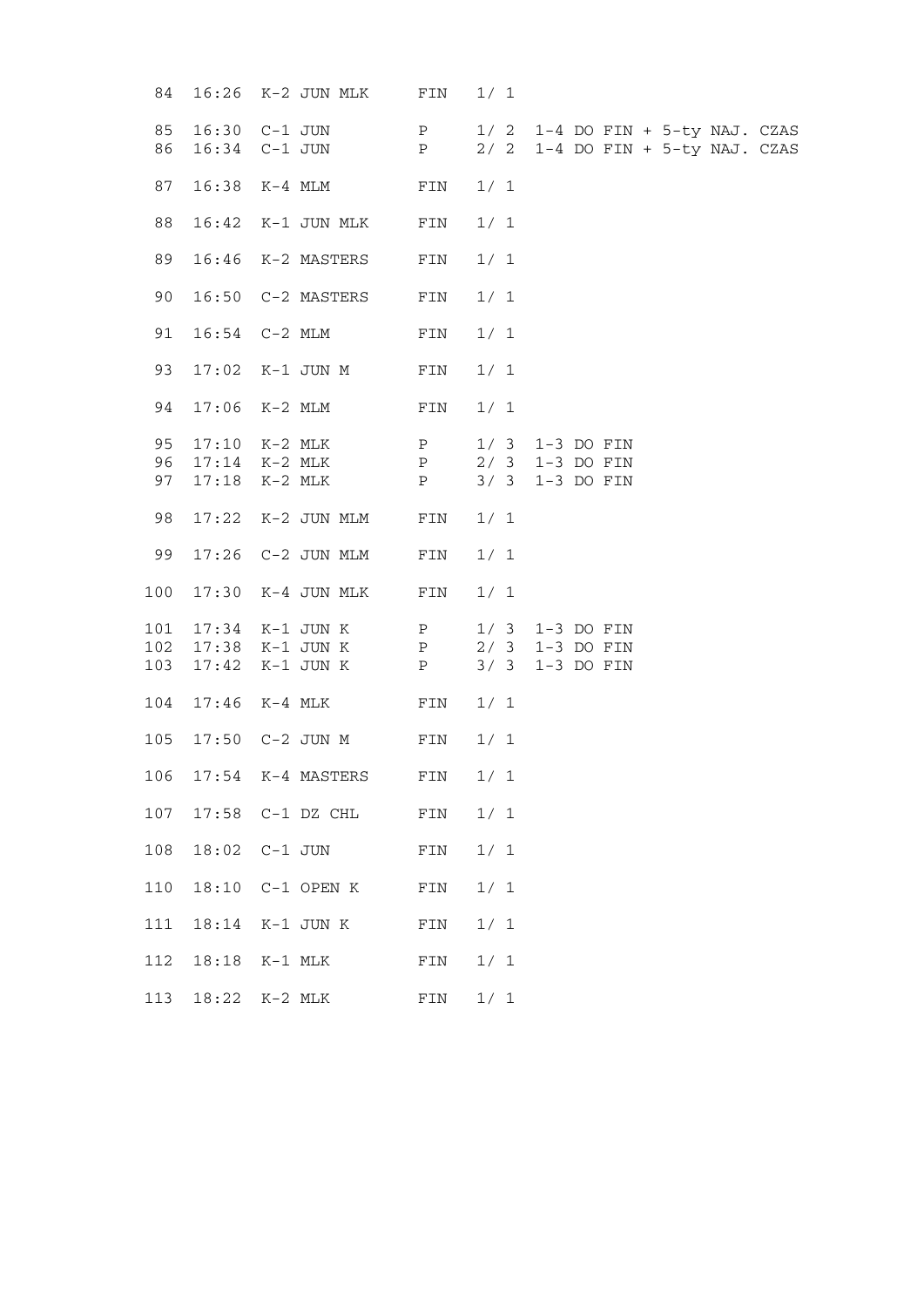#### REGATY SPRINTERSKIE WOJCIECHA SKRZYPCZYNSKIEGO

#### POZNAŃ, 14.05.2016 TOR REGATOWY MALTA

#### ==================================================================

#### LISTA ZAWODNIKÓW

#### ==================================================================

#### GWA GWARDIA OPOLE

| - | KALUS    | ADAM  | QQK |
|---|----------|-------|-----|
| ↩ | SZCZERBA | UKASZ | QQ6 |

#### ZAL UKS ZALEW JERZYKOWO

| 4   | ANIOLA        | GRZEGORZ      | 2004 |
|-----|---------------|---------------|------|
| 5   | CHEŁMOWSKI    | RADEK         | 2003 |
| 6   | GUMNY         | HUGO          | 2005 |
| 7   | JEDROSZKOWIAK | STANISŁAW     | 2006 |
| 8   | KARASIEWICZ   | MAJA          | 2005 |
| 9   | KOPERSKI      | TOMASZ        | 2003 |
| 10  | KRUSZWICKI    | ALEKS         | 2006 |
| 11  | KRÓL          | MIKOŁAJ       | 2002 |
| 615 | KUŚNIEREK     | FILIP         | 2005 |
| 12  | KWARC         | MICHAŁ        | 2006 |
| 13  | MUSIOŁ        | <b>WOJTEK</b> | 2004 |
| 14  | MUSIOŁ        | ANTONINA      | 2007 |
| 15  | SKAPSKI       | MAKS          | 2005 |
| 16  | WIECZOREK     | NATALIA       | 2005 |
| 17  | <b>LABEDA</b> | MAKS          | 2006 |

#### STO KS STOMIL POZNAŃ

| 18 | BAK            | <b>MARTA</b>   | 1999 |
|----|----------------|----------------|------|
| 19 | CZAJKOWSKI     | TOMASZ         | 2000 |
| 20 | <b>DOLATA</b>  | ANITA          | 2000 |
| 21 | JAKUBOWSKI     | <b>BARTOSZ</b> | 2002 |
| 22 | PIETRZAK       | KAMIL          | 2003 |
| 23 | PILARSKI       | JAKUB          | 2003 |
| 24 | PODBYLSKA      | WIKTORIA       | 2000 |
| 25 | SIDEL          | GRZEGORZ       | 2000 |
| 26 | STRUGAŁA       | CEZARY         | 1999 |
| 27 | SZAROLETA      | JAN            | 2003 |
| 28 | SZERSZENIEWSKI | ALAN           | 1998 |
| 29 | ZIÓŁKOWSKI     | MIŁOSZ         | 2001 |
| 30 | ZIÓŁKOWSKI     | MATEUSZ        | 2001 |

#### POL AZS POLITECHNIKA POZNAŃ

| 31 | FECEK           | ANTONI        | 2003 |
|----|-----------------|---------------|------|
| 32 | FECEK           | JAN           | 2002 |
| 33 | KASPEREK        | DARIA         | 2004 |
| 34 | MATUSZAK        | KRZYSZTOF     | 2005 |
| 35 | PINNA           | <b>EMILIA</b> | 2002 |
| 36 | POZIEMBA        | KRYSTIAN      | 2000 |
| 37 | <b>SCHLABS</b>  | FABIAN        | 2004 |
| 38 | SIATKA          | MACIEJ        | 2004 |
| 39 | <b>SMEKTALA</b> | OSKAR         | 2001 |
| 40 | SOBCZAK         | JAKUB         | 2002 |
| 41 | STAROSTA        | SAMANTA       | 2004 |
| 42 | URBAŃSKI        | JAN           | 1999 |
| 43 | URBAŃSKI        | WOJCIECH      | 2002 |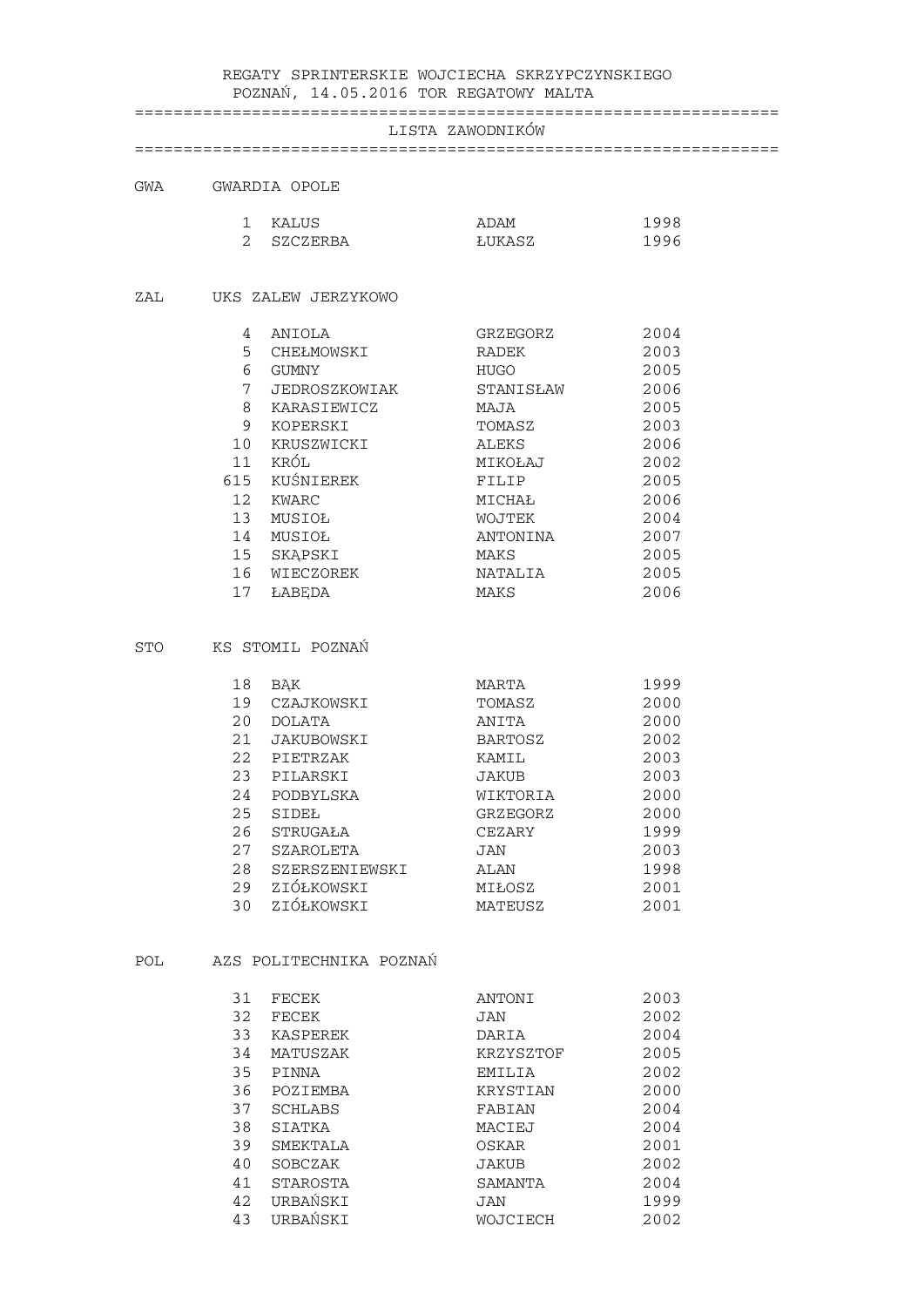| 44 | ZALUTSKYI  | MAKSYM       | 2002 |
|----|------------|--------------|------|
| 45 | ZAREMBSKI  | GWIDON       | 2004 |
| 46 | ZAREMBSKI  | KACPER       |      |
| 47 | ZIEMSKI    | MAKS         | 2004 |
| 48 | ZIMNIEWICZ | ARTUR        | 2005 |
| 49 | ŁUCZAK     | <b>PIOTR</b> | 2004 |
| 50 | ŁACZNY     | KAJETAN      | 2004 |

KNS KKS NOWA SÓL

| 51 | BARTMAŃSKA   | MALWINA   | 2003 |
|----|--------------|-----------|------|
| 52 | CZEMKO       | DAWID     | 2003 |
| 53 | HOŁDAK       | KRYSTIAN  | 2002 |
| 54 | KOWALEWSKA   | WERONIKA  | 2000 |
| 55 | MICHALAK     | GRACJAN   | 2003 |
| 56 | MIELNICZUK   | ZOSIA     | 2004 |
| 57 | POKLEPA      | ADRIAN    | 2004 |
| 58 | SAJDAK       | DAMIAN    | 2004 |
| 59 | SIEMASZ      | WIKTORIA  | 2003 |
| 60 | SOSNOWSKI    | KRZYSZTOF | 2003 |
| 61 | SUCZYŁKIN    | BARTOSZ   | 2003 |
| 62 | URBAŃSKA     | AGATA     | 2002 |
| 63 | WOJTASIŃSKA  | AGATA     | 2004 |
| 64 | ZAWADZKA     | BEATA     | 1993 |
| 65 | ZAWOJEK      | KLAUDIUSZ | 2001 |
| 66 | ŚWIECZKOWSKI | MARCIN    | 1998 |

GPG KS G'POWER GORZÓW

| 67 | BASZYŃSKI      | PIOTR        | 2005 |
|----|----------------|--------------|------|
| 68 | BORUTA         | AGATA        | 2002 |
| 69 | BŁASZCZYK      | AGATA        | 2002 |
| 70 | CHRZĄSZCZ      | WOJCIECH     | 1998 |
| 71 | CISZEWSKI      | <b>EMIL</b>  | 2006 |
| 72 | CUDZILO        | MACIEJ       | 2005 |
| 73 | FILAK          | MICHAL       | 2003 |
| 74 | FRAINT         | LAURA        | 2005 |
| 75 | GAWŁOWSKI      | <b>JAKUB</b> |      |
| 76 | GIL            | OLIWIA       | 2002 |
| 77 | GUGLAS         | KAJETAN      | 2005 |
| 78 | HAŁAS          | NIKOLA       | 2006 |
| 79 | KANIA          | <b>BORYS</b> | 2000 |
| 80 | KONOPSKA       | WIKTORIA     | 2006 |
| 81 | KORSAK         | PRZEMYSŁAW   | 1999 |
| 82 | KOŁODZIEJCZAK  | ADRIAN       | 2000 |
| 83 | KEDZIORA       | NATALIA      | 2005 |
| 84 | KĘDZIORA       | MAJA         | 2007 |
| 85 | LISKOWIAK      | ADAM         | 2003 |
| 86 | LOREK          | FILIP        | 2006 |
| 87 | ORCZYKOWSKI    | PATRYK       | 2000 |
| 88 | PIAŃSKI        | MARCEL       | 2005 |
| 89 | POLOWCZYK      | WIKTORIA     | 2005 |
| 90 | PRZYBYŁ        | ADAM         | 2002 |
| 91 | RUDZKA         | FELICJA      | 2004 |
| 92 | RUSYNIAK       | JAKUB        | 2007 |
| 93 | <b>SALAMON</b> | PRZEMYSŁAW   | 1998 |
| 94 | SELIWAŃSKA     | JULIA        | 2005 |
| 95 | SELIWAŃSKI     | ADRIAN       | 2001 |
| 96 | TOKARSKI       | FILIP        | 2005 |
| 97 | WARSZAWSKI     | OSKAR        | 1993 |
| 98 | WAWER          | DOMINIK      | 2002 |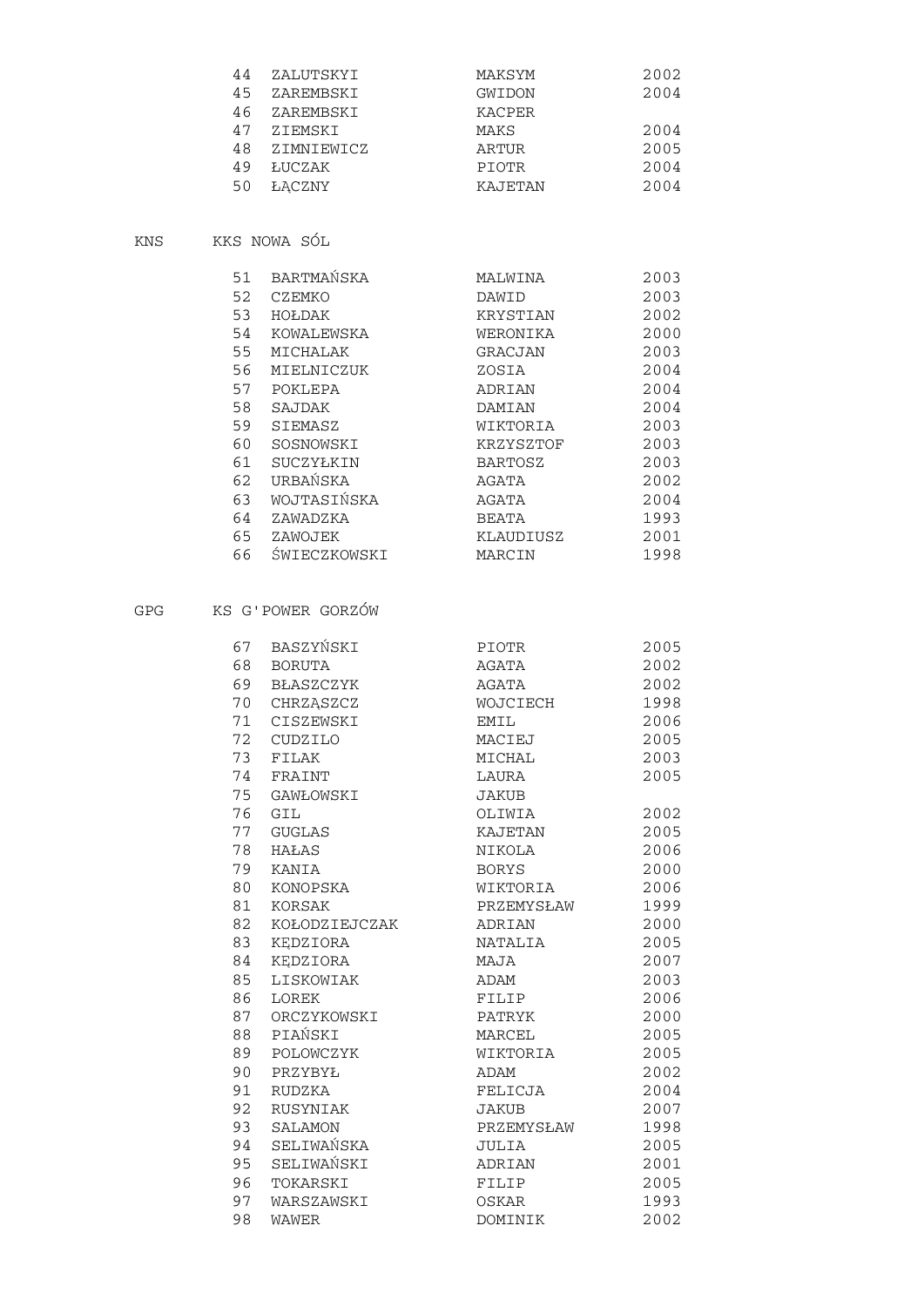| 99  | WITCZAK    | SEBASTIAN     | 2001 |
|-----|------------|---------------|------|
| 100 | WOŹNIAK    | MARCEL        | 2005 |
| 101 | WRZOSEK    | ADAM          | 2000 |
| 102 | WRÓBLEWSKI | <b>JAKUB</b>  | 2006 |
| 103 | WYŻGA      | <b>PATRYK</b> | 2003 |
| 104 | ZDROWOWICZ | PAWEŁ         | 2004 |
| 105 | ZYCHOWICZ  | ADRIAN        | 2002 |
| 106 | ZYCHOWICZ  | ZUZANNA       | 2006 |

#### ENE KS ENERGETYK POZNAN

| 107 | CHŁOPKOWIAK   | WIKTORIA  | 2003 |
|-----|---------------|-----------|------|
| 108 | CYRULEWSKA    | KLAUDIA   | 1998 |
| 109 | <b>DEHMEL</b> | MIŁOSZ    | 2003 |
| 110 | <b>DRATWA</b> | KACPER    | 2000 |
| 111 | GAJEWSKI      | PIOTR     | 1999 |
| 112 | <b>GRONEK</b> | SARA      | 1999 |
| 113 | HOŁYSZ        | PATRYCJA  | 2001 |
| 114 | JANISZEWSKI   | TOMASZ    | 2003 |
| 115 | KAJDANEK      | JAROSŁAW  | 2004 |
| 116 | KLATT         | MARTYNA   | 1999 |
| 117 | KLEMCZAK      | OLIWIA    | 2004 |
| 118 | LEWANDOWSKI   | KASPER    | 2005 |
| 119 | MIKOŁAJCZAK   | URSZULA   | 2002 |
| 120 | NOWAKOWSKI    | ROBERT    | 1998 |
| 121 | SOWA          | MILENA    | 2001 |
| 122 | WITCZAK       | SŁAWOMIR  | 1997 |
| 123 | WOJCIECHOWSKA | NATALIA   | 2002 |
| 124 | ZWIERNIK      | NICOLE    | 2003 |
| 125 | ŁAKOMY        | KACPER    | 2003 |
| 126 | ŁUKASIK       | ARKADIUSZ | 1997 |

#### BLY UKS BŁYSKAWICA ROKIETNICA

| 127 | KINDLER     | OLEG        | 2001 |
|-----|-------------|-------------|------|
| 128 | KOLOWACIK   | JAKUB       | 2003 |
| 129 | KUBIAK      | SEBASTIAN   | 1999 |
| 130 | KUBIAK      | JAKUB       | 2002 |
| 131 | KUPCZYK     | FRANCISZEK  | 2005 |
| 132 | PISZORA     | TOMASZ      | 2003 |
| 133 | PORYSEK     | JAKUB       | 1999 |
| 134 | RZEPCZYNSKI | NIKODEM     | 2006 |
| 135 | RZEPCZYŃSKI | DOMINIK     | 1999 |
| 136 | SIEDLECKI   | MAKSYMILIAN | 2002 |
| 137 | WIECZOREK   | JULIA       | 2000 |
| 138 | WISNIEWSKI  | LEON        | 2003 |
| 139 | WIŚNIEWSKI  | JAN         | 2005 |

#### VIC UKS VICTORIA WAŁCZ

| 140  | BEIM         | ALICJA       | 2004 |
|------|--------------|--------------|------|
| 141  | <b>RETM</b>  | JULIA        | 2004 |
| 142. | MARTUSZEWSKA | NIKOLA       | 2004 |
| 143  | MATULEWICZ   | ALEKSANDRA   | 2004 |
| 144  | ROMEK        | MARTA        | 2005 |
| 145  | SZAMETO      | <b>PIOTR</b> | 2001 |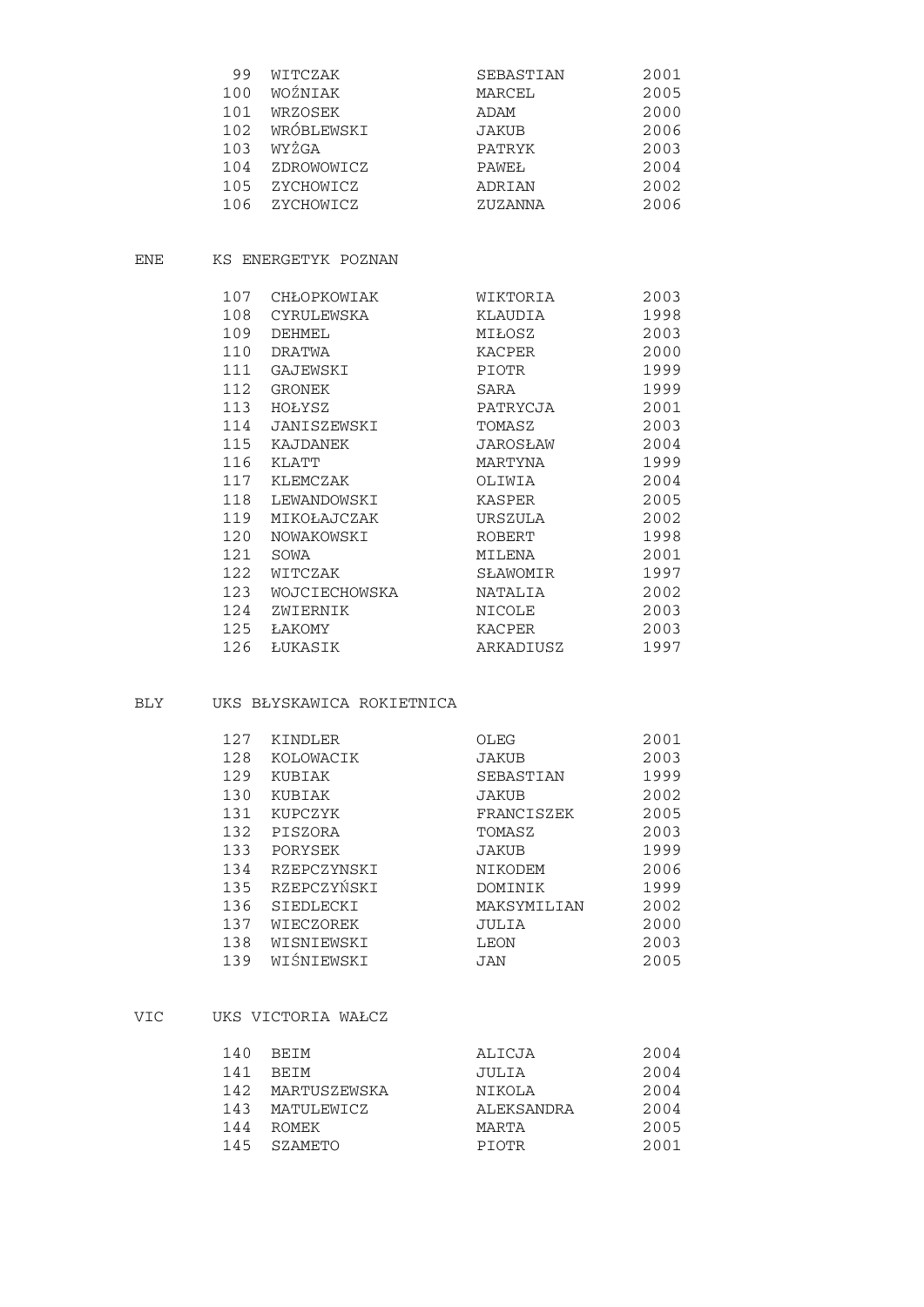|     | 146 KRUPECKI   | JEDRZEJ   | 2002 |
|-----|----------------|-----------|------|
|     | 147 OLSZEWSKI  | FTLTP     | 2002 |
|     | 148 PIETRZAK   | ANTONI    | 2002 |
| 149 | SWOBODA        | KLAUDIUSZ | 2002 |
|     | 150 SZAFRANIEC | KRZYSZTOF | 2003 |

#### KTW KTW KALISZ

| 151 | ALEKSANDROWICZ | WERONIKA      | 2003 |
|-----|----------------|---------------|------|
| 152 | BIAŁOŻYT       | <b>BARTEK</b> | 2003 |
| 153 | JACKOWSKA      | WERONIKA      | 2003 |
| 154 | JANUSZ         | PATRYCJA      | 2004 |
| 155 | KOCHANEK       | MACIEJ        | 2002 |
|     | 156 SZTANDERA  | NATALIA       | 2003 |

#### ZRY UMKS ZRYW WOLSZTYN

| 157 | <b>BERUS</b>     | MARTA         | 1997 |
|-----|------------------|---------------|------|
| 158 | BURDAJEWICZ      | KRZYSZTOF     | 2003 |
| 159 | LISKOWIAK        | MONIKA        | 1999 |
| 160 | LISKOWIAK        | DAMIAN        | 2001 |
| 161 | <b>NAPIERAIA</b> | MARCIN        | 2000 |
| 162 | NIEWIADOMSKI     | PRZEMYSłAW    | 1973 |
| 163 | NOWACKI          | MARCIN        | 2002 |
| 164 | PIECHOCKA        | JULIA         | 2004 |
| 165 | PIECHOCKI        | WIKTOR        | 2001 |
| 166 | RADNA            | MAGDALENA     | 2004 |
| 167 | SITA             | MIKOLAJ       | 1999 |
| 168 | SITA             | NIKOLA        | 2002 |
| 169 | SKORUPIŃSKA      | ANGELIKA      | 1999 |
| 170 | SKORUPIŃSKA      | KATARZYNA     | 2003 |
| 171 | SłOWIńSKA        | URSZULA       | 2001 |
| 172 | TOMIAK           | <b>PATRYK</b> | 2003 |
| 173 | <b>UTRATA</b>    | DOMINIK       | 2002 |
| 174 | ŚCIGACZ          | MARCIN        | 2000 |
| 175 | ŚCIPNIAK         | MARTA         | 1999 |
| 176 | <b>SCIPNIAK</b>  | MONIKA        | 2001 |

#### WLO KST WLOKNIARZ CHEłMŻA

| 614 | DEMSKA      | EMILIA        | 2004 |
|-----|-------------|---------------|------|
| 177 | DEMSKI      | MIKOŁAJ       | 2003 |
| 178 | GRABOWSKI   | DAWID         | 2003 |
| 179 | GRABOWSKI   | BARTOSZ       | 2000 |
| 180 | GÓRSKA      | JULIA         | 2001 |
| 182 | HAPKIE      | JAKUB         | 2004 |
| 181 | HAPKIE      | <b>KACPER</b> | 2005 |
| 183 | HUMIŃSKI    | FILIP         | 2003 |
| 184 | JAROSZ      | NATALIA       | 2000 |
| 185 | KALINOWSKI  | JAKUB         | 2001 |
| 186 | KALINOWSKI  | MICHAŁ        | 1999 |
| 187 | KORT        | ZUZANNA       | 2003 |
| 612 | KOSICKA     | WIKTORIA      | 2005 |
| 613 | KOWALCZYK   | KLAUDIA       | 2004 |
| 611 | KULIGOWSKI  | MAKSYMILIAN   | 2006 |
| 613 | LUCHCIŃSKA  | AMELIA        | 2004 |
| 188 | MICHALSKI   | TADEUSZ       | 1985 |
| 189 | NALASKOWSKA | WERONIKA      | 2003 |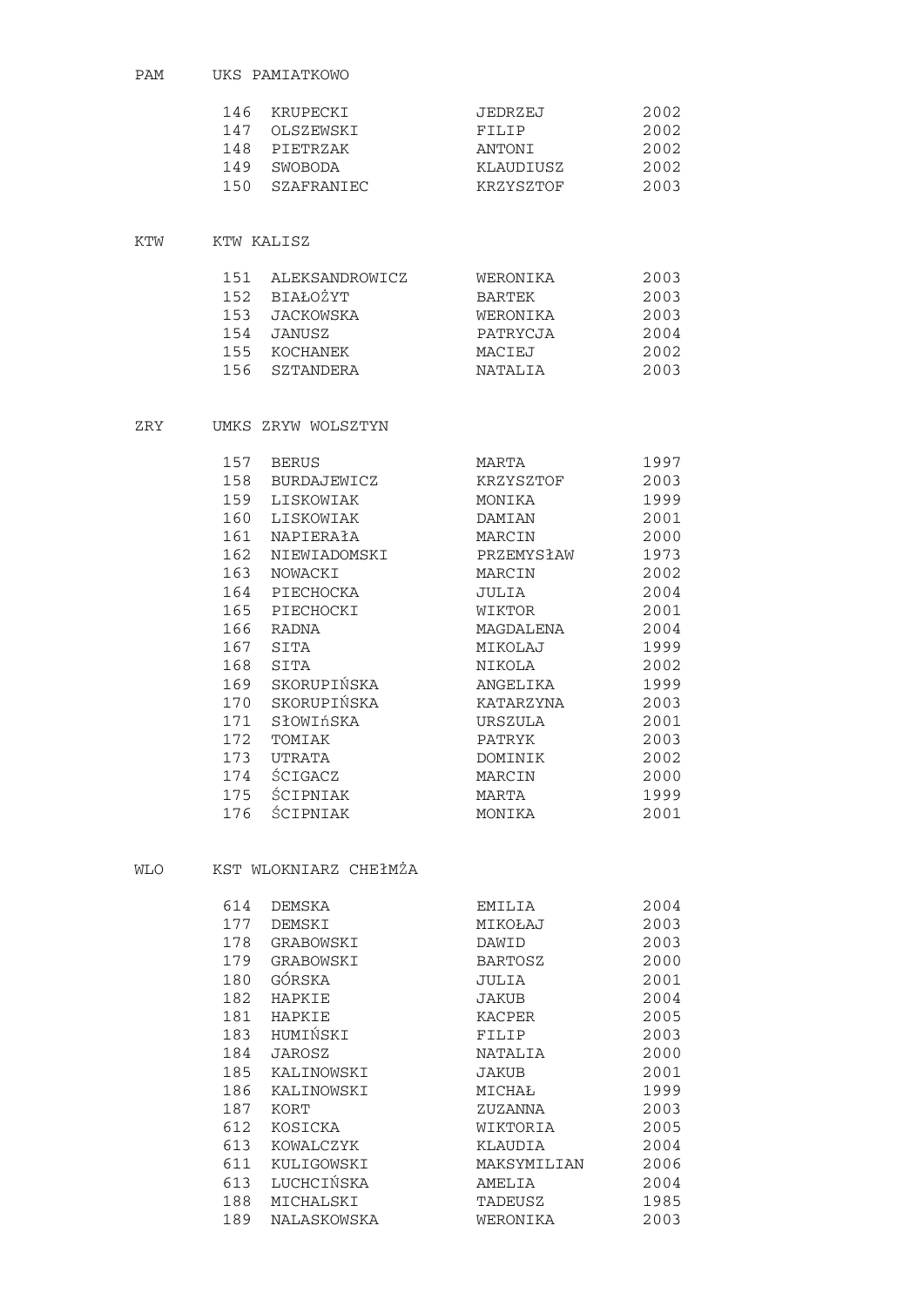| 190 | OLSZEWSKI   | NIKODEM    | 2004 |      |
|-----|-------------|------------|------|------|
| 191 | PAWELEK     | MARTA      | 1998 |      |
| 192 | PRZYBYŁA    | KACPER     | 2003 |      |
| 193 | RATAJCZAK   | ALICJA     | 2004 |      |
| 194 | RATAJCZAK   | MACIEJ     | 1999 |      |
| 195 | SZKODZIŃSKA | MARTYNA    | 2003 |      |
| 196 | SZULC       | MARCEL     | 2004 |      |
| 197 | SZWED       | TOMASZ     | 1986 |      |
| 198 | SZYJKOWSKI  | JAKUB      | 2003 |      |
| 199 | SZYMECKI    | MIKOłAJ    | 2002 |      |
| 200 | WAROT       | MATEUSZ    | 2000 |      |
| 201 | WEBER       | KORNEL     | 2003 |      |
| 202 | WEBER       | KORNEL     | 2003 |      |
| 203 | WERNER      | WIKTORIA   | 2002 | 7116 |
| 204 | WESOŁOWSKA  | WERONIKA   | 2000 |      |
| 205 | WINIARSKI   | OLAF       | 2003 |      |
| 206 | WIŚNIEWSKA  | NIKOLA     | 2004 |      |
| 207 | WIŚNIEWSKA  | MARTINA    | 2004 |      |
| 208 | ZDROJEWSKA  | BARBARA    | 2006 |      |
| 209 | ZDROJEWSKA  | MAŁGORZATA | 2000 |      |
| 210 | ZDROJEWSKI  | TOMASZ     | 2002 |      |
| 211 | ZIELIŃSKI   | JAKUB      | 2003 |      |
| 595 | ZIELIŃSKI   | KORDIAN    | 2006 |      |
| 212 | ŁAPCZYŃSKI  | ANTONI     | 2003 | 7583 |

### ZAW CWZA ZAWISZA STOW. KAJAKO

| 213 | ALEKSANDROWICZ  | SEBASTIAN      | 2000 |
|-----|-----------------|----------------|------|
| 214 | AMMACHER        | <b>BARTOSZ</b> | 2001 |
| 215 | BARTCHODZIE     | JAKUB          | 2003 |
| 216 | BAZELA          | ADRIAN         | 1999 |
| 217 | BAŁKA           | <b>HUBERT</b>  | 2002 |
| 218 | BORKOWSKI       | KAMIL          | 2001 |
| 219 | CHMIELEWSKA     | DOMINIKA       | 2002 |
| 220 | CHYLIŃSKA       | EMILIA         | 2002 |
| 221 | CZERESZKO       | PIOTR          | 2000 |
| 222 | <b>DOMAGALA</b> | KACPER         | 2002 |
| 223 | GAPSKA          | <b>NICOLE</b>  | 2000 |
| 224 | GUTOWSKI        | DAMIAN         | 2000 |
| 225 | GĘŚCIAK         | PAULINA        | 2000 |
| 226 | JAKUBOWSKI      | DANIEL         | 1998 |
| 227 | <b>JANOWICZ</b> | DAWID          | 2003 |
| 228 | KAMIONKO        | SIMONE         | 1999 |
| 229 | KIŃCZYK         | BARTOSZ        | 2000 |
| 230 | KLEIBOR         | VICTORIA       | 2000 |
| 231 | KOWALSKA        | JULIA          | 2003 |
| 232 | KULCZYCKA       | KLAUDIA        | 2000 |
| 233 | KWASIGROCH      | WERONIKA       | 2000 |
| 234 | KWIATKOWSKI     | GRZEGORZ       | 2001 |
| 235 | LEWANDOWSKA     | <b>JAGODA</b>  | 1999 |
| 236 | MARKOWSKI       | DANIEL         | 1998 |
| 237 | MYŚLIWIEC       | MIKOŁAJ        | 2001 |
| 238 | NOWACZYK        | <b>HUBERT</b>  | 2001 |
| 239 | NOWICKI         | TOMASZ         | 1998 |
| 240 | NOWICKI         | KUBA           | 2001 |
| 241 | PACAŁA          | OSKAR          | 1998 |
| 242 | PAŁUBICKI       | ŁUKASZ         | 2002 |
| 243 | <b>SCHAB</b>    | WERONIKA       | 1999 |
| 244 | SPERKOWSKA      | SARA           | 2000 |
| 245 | <b>SZLACHTA</b> | MACIEJ         | 2001 |
| 246 | SŁAWIŃSKI       | SEBASTIAN      | 1998 |
| 247 | TOMASZEWSKI     | <b>KACPER</b>  | 2003 |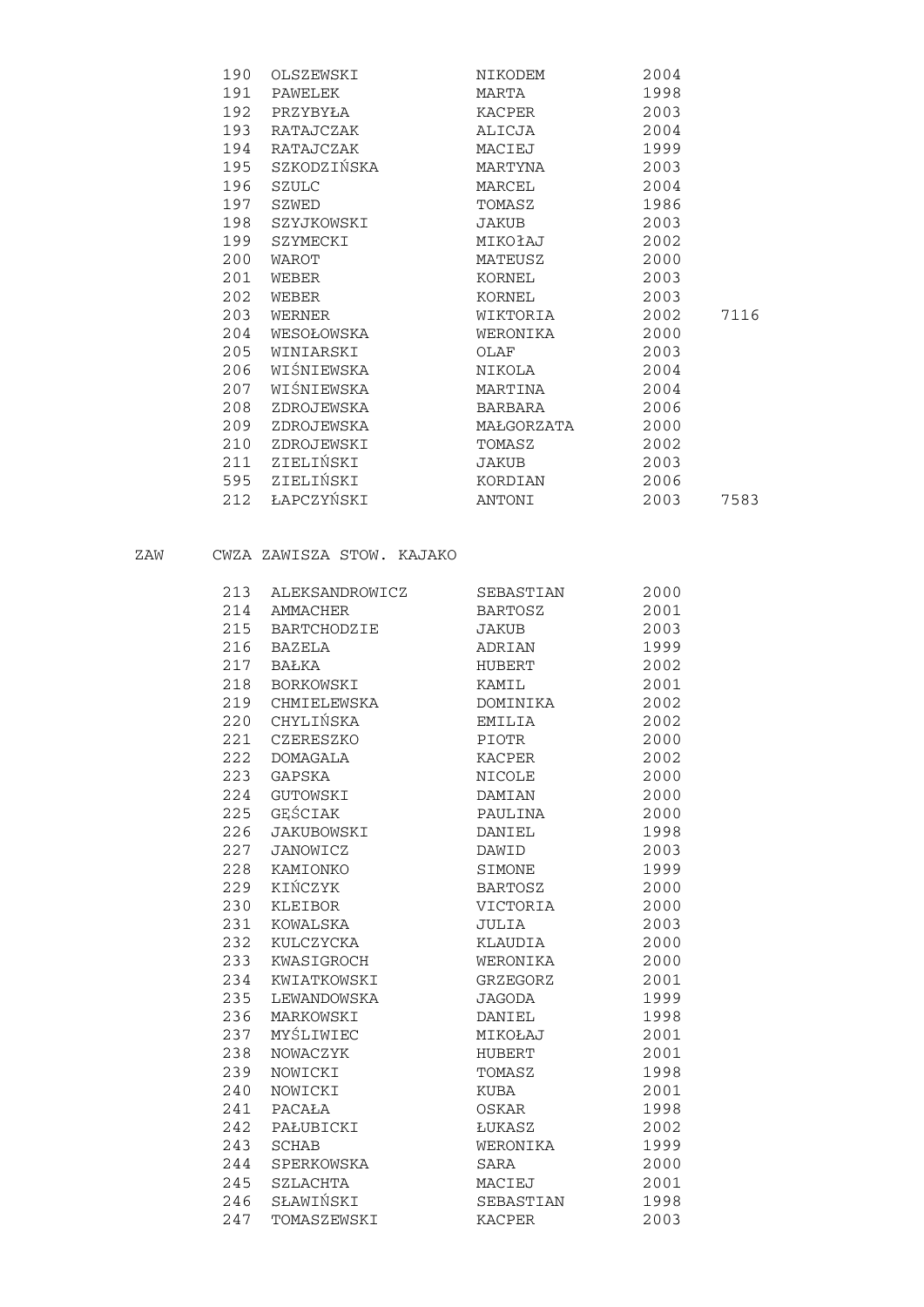| 248 | TRZPIS         | DANIEL        | 2002 |
|-----|----------------|---------------|------|
| 249 | <b>URBANEK</b> | FILIP         | 2000 |
| 250 | URBANEK        | MIKOŁAJ       | 1999 |
| 251 | WISNIEWSKA     | <b>HELENA</b> | 1999 |
| 252 | WIŚNIEWSKA     | NATALIA       | 2001 |
| 253 | WIŚNIEWSKI     | MATEUSZ       | 2000 |
| 254 | WOJEWÓDZKA     | OLIWIA        | 2002 |
| 255 | ZARECKI        | JAKUB         | 1998 |
| 256 | ŚCIESIŃSKI     | MATEUSZ       | 2003 |
| 257 | ŁAWNIKOWICZ    | ZUZANNA       | 2002 |
| 258 | ŻYGOWSKA       | JAŚMINA       | 2003 |
| 650 | KULCZYŃSKI     | <b>PATRYK</b> |      |

ORZ WTS ORZEŁ WAŁCZ

| 259 | CZEPE        | NOEL     | 2001 |
|-----|--------------|----------|------|
| 260 | CZEPE        | EMIL     | 2002 |
| 261 | DRZAZGA      | ADRIAN   | 2004 |
| 262 | GAWEDA       | KACPER   | 2002 |
| 263 | HOHM         | ADAM     | 2001 |
| 264 | JANUCHOWSKA  | ALICJA   | 2002 |
| 265 | KOTOWSKIJ    | MICHAł   | 2001 |
| 266 | KOWALSKI     | PATRYK   | 1999 |
| 267 | KRZYŻANOWSKI | KRYSTIAN | 2002 |
| 268 | PASZKOWSKA   | EMILA    | 2002 |
| 269 | PAWŁOWSKI    | OSKAR    | 2002 |
| 270 | POLACZEK     | MIŁOSZ   | 2002 |
| 271 | PORA         | HUBERT   | 2002 |
| 272 | SARZAŁA      | NIKOLA   | 2005 |
| 273 | WOJTOWICZ    | ALICJA   | 2004 |
| 274 | ŁYSKAWA      | KACPER   | 2001 |

#### KAJ UKS KAJAK TRZCIANKA

| 275 | GRZEŚ         | KAROL      | 2005 |
|-----|---------------|------------|------|
| 276 | GRZEŚ         | KONRAD     | 2000 |
| 277 | GRZEŚ         | PAWEł      | 2001 |
| 278 | LEBIODA       | PATRYCJA   | 2001 |
| 279 | MAJCHRZAK     | MACIEJ     | 2001 |
| 280 | MARCINIAK     | EMILIA     | 2002 |
| 281 | MARCINIAK     | HUBERT     | 2003 |
| 282 | MISZTAK       | JAKUB      | 2001 |
| 283 | MOROZ         | ADAM       | 2004 |
| 284 | MOWCZAN       | MACIEJ     | 1993 |
| 285 | MUCHAJER      | JAKUB      | 2001 |
| 286 | <b>STEPUN</b> | JAKUB      | 2001 |
| 287 | SZADKOWSKI    | KRZYSZTOF  | 2002 |
| 288 | WITKOWSKA     | MAGDALENA  | 1994 |
| 289 | ZBROSZCZYK    | ALEKSANDRA | 2004 |

### "2" UKS 2 KÓRNIK

| 290 | CYGANEK      | JAKUB         | 2003 |
|-----|--------------|---------------|------|
| 291 | CYGANSKI     | KACPER        | 2004 |
| 292 | CZUCHRA      | DOMINIK       | 2003 |
| 293 | JEDRZEJEWSKI | WIKTOR        | 2003 |
| 294 | <b>LTS</b>   | MATEUSZ       | 2003 |
| 295 | MAZANKA      | <b>WIKTOR</b> | 2004 |
| 296 | SOBCZYK      | TYMOTEUSZ     | 2004 |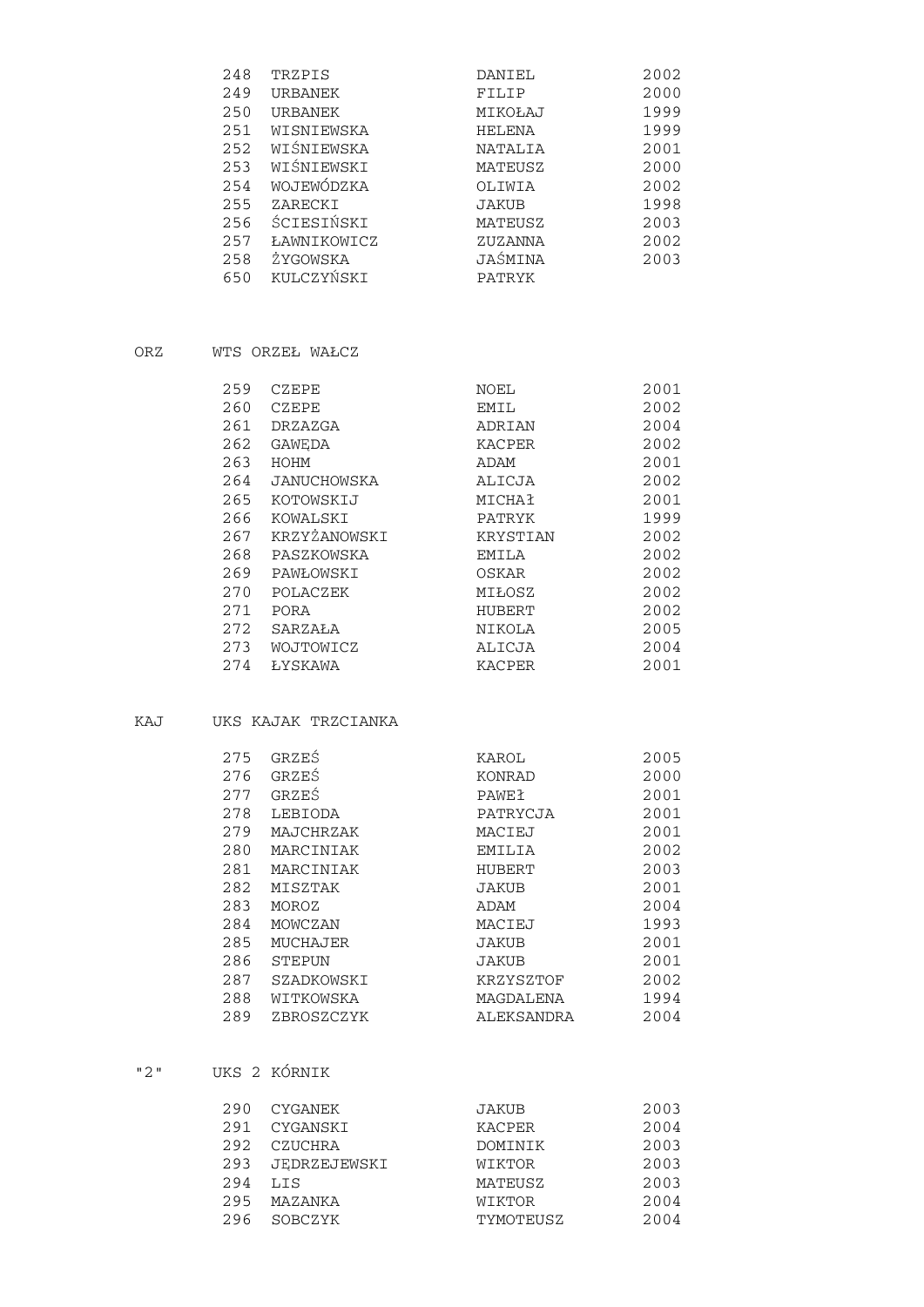#### LKK LKK HUBERTUS BIAŁY BÓR

|     | 297 ANDRASZ    | JAN      | 2004 |
|-----|----------------|----------|------|
| 298 | PAWŁOWSKI      | ROCH     | 2003 |
| 299 | RAJNERT        | JACEK    | 2005 |
|     | 300 SOBCZYŃSKA | WERONIKA | 2005 |
| 301 | WALINOWICZ     | EWELINA  | 2004 |

#### CHO MOSW CHOSZCZNO

| 302 | BASISTY         | GRZEGORZ          | 2005 |
|-----|-----------------|-------------------|------|
| 303 | JANKOWSKA       | IGA               | 2005 |
| 304 | KUCHARSKI       | JAKUB             | 2005 |
| 305 | KUKWA           | ADRIAN            | 2005 |
| 306 | MAJCHRZAK       | MIŁOSZ            | 2003 |
| 307 | MATYJASZCZYK    | KACPER            | 2003 |
| 309 | MILEWSKI        | MICHAŁ            | 2005 |
| 308 | NOWACZYK        | TOMASZ            | 2003 |
| 310 | <b>RURARZ</b>   | DAWID             | 2003 |
| 311 | SIWKO           | MATEUSZ           | 2004 |
| 312 | <b>SUCHALET</b> | SZYMON            | 2003 |
| 313 | SZUBA           | IRENEUSZ          | 2005 |
| 314 | TROJANEK        | JAKUB             | 2003 |
| 315 | WORACH          | OSKAR             | 1998 |
| 316 | SWITAŁA         | <b>BARTŁOMIEJ</b> | 2004 |
|     |                 |                   |      |

#### WIS KS WISKORD SZCZECIN

| 317 | BARWIKOWSKI | JAKUB      | 2004 |
|-----|-------------|------------|------|
| 333 | BORYCKA     | DOMINIKA   | 2004 |
| 318 | CYBULSKA    | ALEKSADNRA | 2004 |
| 319 | GARCZEWSKI  | EDMUND     |      |
| 320 | GRYGIEL     | OLIWIA     | 2004 |
| 321 | HNATIUK     | SZYMON     | 2002 |
| 322 | JANOWICZ    | JULIA      | 2001 |
| 323 | KLICZKOWSKI | DAWID      | 2002 |
| 324 | KONDZIEWSKA | WERONIKA   | 2004 |
| 325 | KRZYZANSKI  | KAZIMIERZ  |      |
| 326 | PAWLIK      | ALEKSANDRA | 2004 |
| 327 | PERKOWSKI   | MARKOS     | 2003 |
| 328 | POLAŃSKA    | ZUZANNA    | 2004 |
| 329 | SIERADZAN   | KACPER     | 2004 |
| 330 | SZCZESZEK   | PIOTR      |      |
| 331 | SZCZYPAK    | TADEUSZ    |      |
| 332 | SZWAK       | IGOR       | 2004 |
| 334 | ZAWADZKA    | JULIA      | 2001 |
| 335 | ZDOBYCH     | NATALIA    | 2004 |

#### AZS KS AZS AWF POZNAN KANADYJ

| 336 | ANTOS             | EWELINA       | 2000 |
|-----|-------------------|---------------|------|
| 337 | ANTOS             | ADRIANNA      | 2000 |
| 338 | <b>BAR</b>        | MIKOŁAJ       | 2004 |
| 339 | <b>BARTKOWIAK</b> | MAJA          | 2004 |
| 340 | <b>BOGAJCZYK</b>  | <b>KACPER</b> | 2002 |
| 341 | DOMIŃSKI          | PAWEŁ         | 2000 |
| 342 | DOMINSKI          | WOJCIECH      | 2004 |
| 343 | DROJETZKI         | LAWRENCE      | 1995 |
| 344 | FURTAK            | <b>ROMAN</b>  | 1995 |
| 345 | GLOWACKI          | ALEKS         | 2004 |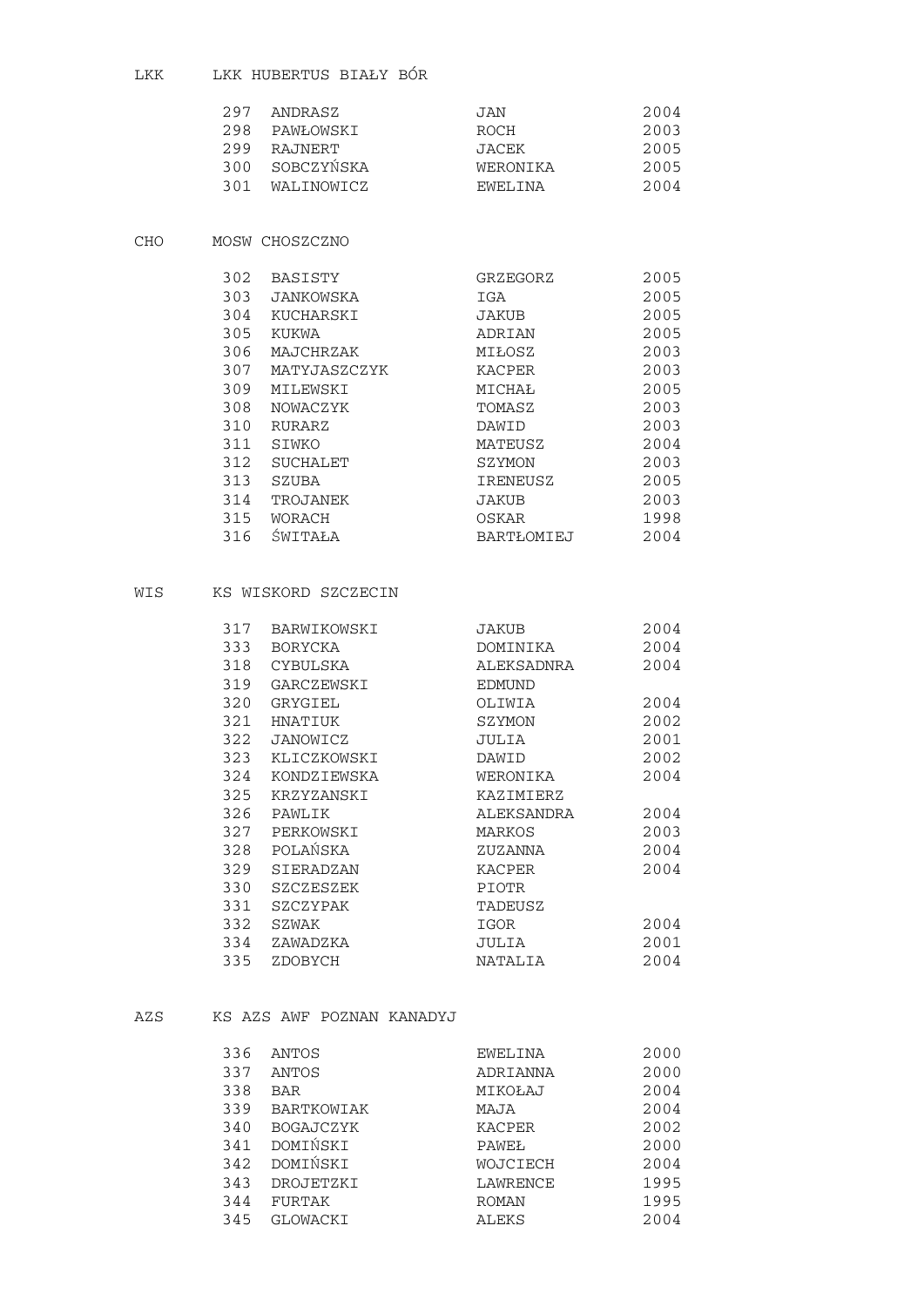| 346 | GLUZA       | PATRYK       | 1995 |
|-----|-------------|--------------|------|
| 347 | JOŻWIAK     | MATEUSZ      | 2003 |
| 348 | KAMIŃSKI    | JACEK        | 1992 |
| 349 | KANAK       | PATRYK       | 2000 |
| 350 | KIRSZ       | ALEKSANDER   | 1996 |
| 351 | KORNECKI    | MATEUSZ      | 2005 |
| 352 | KOSTENSKI   | SZYMON       | 1995 |
| 353 | KOZŁOWSKA   | MAJA         | 1998 |
| 354 | KOŁODZIEJ   | SZYMON       | 1999 |
| 355 | KUJAWA      | PIOTR        | 2004 |
| 356 | KUPIŃSKA    | WERONIKA     | 1997 |
| 357 | MIŚNIK      | MICHAŁ       | 2003 |
| 358 | PALUCH      | GILBERT      | 1995 |
| 359 | POSPIECH    | DANIEL       | 1992 |
| 360 | RUCZYŃSKI   | MARIUSZ      | 1992 |
| 361 | SKOWRON     | <b>EDGAR</b> | 1998 |
| 362 | SOENKE      | ERYK         | 2005 |
| 617 | STASIK      | IGOR         | 2002 |
| 363 | SULCZYŃSKI  | MACIEJ       | 2001 |
| 364 | SZCZEPANIAK | SZYMON       | 2002 |
| 365 | SZCZEPANIAK | MATEUSZ      | 2004 |
| 366 | SZPREJDA    | OSKAR        | 2000 |
| 367 | WITTMANN    | ADRIAN       | 2001 |
|     |             |              |      |

### AWF AZS AWF POZNAN KAJAKI

| 368 | <b>BOBER</b>   | WOJCIECH       | 2001 |
|-----|----------------|----------------|------|
| 369 | BOGAJCZYK      | ALEKSANDRA     | 2005 |
| 370 | <b>BUSZ</b>    | WIKTORIA       | 1999 |
| 371 | BĄCZYK         | <b>HUBERT</b>  | 2004 |
| 372 | CEBULSKI       | PATRYK         | 2003 |
| 373 | CEBULSKI       | KACPER         | 2003 |
| 374 | CHACZATRIAN    | ARTUR          | 1999 |
| 375 | DANKOWSKA      | KAROLINA       | 2002 |
| 376 | GARSTKIEWICZ   | MAKSYMILIAN    | 2001 |
| 377 | GAWLIK         | <b>NATALIA</b> | 1999 |
| 378 | GOŚCINIAK      | ZUZANNA        | 2005 |
| 379 | GRABIANOWSKI   | MATEUSZ        | 2005 |
| 380 | GRZELKA        | PATRYK         | 1997 |
| 381 | HAŁAS          | <b>BARTOSZ</b> | 2002 |
| 382 | HAŁAS          | ZUZANNA        | 2002 |
| 383 | HYŻAK          | TOMASZ         | 2003 |
| 384 | HYŻAK          | MATEUSZ        | 2004 |
| 385 | JÓŹWIAK        | ADRIAN         | 2001 |
| 386 | KASPROWICZ     | <b>JAN</b>     | 2002 |
| 387 | KIJEWSKI       | SEWERYN        | 2003 |
| 388 | KLONOWSKI      | SZYMON         | 2002 |
| 389 | KLONOWSKI      | <b>BARTOSZ</b> | 2004 |
| 390 | KOSMACZEWSKA   | LENA           | 2004 |
| 391 | KOSZLAJDA      | PATRYK         | 2001 |
| 392 | <b>KRAńSKA</b> | ADRIANNA       | 1999 |
| 393 | <b>KUHN</b>    | <b>PATRYK</b>  | 2004 |
| 394 | KłOSOWSKA      | OLIMPIA        | 1999 |
| 616 | KłOSOWSKA      | OLIMPIA        | 1999 |
| 395 | MAJCHRZAK      | MAKSYM         | 1999 |
| 396 | MALINOWSKI     | DASTIN         | 2002 |
| 397 | MALIŃSKI       | FILIP          | 2002 |
| 398 | MICHALSKI      | JAKUB          | 1998 |
| 399 | MISZTAK        | KACPER         | 1997 |
| 400 | MłODZIKOWSKI   | MATEUSZ        | 2000 |
| 401 | NOWAKOWSKI     | SZYMON         | 2000 |
| 402 | PIECHOCKA      | ALEKSANDRA     | 2002 |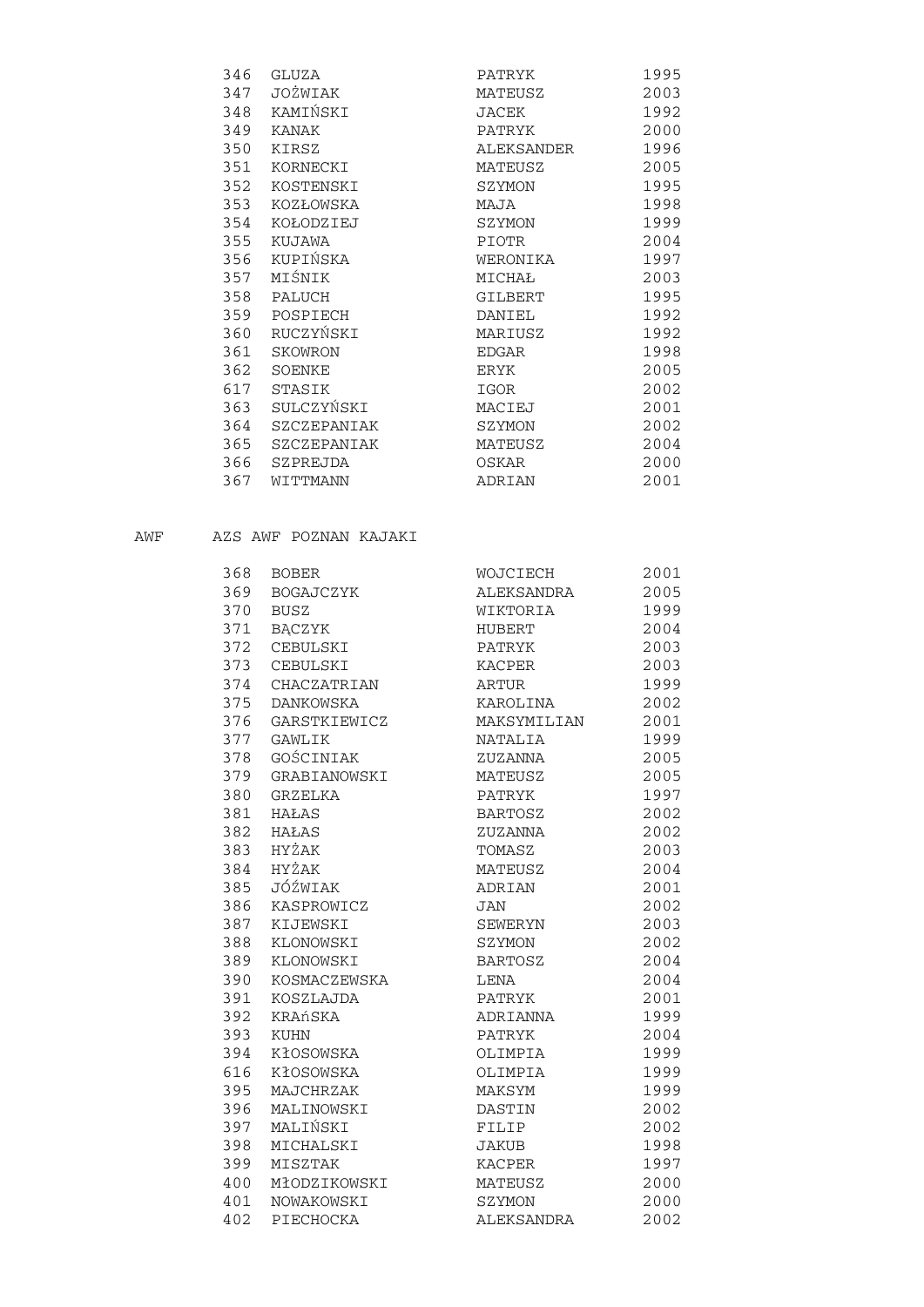|            | 403 | RATAJCZAK              | WIKTORIA          | 2002         |
|------------|-----|------------------------|-------------------|--------------|
|            | 404 | RECHUL                 | MIKOŁAJ           | 2005         |
|            | 405 | SEŃCZUK                | EWELINA           | 2004         |
|            | 406 | SZACHNIUK              | JERZY             | 2003         |
|            | 407 | TOMYŚLAK               | KAMIL             | 1998         |
|            | 408 | TYSOWSKI               | DAWID             | 2001         |
|            | 409 | WALCZAK                | DAWID             | 2003         |
|            | 410 | WALIGÓRA               | WERONIKA          | 2002         |
|            | 411 | WRZESIŃSKI             | <b>JACEK</b>      | 2001         |
|            | 412 | WYSZKOWSKI             | IGOR              | 2005         |
|            | 413 | WASOWICZ               | KORNEL            | 2002         |
|            | 414 | WĄSOWICZ               | MIKOŁAJ           | 2005         |
|            | 651 | LIS                    | JULIA             | 1997         |
| <b>GOR</b> |     | KS AZS-AWF GORZOW WLKP |                   |              |
|            | 415 | BRYŃSKI                | GRZEGORZ          | 1996         |
|            | 416 | DROJETZKI              | JOSHUA            | 1993         |
|            | 417 | <b>HERTEL</b>          | PIOTR             | 1994         |
|            | 418 | JANICKA                | ALEKSANDRA        | 1995         |
|            | 419 | JONKISZ                | <b>BARTOSZ</b>    | 1992         |
|            | 420 | KLICZKOWSKI            | DORIAN            | 1994         |
|            | 421 | KOŁODZIEJCZYK          | <b>BARTIOMIEJ</b> | 1995         |
|            | 422 | KOŁPAK                 | KAMIL             | 1994         |
|            | 423 | KUJAWA                 | KLAUDIA           | 1994         |
|            | 424 | NOGA                   | PAULINA           | 1996         |
|            | 425 | OLSZEWSKI              | <b>ROBERT</b>     | 1996         |
|            | 426 | SZEWCZYK               | KLAUDIA           | 1993         |
|            | 427 | SZEWCZYK               | KATARZYNA         | 1996         |
|            | 428 | ZAłUSKI                | WOJCIECH          | 1994         |
|            |     |                        |                   |              |
| WAR        |     | KS WARTA POZNAŃ        |                   |              |
|            | 429 | BASZYŃSKI              | ANTONI            | 2004         |
|            | 430 | BRESIŃSKI              | DARIUSZ           |              |
|            | 431 | BRÓDKA                 | JAKUB             | 1998         |
|            | 432 | CIEŚLEWICZ             | <b>NATALIA</b>    | 1999         |
|            | 433 | CIEŚLEWICZ             | EMILIA            | 2003         |
|            | 434 | CYBULA                 | MATEUSZ           | 1999         |
|            | 435 | DZIURLA                | DAWID             | 1999         |
|            | 436 | GALCZYNSKA             | ZUZANNA           | 2005         |
|            | 437 | <b>GLABUS</b>          | BERNADETA         | 2005         |
|            | 438 | GRANICZNA              | ALEKSANDRA        | 1999         |
|            | 439 | GROMADECKI             | <b>DOMINIK</b>    | 2004         |
|            | 440 | GROMADECKI             | NIKODEM           | 2004         |
|            | 441 | GRUSZCZYŃSKI           | JAKUB             | 2004         |
|            | 442 | GRZELKIEWICZ           | PAULINA           | 1999         |
|            | 443 | GRZEŚKOWIAK            | TOMASZ            | 2004         |
|            | 444 | HERODOWICZ             | AGATA             | 1999         |
|            | 445 | KACZOR                 | TOMASZ            | 1989         |
|            | 446 | KASPRZYK               | MARTYNA           | 2002         |
|            | 447 | KASPRZYK               | BERENIKA          | 2006         |
|            | 448 | KIERZEK                | JOANNA            | 2005         |
|            | 449 | KRZEWINA               | KRZYSZTOF         | 2004         |
|            | 450 | KUBICA                 | KRYSTIAN          | 2006         |
|            | 451 | KULIGOWSKI             | MIKOŁAJ           | 2004         |
|            | 452 | KUŚNIEREK              | ŁUKASZ            | 2002         |
|            | 453 | LUDWICZAK              | GRZEGORZ          | 2000         |
|            | 454 | MIŃKO                  | RÓŻA              | 2003<br>1997 |

 456 PIOCHACZ ŁUKASZ 1997 457 PIOTROWICZ PATRYK 1999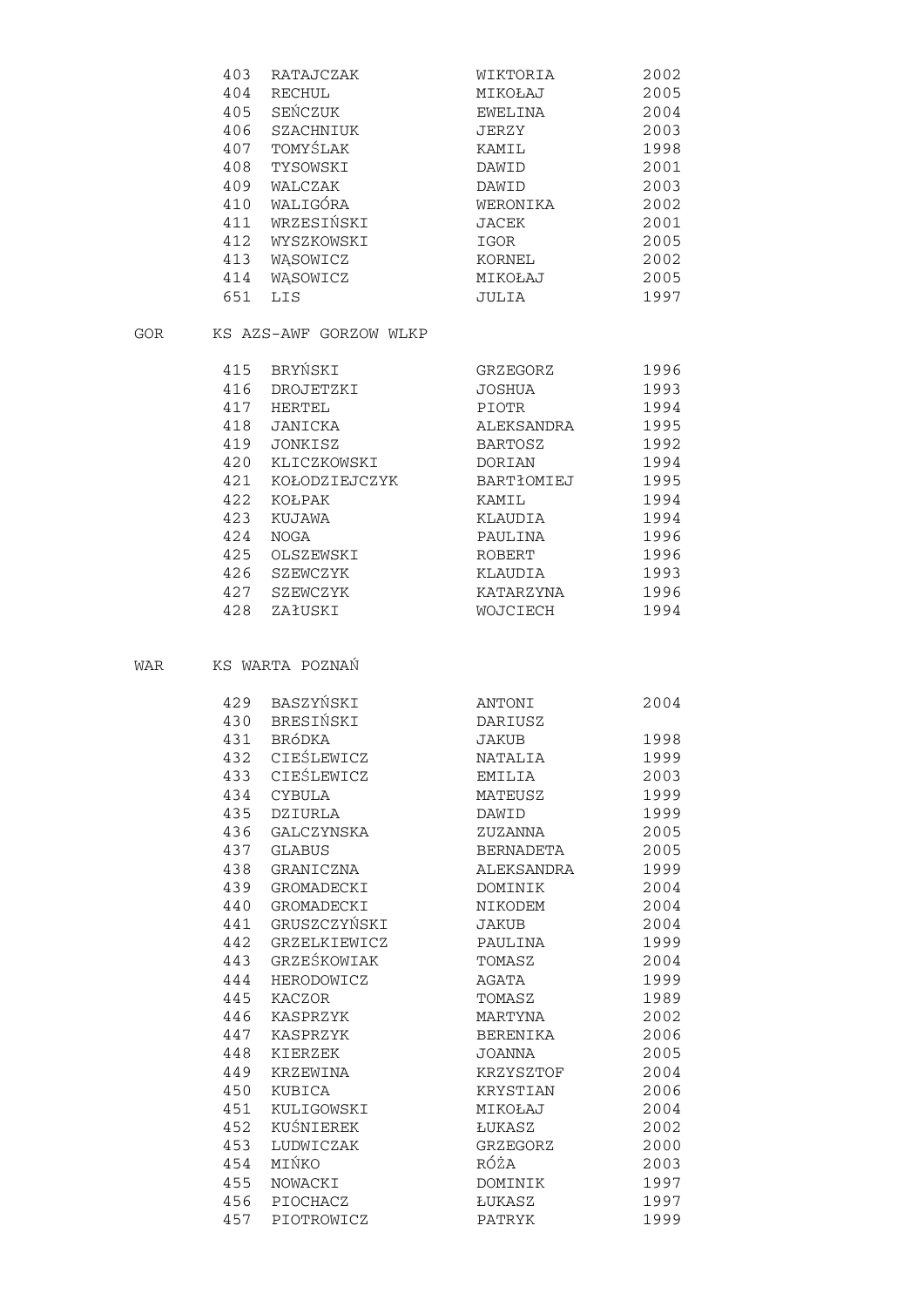| 458 | PRACHARCZYK  | WIKTOR      | 1998 |
|-----|--------------|-------------|------|
| 459 | RUTKOWSKI    | JAKUB       | 1997 |
| 460 | SEIFERT      | MILENA      | 2004 |
| 461 | SIMSOL       | DENIS       | 2008 |
| 462 | SOWA         | KLAUDIA     | 2000 |
| 463 | STANISZEWSKA | AGATA       | 2006 |
| 464 | SZYFTER      | ANNA        | 1996 |
| 465 | SZYMAŃSKA    | WERONIKA    | 1999 |
| 466 | SZYMAŃSKA    | PATRYCJA    | 2005 |
| 467 | SZYMAŃSKA    | EMILIA      | 2005 |
| 468 | SZYMAŃSKI    | KRZYSZTOF   | 2002 |
| 469 | THIEL        | PAWEŁ       | 2000 |
| 470 | TOMIDAJEWICZ | NICOLA      | 1997 |
| 471 | TOMIDAJEWICZ | EMILIA      | 2002 |
| 472 | TOMIDAJEWICZ | TYMON       | 2005 |
| 473 | TONDER       | KAMIL       | 1999 |
| 474 | TUTAJ        | MARTA       | 2002 |
| 475 | WILGA        | <b>ERYK</b> | 2004 |
| 476 | WILGA        | ALEKS       | 2007 |
| 477 | WIŚNIEWSKI   | ALAN        | 1998 |
| 478 | ZIEMKOWSKI   | JAN         | 1999 |
| 479 | ŚWIGOŃ       | MAKSYMILIAN | 2004 |
|     |              |             |      |

#### POS KS POSNANIA POZNAN KANADY

| 480 | BRZEZIŃSKA     | MARTA             | 2005 |
|-----|----------------|-------------------|------|
| 481 | BRZEZIŃSKI     | KRZYSZTOF         | 2007 |
| 482 | DUTKIEWICZ     | NIKODEM           | 2003 |
| 483 | DAGIELSKA      | MARTYNA           | 2003 |
| 484 | FECHNER        | LUIZA             | 2003 |
| 485 | FILIPCZAK      | KACPER            | 2005 |
| 486 | <b>GLAESER</b> | ALEKSANDRA        | 2003 |
| 487 | GRZELSKI       | <b>KACPER</b>     | 2005 |
| 488 | GÓRNIAK        | HALINA            | 2004 |
| 489 | JANCZAK        | TOMASZ            | 2003 |
| 490 | JANYGA         | JULIA             | 2003 |
| 620 | JEKAŁA         | KLAUDIA           | 2005 |
| 491 | <b>KLAK</b>    | KACPER            | 2004 |
| 492 | KOZAL          | FRANCISZEK        | 2007 |
| 493 | KOZIO          | DAWID             | 2002 |
| 494 | <b>KRUK</b>    | MARIUSZ           | 1997 |
| 495 | KUDŁA          | <b>JAN</b>        | 2004 |
| 496 | MAJEWSKI       | NIKODEM           | 2004 |
| 497 | MALISZEWSKI    | MIKOŁAJ           | 1996 |
| 498 | MICHALIK       | MICHAŁ            | 2001 |
| 499 | MIELCAREK      | KAJETAN           | 2001 |
| 500 | NOWICKI        | <b>JAKUB</b>      | 2004 |
| 501 | PIECHOCKI      | <b>JAKUB</b>      | 2003 |
| 502 | PROMIŃSKI      | DENIS             | 2005 |
| 503 | PRZYBYLSKI     | <b>ALEKSANDER</b> | 2002 |
| 504 | RATAJCZAK      | MACIEJ            | 2000 |
| 505 | SOBCZAK        | SZYMON            | 2004 |
| 506 | SOBCZAK        | JULIA             | 2007 |
| 507 | SOBCZYK        | MATEUSZ           | 2003 |
| 508 | STACHOWIAK     | OLIWIER           | 2005 |
| 509 | SZESZUŁA       | ALAN              | 2006 |
| 510 | SZMAGAJ        | <b>KACPER</b>     | 2004 |
| 511 | SZMAGAJ        | ALEKS             | 2006 |
| 512 | SZUBA          | MATEUSZ           | 2001 |
| 513 | TROSZCZYŃSKI   | MARCIN            | 2002 |
| 514 | WIETRAK        | <b>JAKUB</b>      | 1987 |
| 515 | WITKOWSKI      | ŁUKASZ            | 1996 |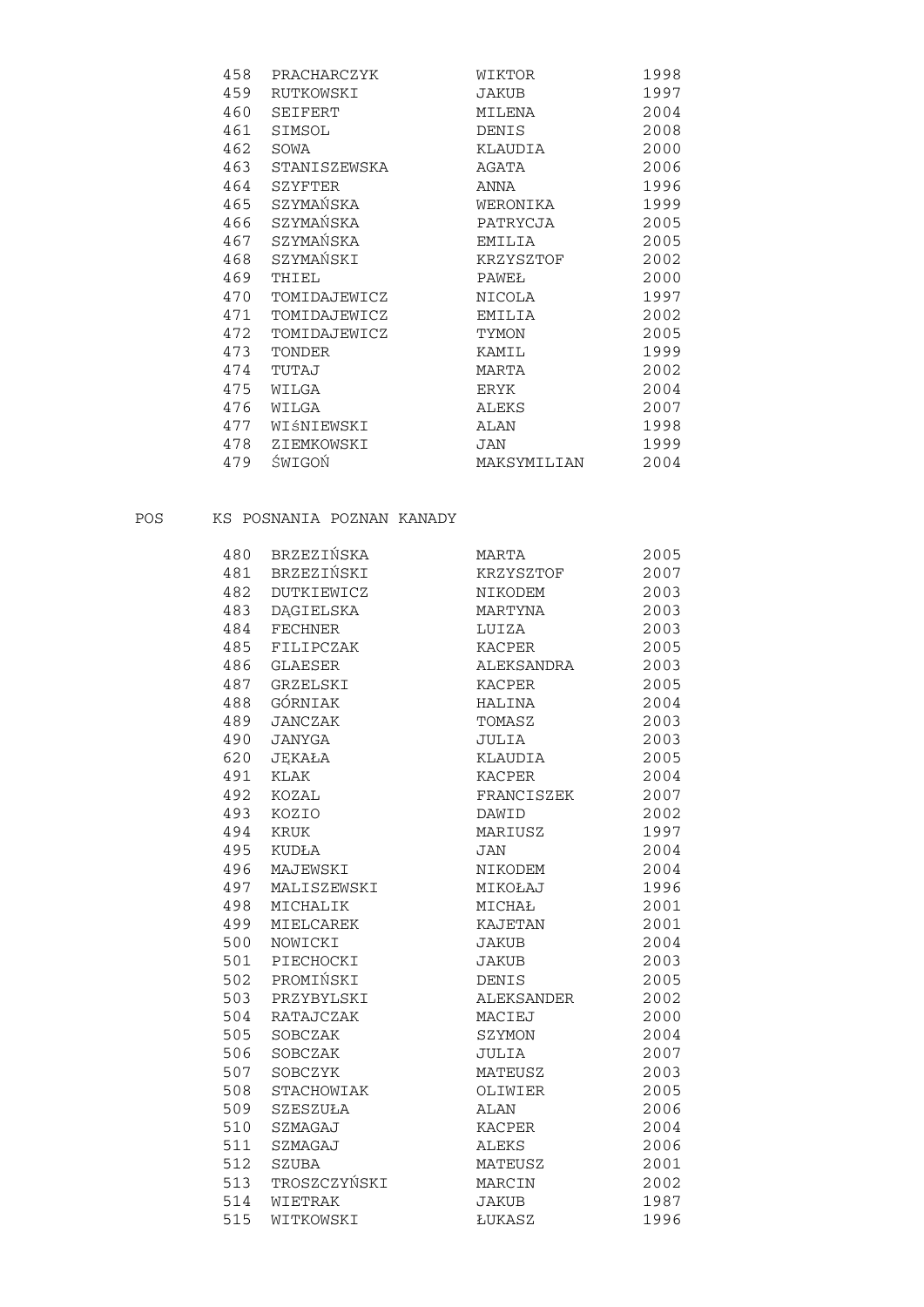| 516 WOJTCZAK | BARTOSZ | 2005 |
|--------------|---------|------|
| 517 WÓJCIK   | OSKAR   | 2004 |
| 518 ZIMNY    | JAN     | 2004 |

#### MAS KLUB MASTERS

| 519<br>618 | BARASZKIEWICZ<br><b>ECKERT</b> | PAWEL<br>JANUSZ | 1969 |
|------------|--------------------------------|-----------------|------|
| 520        | FIGIELUS                       | ROMUALD         |      |
| 521        | JEDRASZKO                      | DANIEL          |      |
| 522        | OBORSKI                        | RYSZARD         |      |
| 621        | PACHARZYŃSKI                   | GRZEGORZ        | 1960 |
| 523        | PRACHARCZYK                    | IRENEUSZ        |      |
| 619        | WASYŁYK                        | TADEUSZ         | 1961 |
| 524        | ZIELEWICZ                      | <b>PIOTR</b>    |      |
| 622        | ZIÓłKOWSKI                     | KRZYSZTOF       |      |
| 525        | <b>FBTK</b>                    | MAREK           |      |
| 3          | TRACZEWSKI                     | <b>PIOTR</b>    |      |
|            |                                |                 |      |

#### "6" UKS 6 POZNAŃ

| <b>BIAŁECKA</b> | WIKTORIA | 2003 |
|-----------------|----------|------|
| DOBROWOLSKA     | JADWIGA  | 2003 |
| GIRZYCKA        | ZUZANNA  | 2003 |
| <b>HOFFMANN</b> | JOANNA   | 2003 |
| JUCHIEWICZ      | MALWINA  | 2003 |
| KOCH            | MARIA    | 2003 |
| KOLODZIEJCZYK   | ZUZANNA  | 2004 |
| MICHALAK        | MAJKA    | 2006 |
| NAGŁOWSKA       | EMILIA   | 2005 |
| STASIEWICZ      | OLIWIA   | 2003 |
| WAWRZYNIAK      | JULKA    | 2005 |
| WOLNA           | MARTYNA  | 2003 |
|                 |          |      |

#### UKR TEAM UKRAINE

| 538 | <b>BALOK</b>    | EVGENYI      | 1967 |
|-----|-----------------|--------------|------|
| 539 | <b>EVCHENKO</b> | ALEXANDR     | 1962 |
| 540 | KALINICHENKO    | ANATOLIY     | 1975 |
| 541 | LUCIK           | ANDREY       | 1970 |
| 542 | MAMOTUK         | NIKOLAY      | 1964 |
| 543 | NAGULYAK        | ALEXEY       | 1968 |
| 544 | ROGKOV          | YURIY        | 1968 |
| 545 | SBITNEV         | EVGENIY      | 1967 |
| 546 | SHABALIN        | ALEXANDR     | 1967 |
| 547 | <b>SHEVCHUK</b> | ANDREY       | 1965 |
| 548 | TRUNOV          | <b>FEDOR</b> | 1966 |
|     |                 |              |      |

#### PKA KS POSNANIA KAJAKARZE

| 549 | BECH          | GUSTAW | 2004 |
|-----|---------------|--------|------|
| 550 | <b>BIAIAS</b> | TOMASZ | 1999 |
| 551 | BIAŁECKI      | ADRIAN | 2001 |
| 552 | <b>BUBELA</b> | IGOR   | 2005 |
| 553 | <b>DZIUBA</b> | MACIEJ | 2001 |
| 554 | GADEK         | ANNA   | 1995 |
| 555 | HENECZKOWSKA  | JOANNA | 1998 |
| 556 | HOPCIA        | DAWID  | 1999 |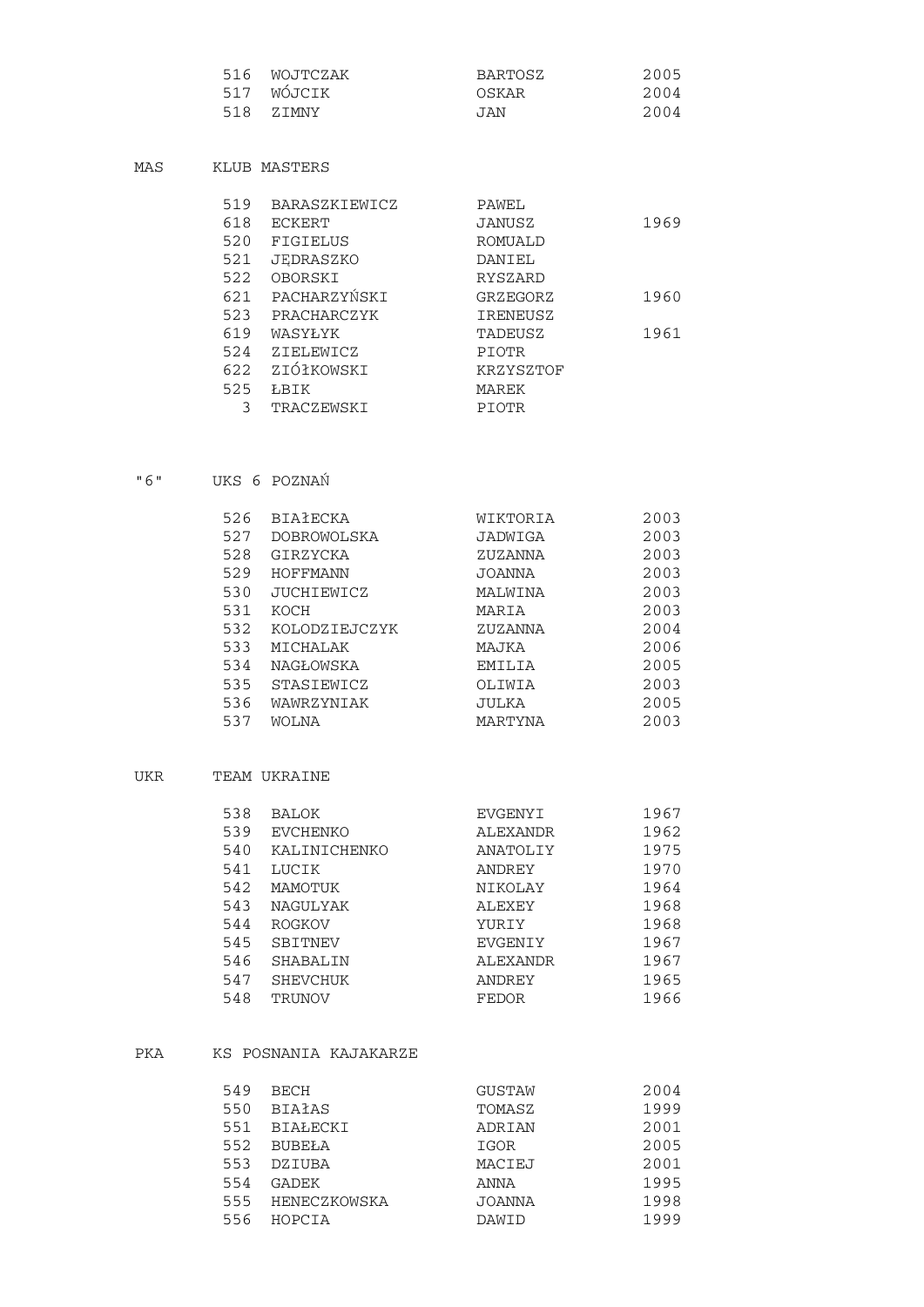|     | 557        | IMIELIŃSKI      | KACPER            | 2001 |
|-----|------------|-----------------|-------------------|------|
|     | 558        | JAKUBOWSKI      | MARCIN            | 2000 |
|     | 559        | JANYGA          | ADAM              | 2002 |
|     | 560        | JOBSKI          | JAN               | 2004 |
|     | 561        | KARASIEWICZ     | DOMINIK           | 2001 |
|     | 562        | KOPERSKI        | <b>JAKUB</b>      | 2001 |
|     | 563        | KOTEWICZ        | FILIP             | 2001 |
|     | 564        | KOWALSKI        | DOMINIK           | 2000 |
|     | 565        | KOZŁOWSKI       | TOMASZ            | 2003 |
|     | 566        | KRUPECKI        | <b>BARTOSZ</b>    | 1998 |
|     | 567        | KULESZA         | KACPER            | 2001 |
|     | 568        | MAĆKOWIAK       | MIKOłAJ           | 2000 |
|     | 569        | MIJAKOWSKI      | MIKOŁAJ           | 2007 |
|     | 570        | MUCHA           | KAJETAN           | 2002 |
|     | 571        | NAGŁOWSKI       | <b>KACPER</b>     | 2001 |
|     | 572        | NIETUPSKI       | MAX               | 2003 |
|     | 573        | NOWACZYK        | FILIP             | 1999 |
|     | 574        | NYCZAK          | ADAM              | 2001 |
|     | 575        | OLSZEWSKI       | HUBERT            | 2000 |
|     | 576        | PASTOK          | PIOTR             | 2000 |
|     | 577        | PIELIN          | KAROLINA          | 1994 |
|     | 578        | PIETRZAK        | MATEUSZ           | 2004 |
|     | 616        | PRENTKI         | DAMIAN            | 1996 |
|     | 579        | PRZYBYLSKI      | KAMIL             | 1999 |
|     | 580        | PUŁAWSKA        | MAŁGORZATA        | 1996 |
|     | 581        | <b>RUREK</b>    | WIKTORIA          | 2001 |
|     | 582        | SCHULTZ         | MATEUSZ           | 2003 |
|     | 583        | SCYBILIA        | <b>NICOLAS</b>    | 2004 |
|     | 584        | SCYBILIA        | THOMAS            | 2004 |
|     | 585        | SOWA            |                   | 1999 |
|     | 586        | SZAFRANIEC      | MATEUSZ           | 2001 |
|     |            |                 | STANISŁAW         |      |
|     | 587        | SZULCIK         | KAROL             | 2003 |
|     | 588        | TRACZ           | WOJCIECH          | 1999 |
|     | 589        | TYMIŃSKI        | JAN               | 2003 |
|     | 590        | <b>WANAT</b>    | ALEKSANDER        | 2004 |
|     | 591        | <b>WANAT</b>    | ANTONI            | 2004 |
|     | 592        | WYRWAS          | KAMIL             | 1998 |
|     | 593        | ZAWODNY         | DAWID             | 2004 |
|     |            | 594 ŁUKASIEWICZ | MATEUSZ           | 2000 |
| ZKS |            | ZKS OLIMPIA     |                   |      |
|     | 615        | ŻUKOWSKI        | JAKUB             | 2000 |
|     |            |                 |                   |      |
| POR | PORTUGALIA |                 |                   |      |
|     | 610        | SILVA           | HELDER            |      |
| LKV | LKV BERLIN |                 |                   |      |
|     |            | 616 BARNICK     | JAN               | 2000 |
|     |            | 617 BECKER      | KAI               | 1997 |
|     |            | 618 ELMENHORST  | JAN               | 1997 |
|     |            |                 |                   |      |
| ADM |            | ADMIRA GORZÓW   | WERONIKA ORLIŃSKA |      |
|     | 619        | BUKOWSKI        | DARIUSZ           | 1970 |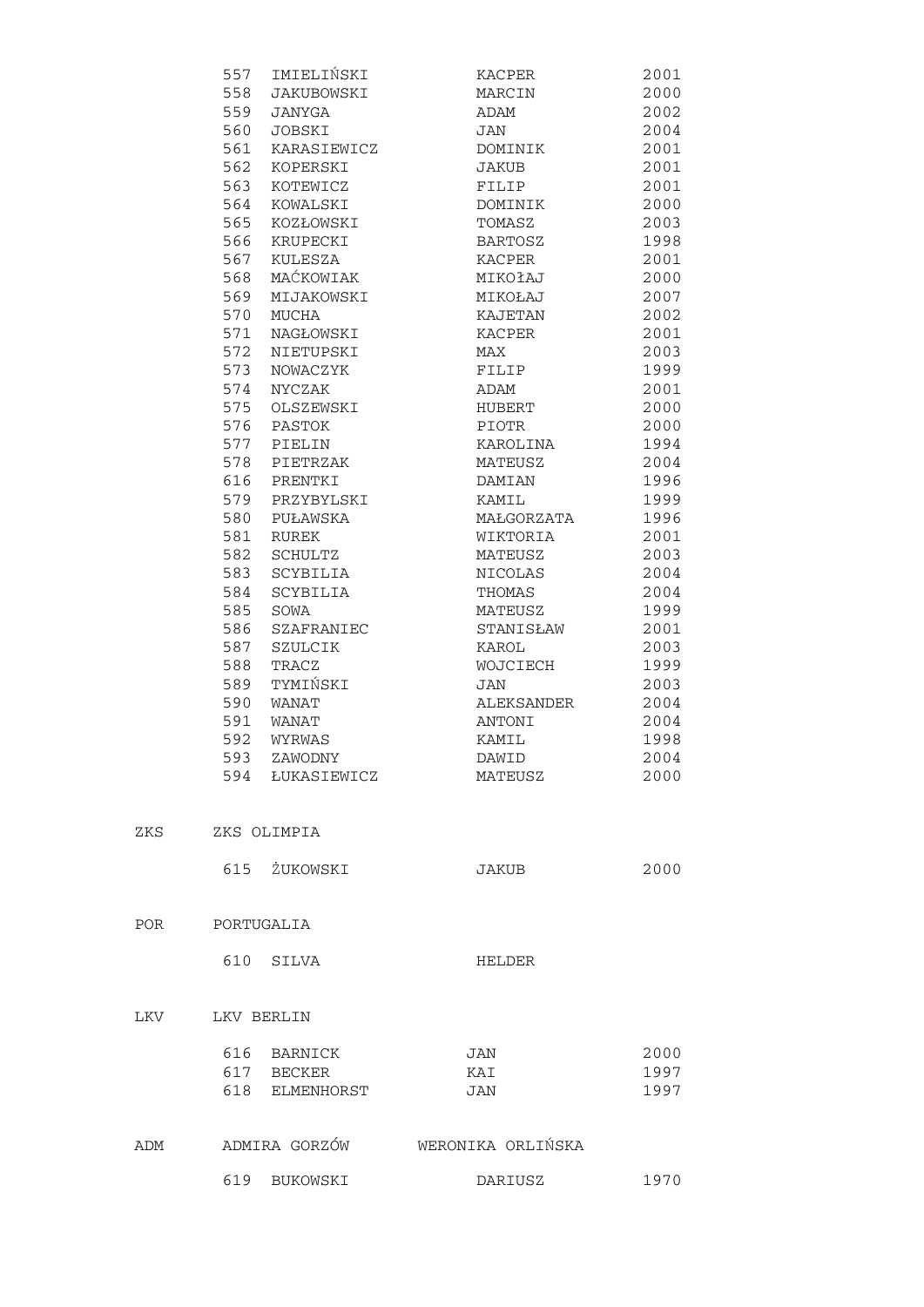|              | ________________________                                                                                                                                                                                                                                     |                 | Wyścig Nr 1 LISTA STARTOWA                   | Sobota 14.05.2016   |      |
|--------------|--------------------------------------------------------------------------------------------------------------------------------------------------------------------------------------------------------------------------------------------------------------|-----------------|----------------------------------------------|---------------------|------|
|              |                                                                                                                                                                                                                                                              |                 | $P$ 1/2                                      |                     |      |
|              | Tor                                                                                                                                                                                                                                                          | Nazwisko i imię |                                              |                     |      |
|              | 1 KS AZS AWF P 342 DOMIŃSKI                                                                                                                                                                                                                                  |                 |                                              | WOJCIECH            | 2004 |
|              |                                                                                                                                                                                                                                                              |                 | 365 SZCZEPANIAK                              | MATEUSZ             | 2004 |
|              |                                                                                                                                                                                                                                                              |                 | 339 BARTKOWIAK                               | MAJA                | 2004 |
|              |                                                                                                                                                                                                                                                              | 355             | KUJAWA                                       | PIOTR               | 2004 |
|              | 2 KS POSNANIA                                                                                                                                                                                                                                                | 488             | GÓRNIAK                                      | HALINA              | 2004 |
|              |                                                                                                                                                                                                                                                              | 487             | GRZELSKI                                     | KACPER              | 2005 |
|              |                                                                                                                                                                                                                                                              | 505             | SOBCZAK                                      | SZYMON              | 2004 |
|              |                                                                                                                                                                                                                                                              | 620             | JEKAŁA                                       | KLAUDIA             | 2005 |
|              | 3 KS POSNANIA                                                                                                                                                                                                                                                |                 | 517 WÓJCIK                                   | OSKAR               | 2004 |
|              |                                                                                                                                                                                                                                                              | 491             | KLAK                                         | KACPER              | 2004 |
|              |                                                                                                                                                                                                                                                              | 485             | FILIPCZAK                                    | KACPER              | 2005 |
|              |                                                                                                                                                                                                                                                              | 516             | WOJTCZAK                                     | BARTOSZ             | 2005 |
|              | 4 KS WARTA POZ                                                                                                                                                                                                                                               | 440             | GROMADECKI                                   | NIKODEM             | 2004 |
|              |                                                                                                                                                                                                                                                              | 443             | GRZEŚKOWIAK                                  | TOMASZ              | 2004 |
|              |                                                                                                                                                                                                                                                              | 441             | GRUSZCZYŃSKI                                 | JAKUB               | 2004 |
|              |                                                                                                                                                                                                                                                              | 449             | KRZEWINA                                     | KRZYSZTOF           | 2004 |
|              | 5 KS POSNANIA                                                                                                                                                                                                                                                | 496             | MAJEWSKI                                     | NIKODEM             | 2004 |
|              |                                                                                                                                                                                                                                                              | 509             | SZESZUŁA                                     | ALAN                | 2006 |
|              |                                                                                                                                                                                                                                                              |                 | 511 SZMAGAJ                                  | <b>ALEKS</b>        | 2006 |
|              |                                                                                                                                                                                                                                                              |                 | 480 BRZEZIŃSKA                               | MARTA               | 2005 |
|              | Konkurencja: K-1 DZ CHL                                                                                                                                                                                                                                      |                 | Wyścig Nr 2 LISTA STARTOWA Sobota 14.05.2016 | Godz. startu: 10:34 |      |
|              |                                                                                                                                                                                                                                                              |                 |                                              |                     |      |
|              | 1-4 DO FIN + 5-ty NAJ. CZAS<br>Tor the state of the state of the state of the state of the state of the state of the state of the state of the state of the state of the state of the state of the state of the state of the state of the state of the state | Nazwisko i imię |                                              | $P \t1/2$           |      |
| $\mathbf{1}$ | UKS ZALEW JE 6 GUMNY                                                                                                                                                                                                                                         |                 |                                              | HUGO                | 2005 |
| 2            | AZS POLITECH 46 ZAREMBSKI                                                                                                                                                                                                                                    |                 |                                              | KACPER              |      |
| 3            |                                                                                                                                                                                                                                                              |                 | AZS POLITECH 48 ZIMNIEWICZ                   | ARTUR               | 2005 |
| 4            | KS G'POWER G 71 CISZEWSKI                                                                                                                                                                                                                                    |                 |                                              | EMIL                | 2006 |
| 5            | KS ENERGETYK 115 KAJDANEK                                                                                                                                                                                                                                    |                 |                                              | JAROSŁAW            | 2004 |
| 6            | WTS ORZEŁ WA 261 DRZAZGA                                                                                                                                                                                                                                     |                 |                                              | ADRIAN              | 2004 |
|              |                                                                                                                                                                                                                                                              |                 |                                              |                     |      |
| 7            |                                                                                                                                                                                                                                                              |                 | KS POSNANIA 578 PIETRZAK                     | MATEUSZ             | 2004 |
| 8            |                                                                                                                                                                                                                                                              |                 | KS ENERGETYK 118 LEWANDOWSKI                 | KASPER              | 2005 |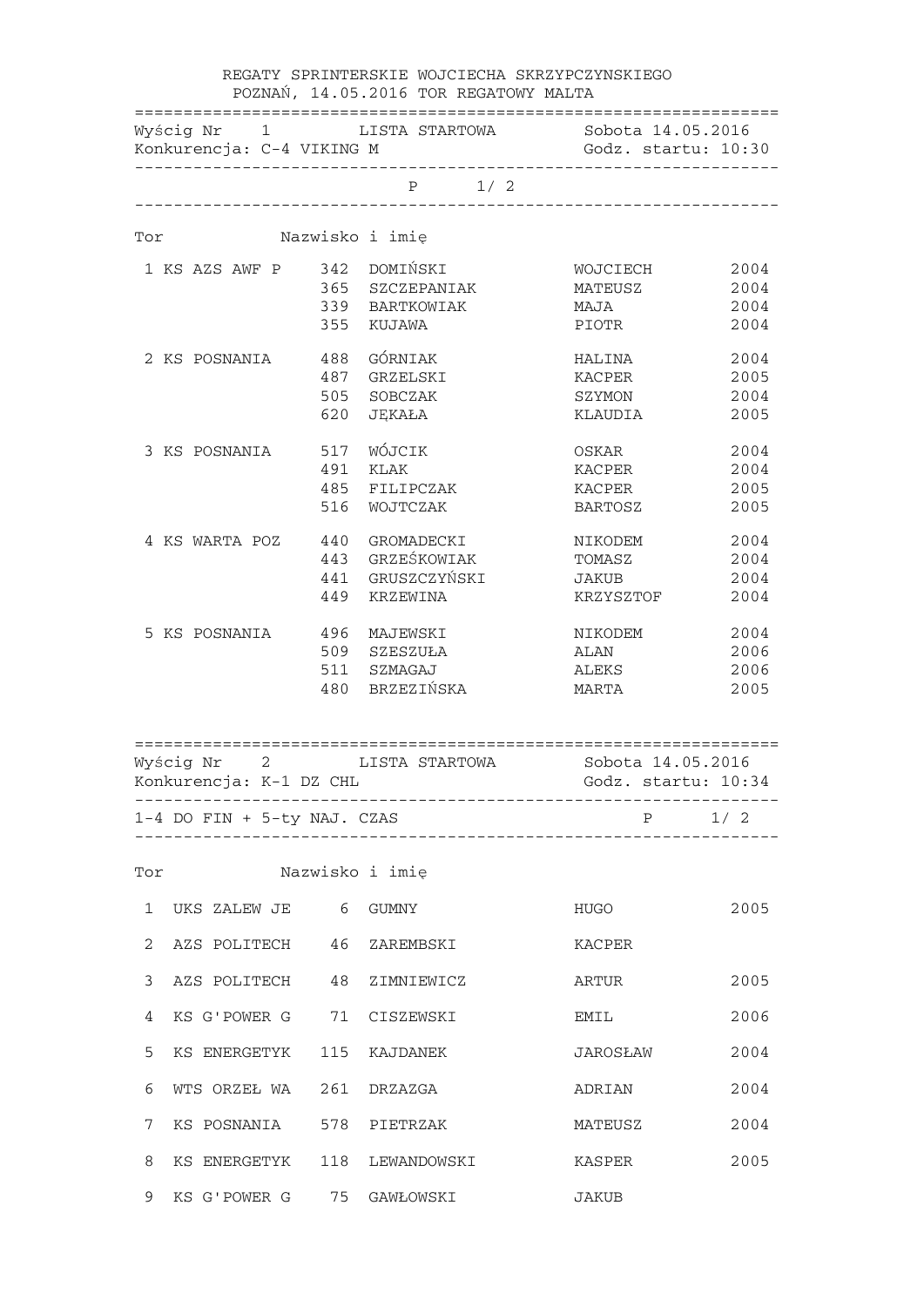|                | Konkurencja: K-1 DZ CHL       | Wyścig Nr     3            LISTA STARTOWA | Sobota 14.05.2016<br>Godz. startu: 10:38 |      |
|----------------|-------------------------------|-------------------------------------------|------------------------------------------|------|
|                | $1-4$ DO FIN + 5-ty NAJ. CZAS | _________________                         | $\mathbf{P}$                             | 2/2  |
| Tor            |                               | Nazwisko i imię                           |                                          |      |
| $\mathbf{1}$   |                               | KS WARTA POZ 472 TOMIDAJEWICZ             | TYMON                                    | 2005 |
| $\mathcal{L}$  | AZS POLITECH 45 ZAREMBSKI     |                                           | GWIDON                                   | 2004 |
| 3              | KKS NOWA SÓL 58 SAJDAK        |                                           | DAMIAN                                   | 2004 |
| $\overline{4}$ | MOSW CHOSZCZ 305 KUKWA        |                                           | ADRIAN                                   | 2005 |
| 5              | UKS 2 KÓRNIK 291 CYGANSKI     |                                           | KACPER                                   | 2004 |
| 6              | UKS BŁYSKAWI 139 WIŚNIEWSKI   |                                           | JAN                                      | 2005 |
| 7              | KST WLOKNIAR 611 KULIGOWSKI   |                                           | MAKSYMILIAN                              | 2006 |
| 8              | KST WLOKNIAR 595 ZIELIŃSKI    |                                           | KORDIAN                                  | 2006 |

|               | Konkurencja: C-1 SEN M    |  | Wyścig Nr 5 5 LISTA STARTOWA | Sobota 14.05.2016<br>Godz. startu: 10:46 |      |
|---------------|---------------------------|--|------------------------------|------------------------------------------|------|
|               | $1-3$ DO FIN              |  |                              | P                                        | 1/3  |
| Tor           |                           |  | Nazwisko i imię              |                                          |      |
| $\mathbf{1}$  |                           |  | KS WARTA POZ 456 PIOCHACZ    | ŁUKASZ                                   | 1997 |
| $2^{\circ}$   |                           |  | KS AZS AWF P 352 KOSTENSKI   | SZYMON                                   | 1995 |
| $\mathcal{L}$ | PORTUGALIA 610 SILVA      |  |                              | HELDER                                   |      |
|               | 4 KS AZS AWF P 358 PALUCH |  |                              | GILBERT                                  | 1995 |
| 5             | KS AZS AWF P 350 KIRSZ    |  |                              | ALEKSANDER                               | 1996 |
| 6             |                           |  | KS POSNANIA 515 WITKOWSKI    | ŁUKASZ                                   | 1996 |
|               | KS WARTA POZ 455 NOWACKI  |  |                              | DOMINIK                                  | 1997 |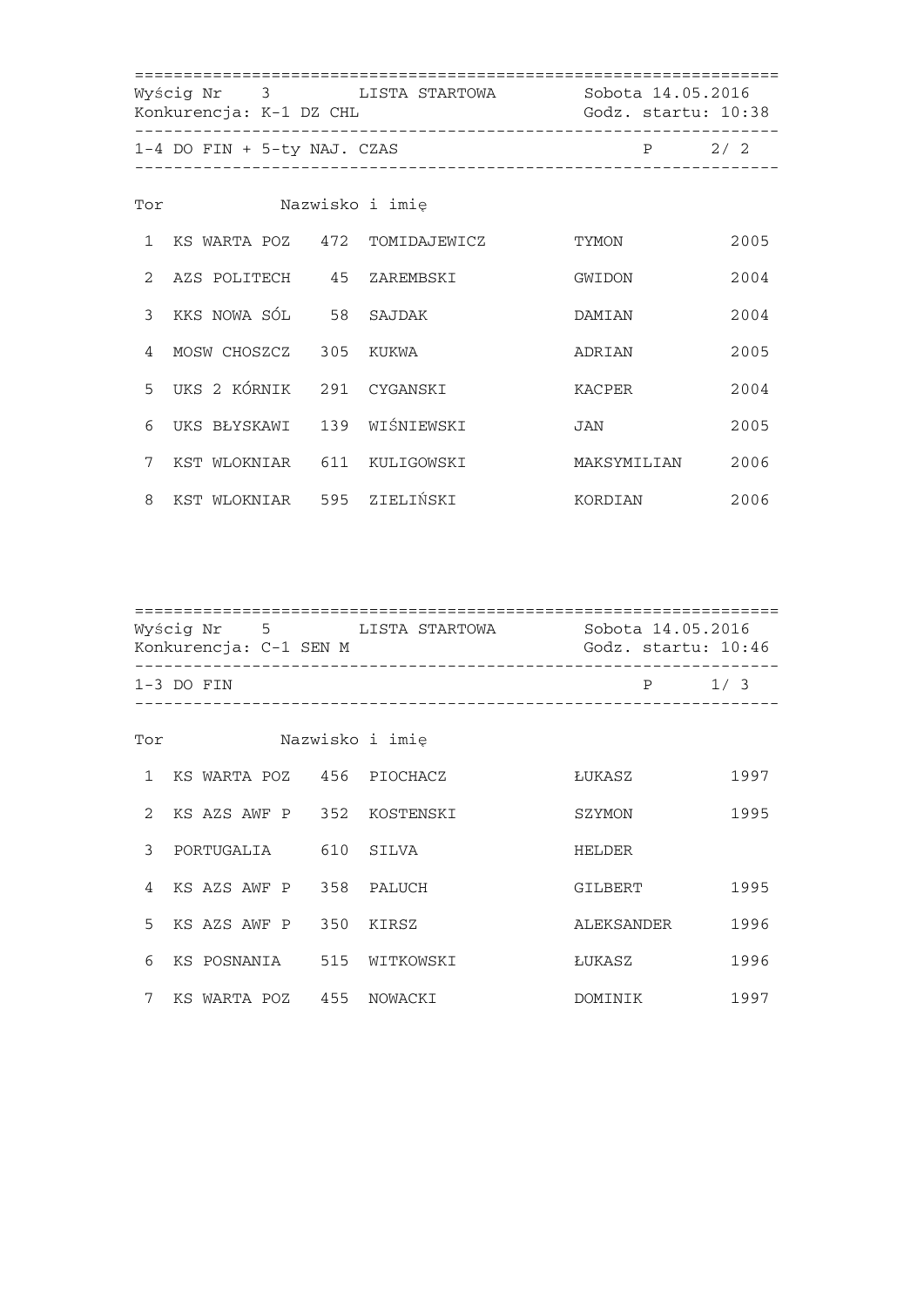| Konkurencja: C-1 SEN M |  |              |  | Wyścig Nr 6 6 LISTA STARTOWA | Sobota 14.05.2016<br>Godz. startu: 10:50 |          |              |      |
|------------------------|--|--------------|--|------------------------------|------------------------------------------|----------|--------------|------|
|                        |  | $1-3$ DO FIN |  |                              |                                          |          | $\mathbf{P}$ | 2/3  |
| Tor                    |  |              |  |                              | Nazwisko i imię                          |          |              |      |
| $\mathbf{1}$           |  |              |  |                              | KS AZS AWF P 343 DROJETZKI               | LAWRENCE |              | 1995 |
| $\mathcal{L}$          |  |              |  |                              | KS AZS-AWF G 415 BRYŃSKI                 | GRZEGORZ |              | 1996 |
| 3                      |  |              |  |                              | KS POSNANIA 494 KRUK                     | MARIUSZ  |              | 1997 |
| 5                      |  |              |  |                              | KS AZS AWF P 360 RUCZYŃSKI               | MARIUSZ  |              | 1992 |
| 6                      |  |              |  |                              | KS POSNANIA 497 MALISZEWSKI              | MIKOŁAJ  |              | 1996 |
| 7                      |  | KS AZS-AWF G |  |                              | 417 HERTEL                               | PIOTR    |              | 1994 |

|     | Wyścig Nr     7           LISTA STARTOWA              Sobota 14.05.2016<br>Konkurencja: C-1 SEN M |  |  |  |  |                              | Godz. startu: 10:54 |      |  |  |
|-----|---------------------------------------------------------------------------------------------------|--|--|--|--|------------------------------|---------------------|------|--|--|
|     | $1-3$ DO FIN                                                                                      |  |  |  |  | _________________________    | P                   | 3/3  |  |  |
| Tor |                                                                                                   |  |  |  |  | Nazwisko i imię              |                     |      |  |  |
| 1   |                                                                                                   |  |  |  |  | KS AZS AWF P 344 FURTAK      | ROMAN               | 1995 |  |  |
|     |                                                                                                   |  |  |  |  | 2 KS AZS-AWF G 425 OLSZEWSKI | ROBERT              | 1996 |  |  |
|     |                                                                                                   |  |  |  |  | 3 KS WARTA POZ 459 RUTKOWSKI | JAKUB               | 1997 |  |  |
|     |                                                                                                   |  |  |  |  | 4 KS AZS AWF P 359 POSPIECH  | DANIEL              | 1992 |  |  |
|     |                                                                                                   |  |  |  |  | 6 KS AZS AWF P 346 GLUZA     | PATRYK              | 1995 |  |  |
|     |                                                                                                   |  |  |  |  | KS AZS AWF P 348 KAMIŃSKI    | JACEK               | 1992 |  |  |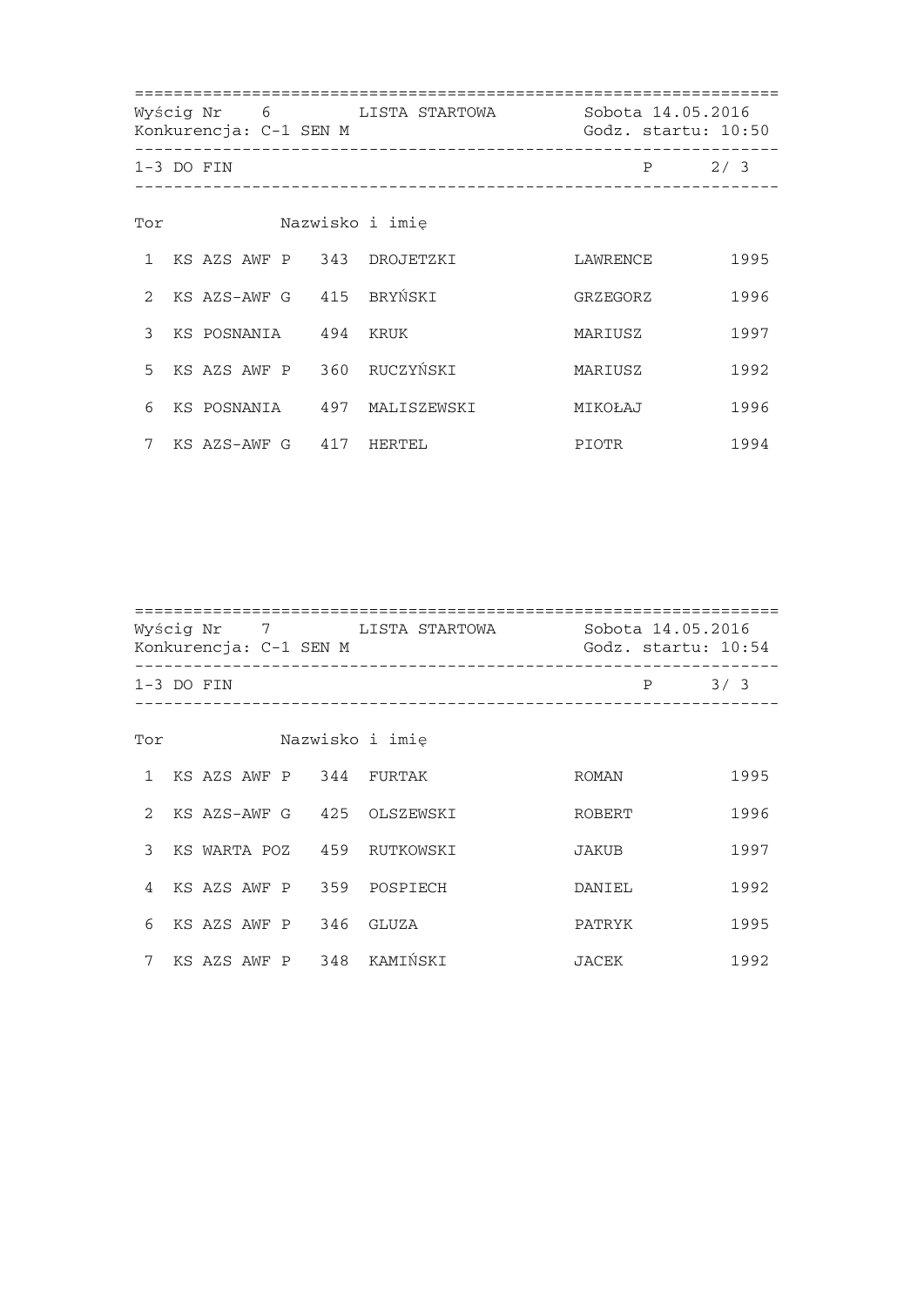| Konkurencja: C-4 VIKING M |                                                                     | Godz. startu: 10:58                                                        |
|---------------------------|---------------------------------------------------------------------|----------------------------------------------------------------------------|
|                           | $P$ 2/2                                                             |                                                                            |
| Tor                       | Nazwisko i imię                                                     |                                                                            |
|                           | 2 KS WARTA POZ 429 BASZYŃSKI<br>450<br>KUBICA<br>439<br>GROMADECKI  | 2004<br>ANTONI<br>2006<br>KRYSTIAN<br>2004<br>DOMINIK                      |
| 3 KS POSNANIA             | 475<br>WILGA<br>510<br>SZMAGAJ<br>PROMIŃSKI<br>502<br>495<br>KUDŁA  | 2004<br>ERYKA<br>2004<br>KACPER<br>2005<br>DENIS<br>2004<br><b>JAN</b>     |
|                           | 500<br>NOWICKI                                                      | 2004<br>JAKUB                                                              |
| 4 KS AZS AWF P            | 351 KORNECKI<br>345<br>GLOWACKI<br>338<br>BAR<br>362<br>SOENKE      | 2005<br>MATEUSZ<br>2004<br>ALEKS<br>2004<br>MIKOŁAJ<br>2005<br><b>ERYK</b> |
| 5 KS POSNANIA             | BRZEZIŃSKI<br>481<br>492<br>KOZAL<br>506<br>SOBCZAK<br>518<br>ZIMNY | KRZYSZTOF<br>2007<br>FRANCISZEK<br>2007<br>2007<br>JULIA<br>2004<br>JAN    |

 ================================================================== Wyścig Nr 9 LISTA STARTOWA Sobota 14.05.2016 Konkurencja: C-1 MLK Godz. startu: 11:02 ------------------------------------------------------------------ FIN 1/ 1 ------------------------------------------------------------------

| Tor           |             |     | Nazwisko i imie |            |      |
|---------------|-------------|-----|-----------------|------------|------|
| 1             | KS POSNANIA | 483 | DAGIELSKA       | MARTYNA    | 2003 |
| $\mathcal{L}$ | KS POSNANIA | 484 | FECHNER         | LUIZA      | 2003 |
| 3             | KS POSNANIA | 490 | JANYGA          | JULIA      | 2003 |
| 4             | KS POSNANIA | 488 | GÓRNIAK         | HALINA     | 2004 |
| 5             | KS POSNANIA | 480 | BRZEZIŃSKA      | MARTA      | 2005 |
| 6             | KS POSNANIA | 486 | <b>GLAESER</b>  | ALEKSANDRA | 2003 |
| 7             | KS POSNANIA | 620 | JEKAŁA          | KLAUDIA    | 2005 |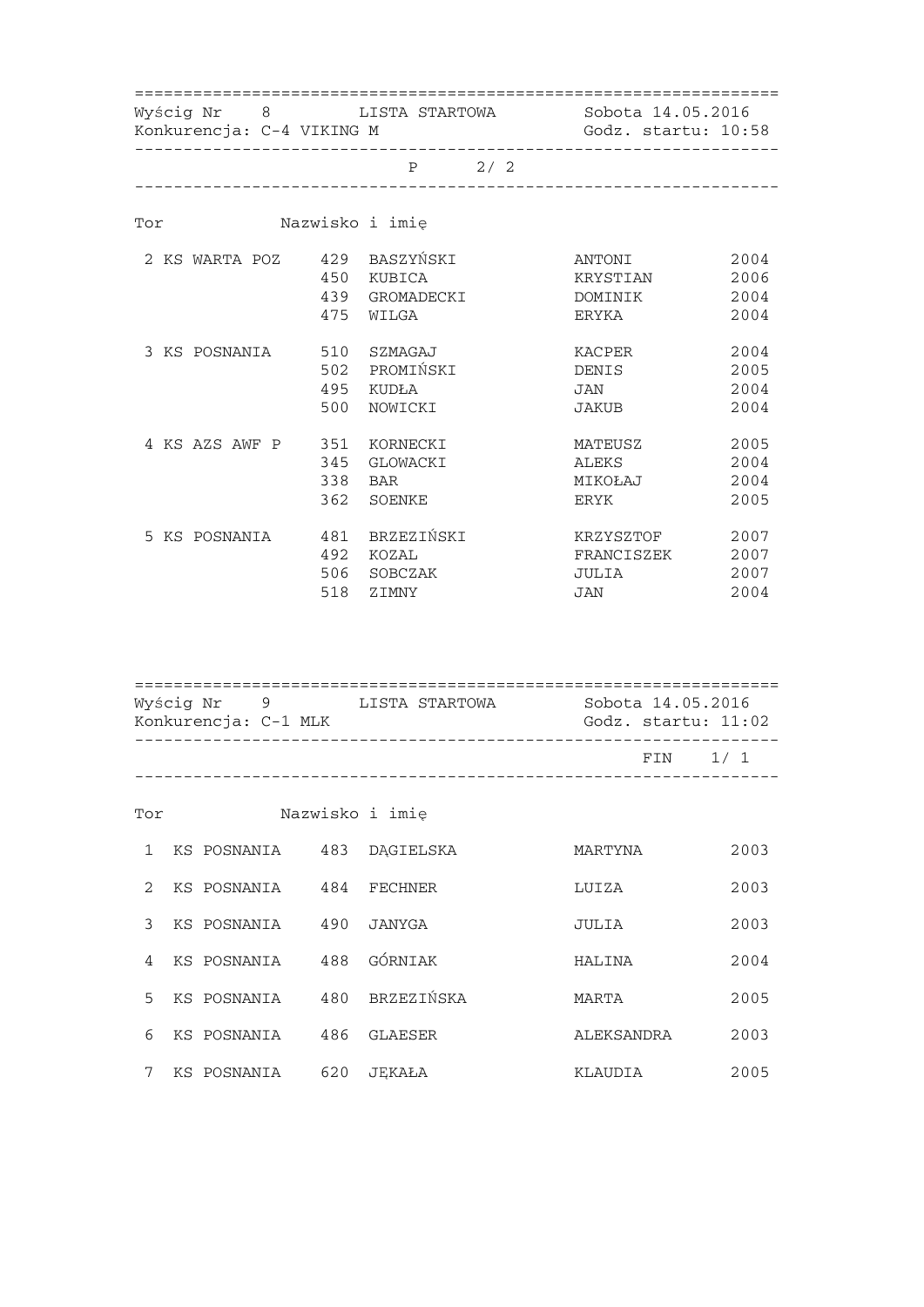|                | Wyścig Nr 10 LISTA STARTOWA<br>Konkurencja: K-1 SEN M |  | Sobota 14.05.2016<br>Godz. startu: 11:06 |            |           |  |
|----------------|-------------------------------------------------------|--|------------------------------------------|------------|-----------|--|
|                | 1-4 DO FIN + 5-ty NAJ. CZAS                           |  |                                          |            | $P = 1/2$ |  |
| Tor            |                                                       |  | Nazwisko i imię                          |            |           |  |
| $\mathbf{1}$   | KS AZS-AWF G 420 KLICZKOWSKI                          |  |                                          | DORIAN     | 1994      |  |
| $\mathcal{L}$  | GWARDIA OPOL 2 SZCZERBA                               |  |                                          | LUKASZ     | 1996      |  |
| $\mathcal{E}$  | CWZA ZAWISZA 650 KULCZYŃSKI                           |  |                                          | PATRYK     |           |  |
| $\overline{4}$ | UMKS ZRYW WO 162 NIEWIADOMSKI                         |  |                                          | PRZEMYSłAW | 1973      |  |
| 5              | KS AZS-AWF G 422 KOŁPAK                               |  |                                          | KAMIL      | 1994      |  |
| 6              | KS G'POWER G 97 WARSZAWSKI                            |  |                                          | OSKAR      | 1993      |  |
| 7              |                                                       |  | KS AZS-AWF G 421 KOŁODZIEJCZYK           | BARTłOMIEJ | 1995      |  |
| 8              | KS POSNANIA 616 PRENTKI                               |  |                                          | DAMIAN     | 1996      |  |

| Wyścig Nr 11<br>Konkurencja: K-1 SEN M | LISTA STARTOWA | Sobota 14.05.2016<br>Godz. startu: 11:10 |     |  |
|----------------------------------------|----------------|------------------------------------------|-----|--|
| $1-4$ DO FIN + 5-ty NAJ. CZAS          |                | D                                        | 2/2 |  |

| Tor           |                 |     | Nazwisko i imię |                |      |
|---------------|-----------------|-----|-----------------|----------------|------|
| 1             | AZS AWF POZN    | 399 | MISZTAK         | <b>KACPER</b>  | 1997 |
| $\mathcal{L}$ | KS ENERGETYK    | 122 | WITCZAK         | SŁAWOMIR       | 1997 |
| 3             | KS AZS-AWF G    | 419 | JONKISZ         | <b>BARTOSZ</b> | 1992 |
| 4             | KST WLOKNIAR    | 197 | <b>SZWED</b>    | TOMASZ         | 1986 |
| .5            | KS ENERGETYK    | 126 | ŁUKASIK         | ARKADIUSZ      | 1997 |
| 6             | AZS AWF POZN    | 380 | GRZELKA         | PATRYK         | 1997 |
| 7             | WLOKNIAR<br>KST | 188 | MICHALSKI       | TADEUSZ        | 1985 |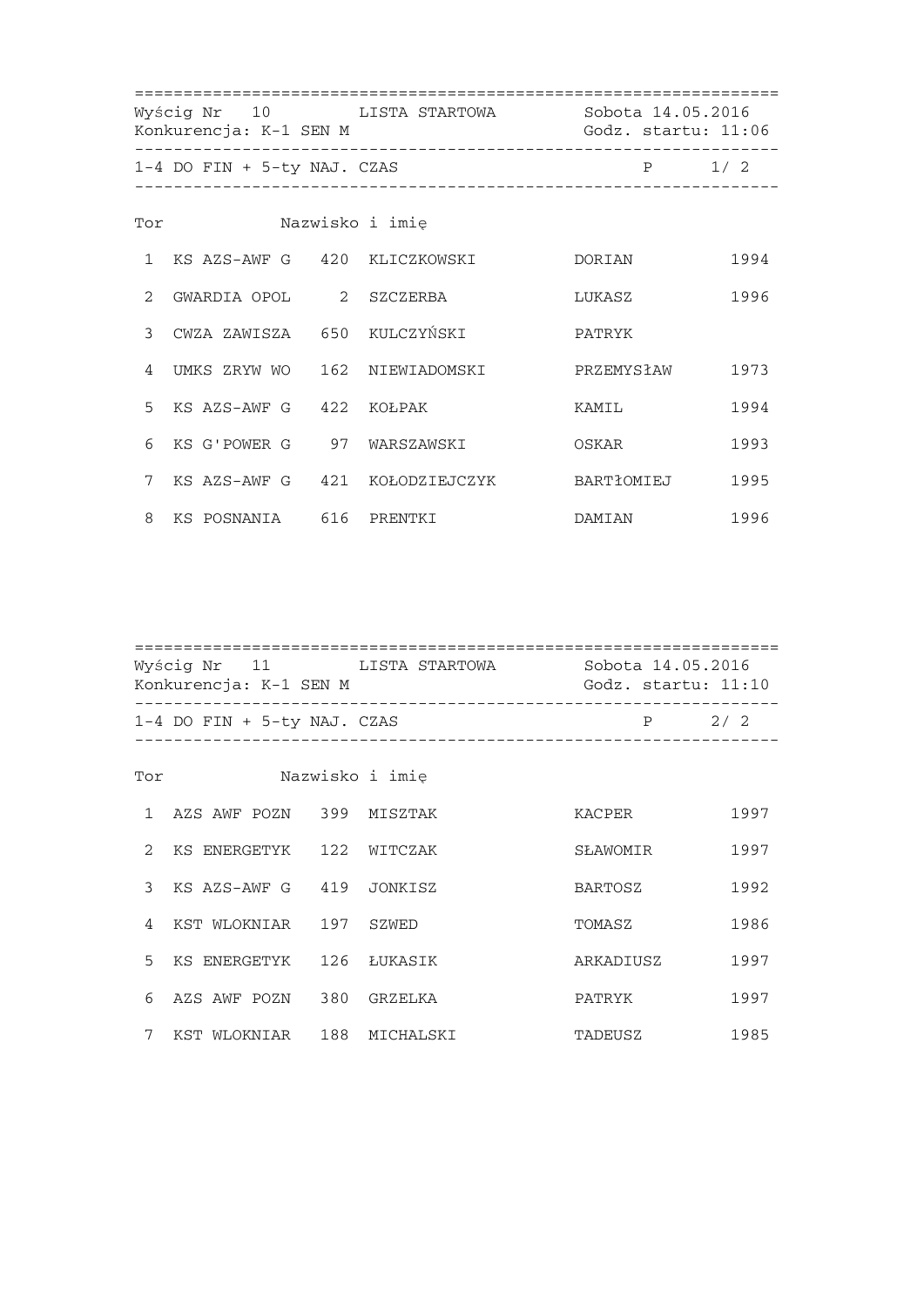|   | Konkurencja: K-1 DZ DZ        | Wyścig Nr 12 LISTA STARTOWA Sobota 14.05.2016 | Godz. startu: 11:14 |      |
|---|-------------------------------|-----------------------------------------------|---------------------|------|
|   | $1-4$ DO FIN + 5-ty NAJ. CZAS |                                               | P 1/2               |      |
|   | Tor Nazwisko i imię           |                                               |                     |      |
|   | 1 UKS VICTORIA 140 BEIM       |                                               | ALICJA              | 2004 |
|   | 2 UKS ZALEW JE 8 KARASIEWICZ  |                                               | MAJA                | 2005 |
|   | 3 UKS ZALEW JE 16 WIECZOREK   |                                               | NATALIA             | 2005 |
|   | 4 KS WARTA POZ 448 KIERZEK    |                                               | JOANNA              | 2005 |
| 5 | KTW KALISZ 154 JANUSZ         |                                               | PATRYCJA            | 2004 |
| 6 | UKS KAJAK TR 289 ZBROSZCZYK   |                                               | ALEKSANDRA          | 2004 |
| 7 | KS WARTA POZ 467 SZYMAŃSKA    |                                               | EMILIA              | 2005 |
| 8 | UKS VICTORIA 143 MATULEWICZ   |                                               | ALEKSANDRA          | 2004 |
|   | 9 KS G'POWER G 84 KEDZIORA    |                                               | MAJA                | 2007 |

 ================================================================== Wyścig Nr 13 LISTA STARTOWA Konkurencja: K-1 DZ DZ Godz. startu: 11:18 ------------------------------------------------------------------  $1-4$  DO FIN +  $5-ty$  NAJ. CZAS ------------------------------------------------------------------

| Tor            |                 |     | Nazwisko i imie |                 |      |
|----------------|-----------------|-----|-----------------|-----------------|------|
| $\mathbf{1}$   | KS WARTA POZ    | 447 | KASPRZYK        | <b>BERENIKA</b> | 2006 |
| $\mathcal{L}$  | UKS ZALEW JE    | 14  | MUSIOŁ          | ANTONINA        | 2007 |
| 3              | KST WLOKNIAR    | 613 | KOWALCZYK       | KLAUDIA         | 2004 |
| $\overline{A}$ | KS WARTA POZ    | 466 | SZYMAŃSKA       | PATRYCJA        | 2005 |
| 5              | MOSW CHOSZCZ    | 303 | JANKOWSKA       | IGA             | 2005 |
| 6              | UKS VICTORIA    | 142 | MARTUSZEWSKA    | NIKOLA          | 2004 |
| 7              | KS ENERGETYK    | 117 | KLEMCZAK        | OLIWIA          | 2004 |
| 8              | WLOKNIAR<br>KST | 612 | KOSICKA         | WIKTORIA        | 2005 |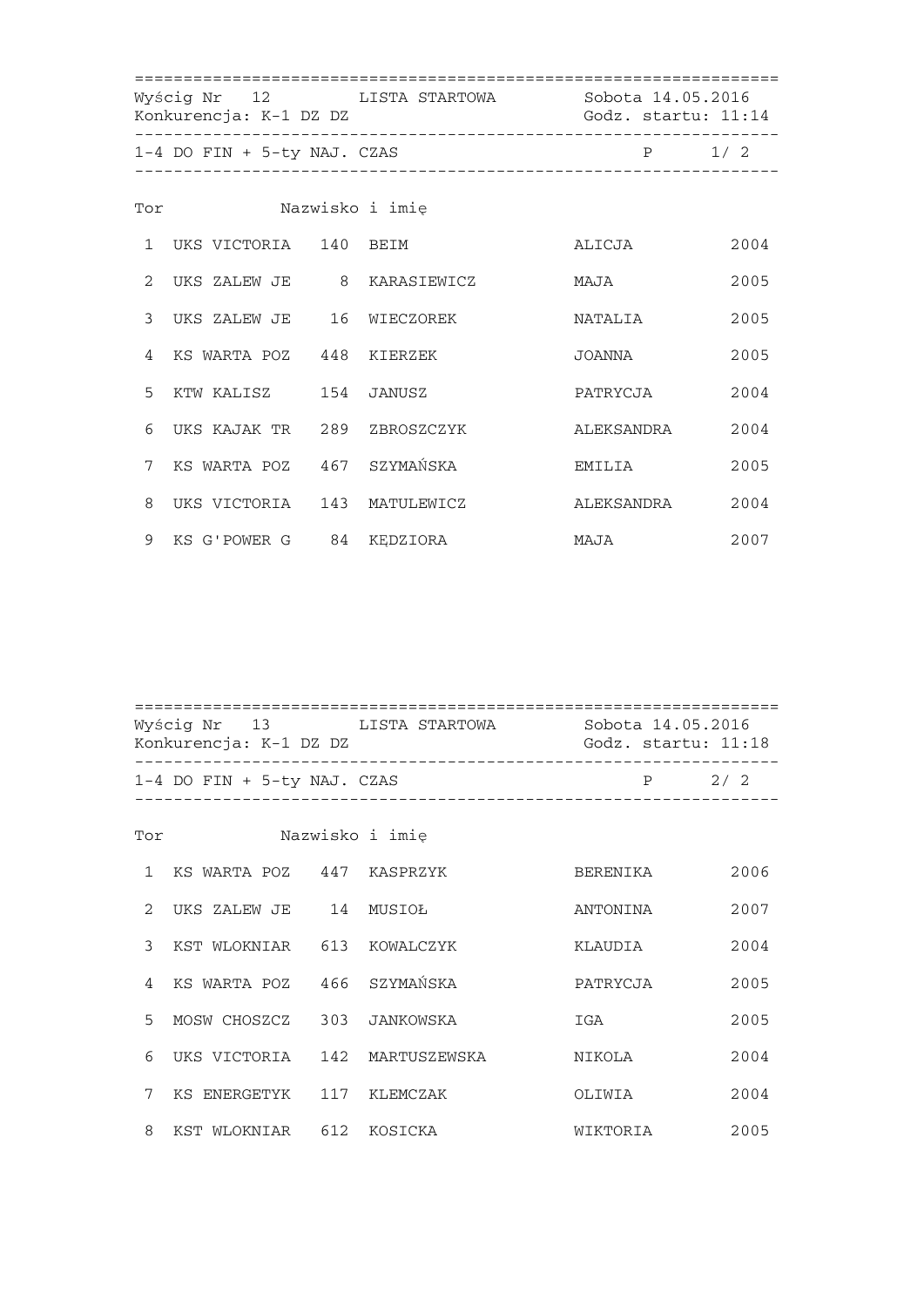| Konkurencja: K-2 DZ CHL       |                | Wyścig Nr 16 LISTA STARTOWA Sobota 14.05.2016 | Godz. startu: 11:30     |              |
|-------------------------------|----------------|-----------------------------------------------|-------------------------|--------------|
| $1-4$ DO FIN + 5-ty NAJ. CZAS |                |                                               | P 1/2                   |              |
| Tor Nazwisko i imię           |                |                                               |                         |              |
| 1 AZS POLITECH 34 MATUSZAK    |                | 50 ŁĄCZNY                                     | KRZYSZTOF<br>KAJETAN    | 2005<br>2004 |
| 2 UKS KAJAK TR 275 GRZEŚ      |                | 283 MOROZ                                     | KAROL<br>ADAM           | 2005<br>2004 |
| 3 KS WISKORD S 332 SZWAK      |                | 317 BARWIKOWSKI                               | IGOR<br>JAKUB           | 2004<br>2004 |
| 4 KS G'POWER G 102 WRÓBLEWSKI |                | 77 GUGLAS                                     | <b>JAKUB</b><br>KAJETAN | 2006<br>2005 |
| 5 LKK HUBERTUS 297 ANDRASZ    |                | 299 RAJNERT                                   | JAN<br>JACEK            | 2004<br>2005 |
| 6 AZS POLITECH 49 ŁUCZAK      | 47             | ZIEMSKI                                       | PIOTR<br>MAKS           | 2004<br>2004 |
| 7 AZS POLITECH 37 SCHLABS     | 38             | SIATKA                                        | FABIAN<br>MACIEJ        | 2004<br>2004 |
| 8 KS POSNANIA 593 ZAWODNY     |                | 583 SCYBILIA                                  | DAWID<br>NICOLAS        | 2004<br>2004 |
| 9 UKS ZALEW JE 13 MUSIOŁ      | $\overline{4}$ | ANIOLA                                        | WOJTEK<br>GRZEGORZ      | 2004<br>2004 |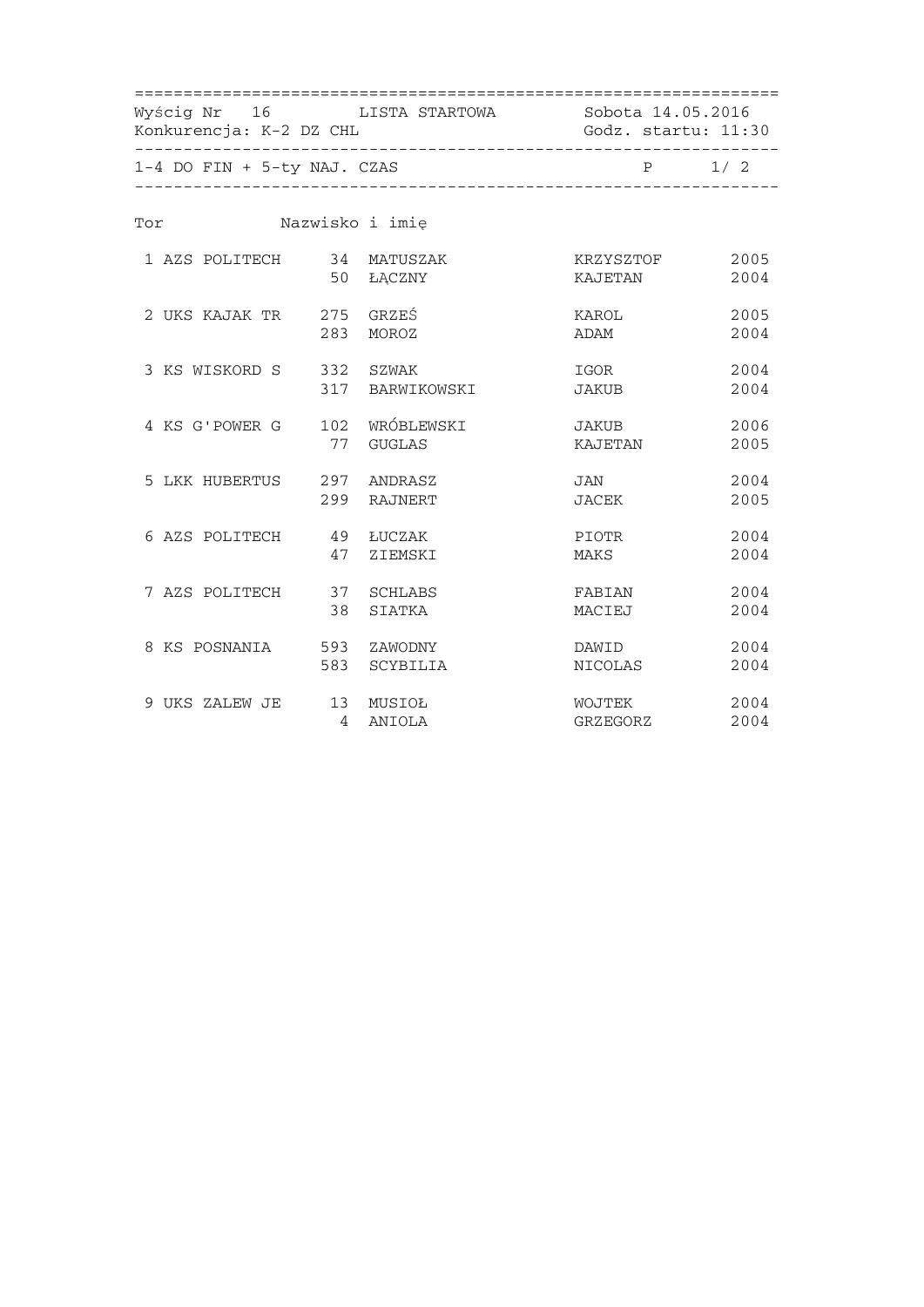| Konkurencja: K-2 DZ CHL         |     | Wyścig Nr 17 LISTA STARTOWA Sobota 14.05.2016 | Godz. startu: 11:34    |              |
|---------------------------------|-----|-----------------------------------------------|------------------------|--------------|
| 1-4 DO FIN + 5-ty NAJ. CZAS     |     |                                               | $P$ 2/2                |              |
| Tor Nazwisko i imię             |     |                                               |                        |              |
| 1 UKS 2 KÓRNIK 296 SOBCZYK      |     | 295 MAZANKA                                   | TYMOTEUSZ<br>WIKTOR    | 2004<br>2004 |
| 2 KS POSNANIA 552 BUBEŁA        |     | 569 MIJAKOWSKI                                | IGOR 2005<br>MIKOŁAJ   | 2007         |
| 3 AZS AWF POZN 379 GRABIANOWSKI |     | 393 KUHN                                      | MATEUSZ<br>PATRYK      | 2005<br>2004 |
| 4 KST WLOKNIAR                  |     | 190 OLSZEWSKI<br>196 SZULC                    | NIKODEM<br>MARCEL      | 2004<br>2004 |
| 5 KS POSNANIA 590 WANAT         | 560 | JOBSKI                                        | ALEKSANDER 2004<br>JAN | 2004         |
| 6 AZS AWF POZN 389 KLONOWSKI    | 412 | WYSZKOWSKI                                    | <b>BARTOSZ</b><br>IGOR | 2004<br>2005 |
| 7 KS G'POWER G 86 LOREK         | 96  | TOKARSKI                                      | FILIP<br>FILIP         | 2006<br>2005 |
| 8 UKS BŁYSKAWI 134 RZEPCZYNSKI  |     | 131 KUPCZYK                                   | NIKODEM<br>FRANCISZEK  | 2006<br>2005 |
| 9 UKS ZALEW JE 15 SKĄPSKI       |     | 615 KUŚNIEREK                                 | MAKS<br>FILIP          | 2005<br>2005 |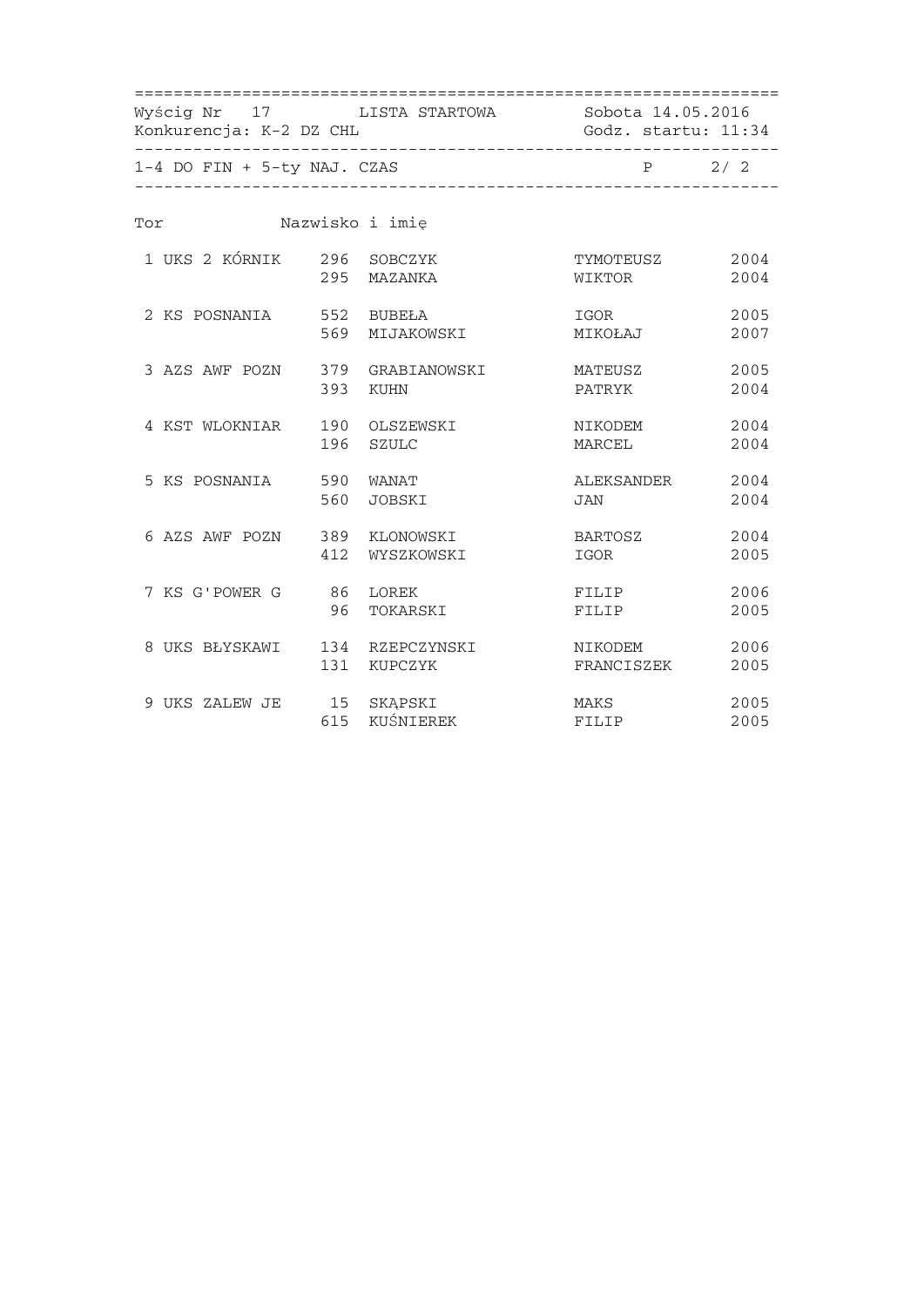|               | Konkurencja: K-1 MASTERS M    | Wyścig Nr 18 LISTA STARTOWA   | Sobota 14.05.2016<br>Godz. startu: 11:38 |      |
|---------------|-------------------------------|-------------------------------|------------------------------------------|------|
|               | $1-4$ DO FIN + 5-ty NAJ. CZAS |                               | $P \t1/2$                                |      |
| Tor           |                               | Nazwisko i imie               |                                          |      |
| $\mathbf{1}$  |                               | UMKS ZRYW WO 162 NIEWIADOMSKI | PRZEMYSłAW                               | 1973 |
| $\mathcal{L}$ |                               | KS WISKORD S 325 KRZYZANSKI   | KAZIMIERZ                                |      |
| $\mathcal{E}$ | TEAM UKRAINE 544 ROGKOV       |                               | YURIY                                    | 1968 |
| 4             |                               | TEAM UKRAINE 540 KALINICHENKO | ANATOLIY                                 | 1975 |
| 5             | TEAM UKRAINE 541 LUCIK        |                               | ANDREY                                   | 1970 |
| 6             | TEAM UKRAINE 538 BALOK        |                               | EVGENYI                                  | 1967 |
| 7             | TEAM UKRAINE 546 SHABALIN     |                               | ALEXANDR                                 | 1967 |

|                | Konkurencja: K-1 MASTERS M    | Wyścig Nr 19 LISTA STARTOWA | Sobota 14.05.2016<br>Godz. startu: 11:42  |      |
|----------------|-------------------------------|-----------------------------|-------------------------------------------|------|
|                | $1-4$ DO FIN + 5-ty NAJ. CZAS | --------------------------- | P<br>------------------------------------ | 2/2  |
| Tor            |                               | Nazwisko i imię             |                                           |      |
|                | TEAM UKRAINE 539 EVCHENKO     |                             | ALEXANDR                                  | 1962 |
| $2^{\circ}$    | KLUB MASTERS 524 ZIELEWICZ    |                             | PIOTR                                     |      |
| 3              | KS WISKORD S 319 GARCZEWSKI   |                             | EDMUND                                    |      |
| $\overline{4}$ | TEAM UKRAINE 543 NAGULYAK     |                             | ALEXEY                                    | 1968 |
| 5              | KLUB MASTERS 522 OBORSKI      |                             | RYSZARD                                   |      |
| 6              | KS WISKORD S 331 SZCZYPAK     |                             | TADEUSZ                                   |      |
| 7              | ADMIRA GORZÓW 619 BUKOWSKI    |                             | DARIUSZ                                   | 1970 |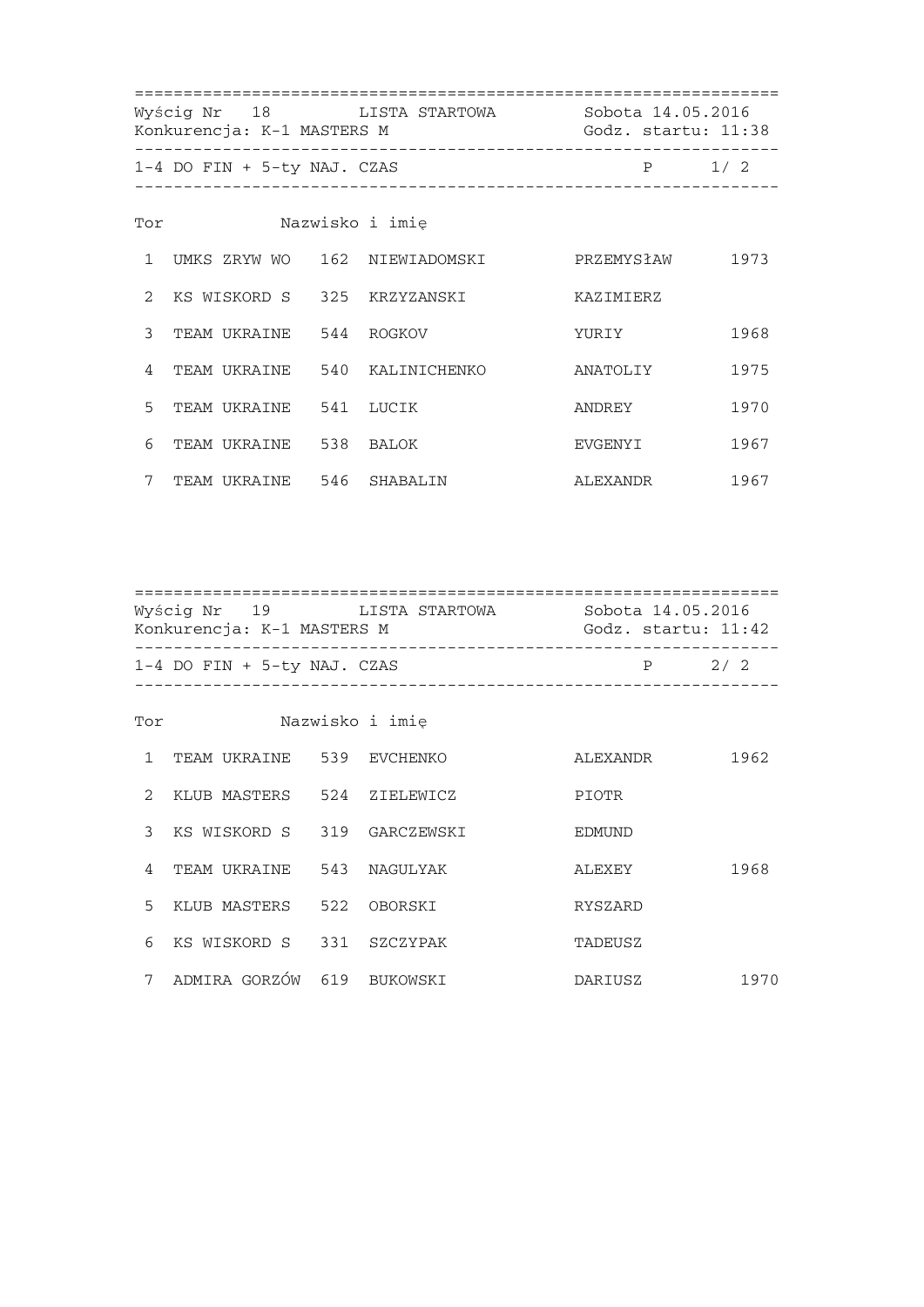| Wyścig Nr 20<br>Konkurencja: C-2 DZ CHL |                 | LISTA STARTOWA            | Sobota 14.05.2016<br>Godz. startu: 11:46 |              |
|-----------------------------------------|-----------------|---------------------------|------------------------------------------|--------------|
|                                         |                 |                           | FIN                                      | 1/1          |
| Tor                                     | Nazwisko i imię |                           |                                          |              |
| 2 KS AZS AWF P                          | 342             | 355 KUJAWA<br>DOMIŃSKI    | PIOTR<br>WOJCIECH                        | 2004<br>2004 |
| 5 KS WARTA POZ                          | 439<br>450      | GROMADECKI<br>KUBICA      | DOMINIK<br>KRYSTIAN                      | 2004<br>2006 |
| 6 KS POSNANIA                           | 509<br>481      | SZESZUŁA<br>BRZEZIŃSKI    | ALAN<br>KRZYSZTOF                        | 2006<br>2007 |
| KS WARTA POZ                            | 449             | 429 BASZYŃSKI<br>KRZEWINA | ANTONI<br>KRZYSZTOF                      | 2004<br>2004 |

 ================================================================== Wyścig Nr 21 LISTA STARTOWA Sobota 14.05.2016 Konkurencja: K-2 JUN M Godz. startu: 11:50 ------------------------------------------------------------------  $1-4$  DO FIN +  $5-ty$  NAJ. CZAS ------------------------------------------------------------------ Tor Nazwisko i imię 1 KS POSNANIA 592 WYRWAS KAMIL 1998 566 KRUPECKI BARTOSZ 1998

|   | 2 KS POSNANIA  | 588<br>573 | TRACZ<br>NOWACZYK           | WOJCIECH<br>FILIP             | 1999<br>1999 |
|---|----------------|------------|-----------------------------|-------------------------------|--------------|
|   | 3 KS G'POWER G | 70<br>81   | CHRZASZCZ<br><b>KORSAK</b>  | WOJCIECH<br>PRZEMYSŁAW        | 1998<br>1999 |
|   | 4 KS POSNANIA  | 550<br>579 | <b>BIAŁAS</b><br>PRZYBYLSKI | TOMASZ<br>KAMIL               | 1999<br>1999 |
|   | 5 KS ENERGETYK | 120<br>111 | NOWAKOWSKI<br>GAJEWSKI      | <b>ROBERT</b><br><b>PIOTR</b> | 1998<br>1999 |
| 6 | AZS AWF POZN   | 395<br>374 | MAJCHRZAK<br>CHACZATRIAN    | MAKSYM<br>ARTUR               | 1999<br>1999 |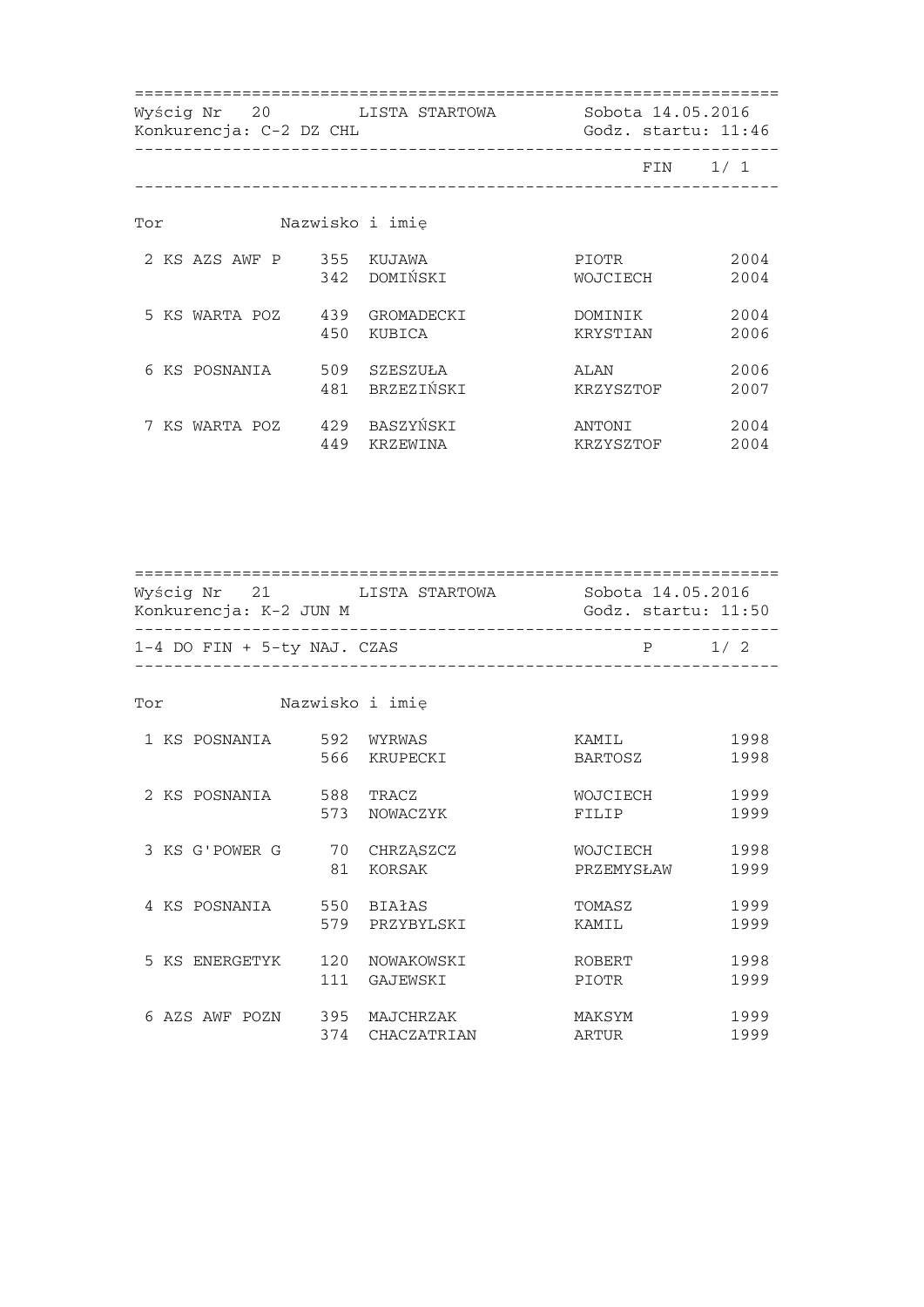| Konkurencja: K-2 JUN M        | Wyścig Nr 22 LISTA STARTOWA      | Sobota 14.05.2016<br>Godz. startu: 11:54 |              |
|-------------------------------|----------------------------------|------------------------------------------|--------------|
| $1-4$ DO FIN + 5-ty NAJ. CZAS |                                  | ________________________________         | $P$ 2/2      |
| Tor                           | Nazwisko i imie                  |                                          |              |
| 1 CWZA ZAWISZA                | 241 PACAŁA<br>250<br>URBANEK     | OSKAR<br>MIKOŁAJ                         | 1998<br>1999 |
| 2 AZS AWF POZN                | 398 MICHALSKI<br>407 TOMYŚLAK    | JAKUB<br>KAMIL                           | 1998<br>1998 |
| 3 KS POSNANIA                 | 556<br>HOPCIA<br>585<br>SOWA     | DAWID<br>MATEUSZ                         | 1999<br>1999 |
| 4 CWZA ZAWISZA                | 236 MARKOWSKI<br>216<br>BAZELA   | DANIEL<br>ADRIAN                         | 1998<br>1999 |
| 5 UKS BŁYSKAWI                | 135 RZEPCZYŃSKI<br>129<br>KUBIAK | DOMINIK<br>SEBASTIAN                     | 1999<br>1999 |

|               | Konkurencja: K-1 MLM        | Wyścig Nr 24 LISTA STARTOWA    | Sobota 14.05.2016<br>Godz. startu: 12:02 |           |
|---------------|-----------------------------|--------------------------------|------------------------------------------|-----------|
|               |                             | ------------------------------ |                                          | $P \t1/6$ |
| Tor           |                             | Nazwisko i imię                |                                          |           |
| $\mathcal{L}$ | UKS ZALEW JE 11 KRÓL        |                                | MIKOŁAJ                                  | 2002      |
| $\mathcal{E}$ | AZS AWF POZN 386 KASPROWICZ |                                | JAN                                      | 2002      |
| 4             | KS G'POWER G 90 PRZYBYŁ     |                                | ADAM                                     | 2002      |
| 5             | CWZA ZAWISZA 256 ŚCIESIŃSKI |                                | MATEUSZ                                  | 2003      |
| 6             | LKK HUBERTUS 298 PAWŁOWSKI  |                                | ROCH                                     | 2003      |
| 7             | KKS NOWA SÓL 60 SOSNOWSKI   |                                | KRZYSZTOF                                | 2003      |
| 8             | UMKS ZRYW WO                | 163 NOWACKI                    | MARCIN                                   | 2002      |
| 9             | AZS POLITECH 32 FECEK       |                                | JAN                                      | 2002      |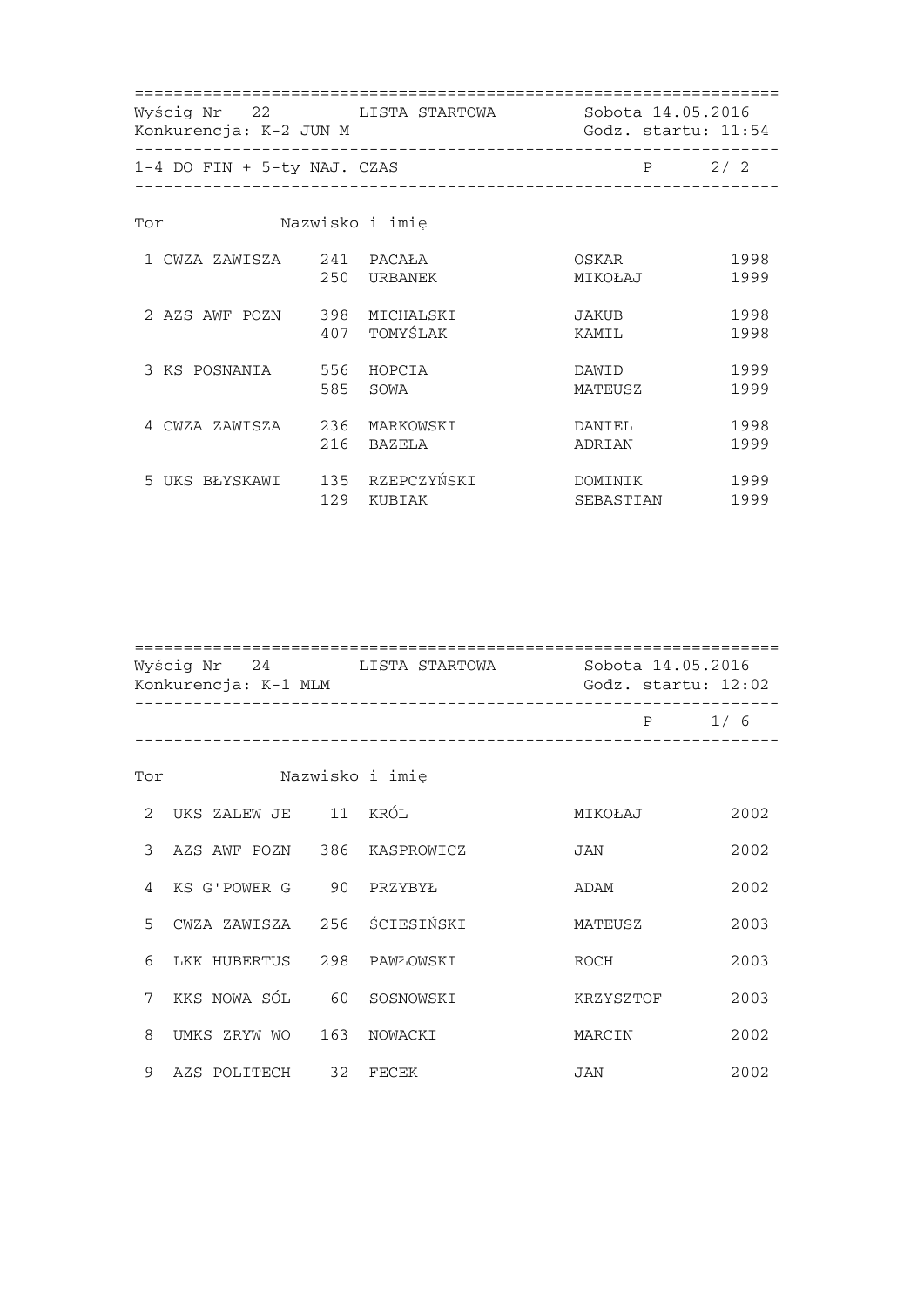|   | Wyścig Nr 25<br>Konkurencja: K-1 MLM | LISTA STARTOWA Sobota 14.05.2016 | Godz. startu: 12:06 |                                              |
|---|--------------------------------------|----------------------------------|---------------------|----------------------------------------------|
|   |                                      |                                  |                     | P 2/6                                        |
|   | <b>Tor</b>                           | Nazwisko i imię                  |                     |                                              |
| 2 | CWZA ZAWISZA 242 PAŁUBICKI           |                                  | ŁUKASZ              | 2002                                         |
| 3 | KS G'POWER G 98 WAWER                |                                  | DOMINIK             | 2002                                         |
| 4 | KS WISKORD S 323 KLICZKOWSKI         |                                  | DAWID               | 2002                                         |
| 5 | KS ENERGETYK 109                     | DEHMEL                           | MIŁOSZ              | 2003                                         |
| 8 | CWZA ZAWISZA 217 BAŁKA               |                                  | HUBERT              | 2002                                         |
| 9 | KS G'POWER G 73 FILAK                |                                  | MICHAL              | 2003                                         |
|   | Wyścig Nr 26<br>Konkurencja: K-1 MLM | LISTA STARTOWA Sobota 14.05.2016 | Godz. startu: 12:10 |                                              |
|   |                                      |                                  |                     | P 3/6                                        |
|   | Tor Nazwisko i imię                  |                                  |                     |                                              |
|   | 1 UKS KAJAK TR 287 SZADKOWSKI        |                                  | KRZYSZTOF           |                                              |
| 2 | UMKS ZRYW WO 173 UTRATA              |                                  | DOMINIK             |                                              |
|   | 3 AZS POLITECH 44 ZALUTSKYI          |                                  | MAKSYM              |                                              |
| 4 | KST WLOKNIAR 210                     | ZDROJEWSKI                       | TOMASZ              |                                              |
| 5 | AZS AWF POZN 381                     | HAŁAS                            | BARTOSZ             |                                              |
| 6 | AZS AWF POZN 413                     | WASOWICZ                         | KORNEL              | 2002<br>2002<br>2002<br>2002<br>2002<br>2002 |
| 7 | AZS POLITECH 31                      | FECEK                            | ANTONI              | 2003                                         |
| 8 | UKS BŁYSKAWI 130                     | KUBIAK                           | JAKUB               | 2002                                         |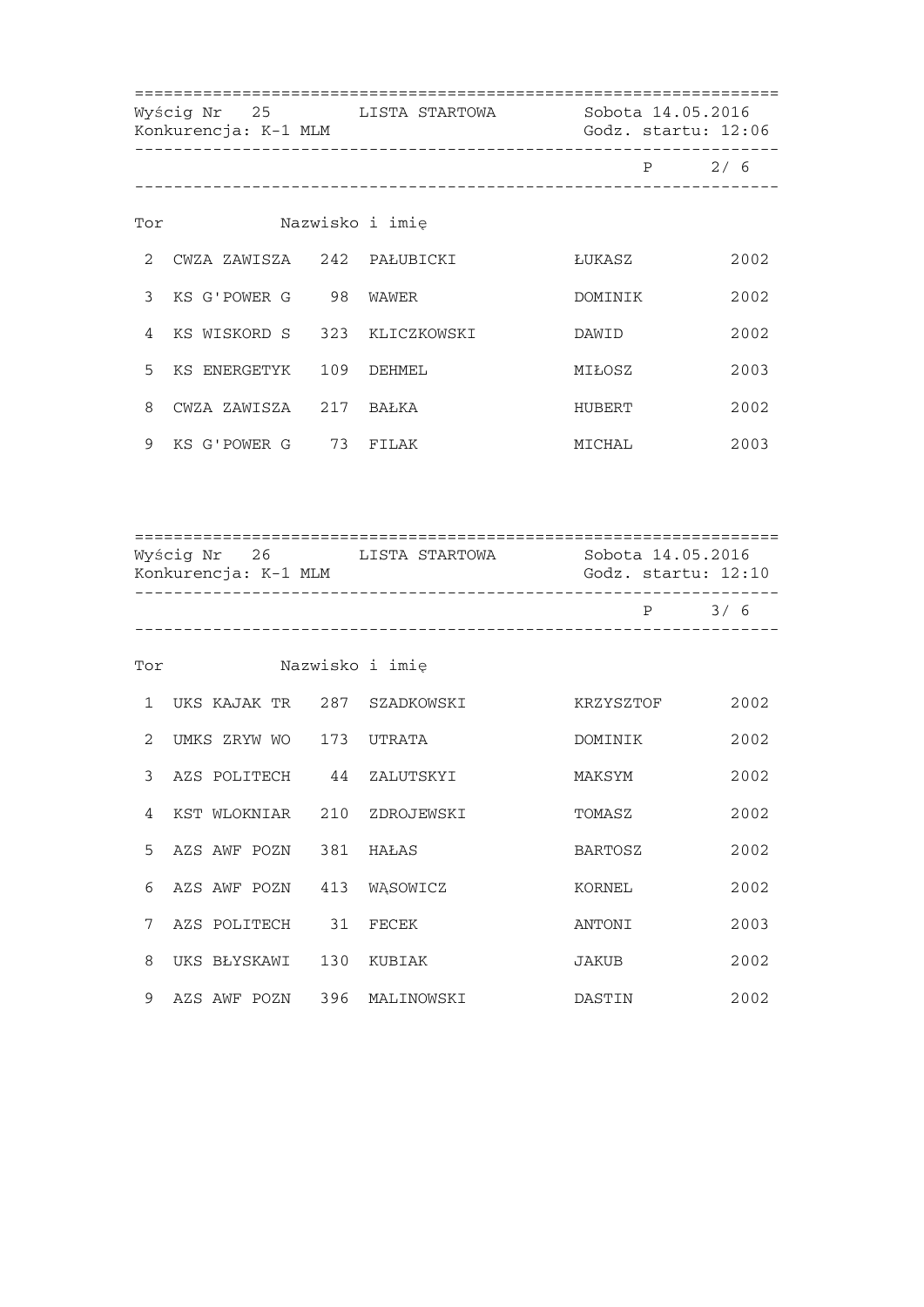|                | Konkurencja: K-1 MLM          |  | Wyścig Nr 27 LISTA STARTOWA Sobota 14.05.2016<br>Godz. startu: 12:14 |          |         |
|----------------|-------------------------------|--|----------------------------------------------------------------------|----------|---------|
|                |                               |  |                                                                      |          | $P$ 4/6 |
| Tor            |                               |  | Nazwisko i imię                                                      |          |         |
|                | 1 KST WLOKNIAR 212 ŁAPCZYŃSKI |  |                                                                      | ANTONI   | 2003    |
| $\overline{2}$ | KTW KALISZ 155 KOCHANEK       |  |                                                                      | MACIEJ   | 2002    |
| $\mathcal{E}$  | UKS PAMIATKO 147 OLSZEWSKI    |  |                                                                      | FILIP    | 2002    |
| 4              | UMKS ZRYW WO 172 TOMIAK       |  |                                                                      | PATRYK   | 2003    |
| 5              | AZS POLITECH 43 URBAŃSKI      |  |                                                                      | WOJCIECH | 2002    |
| 6              | KS STOMIL PO 27 SZAROLETA     |  |                                                                      | JAN      | 2003    |
| 7              | WTS ORZEŁ WA                  |  | 269 PAWŁOWSKI                                                        | OSKAR    | 2002    |
| 8              | MOSW CHOSZCZ 308 NOWACZYK     |  |                                                                      | TOMASZ   | 2003    |
| 9              | KTW KALISZ 152 BIAŁOŻYT       |  |                                                                      | BARTEK   | 2003    |

| Wyścig Nr 28<br>Konkurencja: K-1 MLM | LISTA STARTOWA |   | Sobota 14.05.2016<br>Godz. startu: 12:18 |
|--------------------------------------|----------------|---|------------------------------------------|
|                                      |                | P | 5/6                                      |

| Tor            |              |     | Nazwisko i imie |                |      |
|----------------|--------------|-----|-----------------|----------------|------|
| $\mathbf{1}$   | KKS NOWA SÓL | 55  | MICHALAK        | GRACJAN        | 2003 |
| $\mathcal{L}$  | KS STOMIL PO | 21  | JAKUBOWSKI      | <b>BARTOSZ</b> | 2002 |
| $\overline{A}$ | AZS AWF POZN | 397 | MALIŃSKI        | FILIP          | 2002 |
| 5              | WTS ORZEŁ WA | 260 | CZEPE           | EMIL           | 2002 |
| 6              | UKS ZALEW JE | - 9 | KOPERSKI        | TOMASZ         | 2003 |
| 7              | UMKS ZRYW WO | 158 | BURDAJEWICZ     | KRZYSZTOF      | 2003 |
| 8              | UKS KAJAK TR | 281 | MARCINIAK       | HUBERT         | 2003 |
| 9              | AZS AWF POZN | 388 | KLONOWSKI       | SZYMON         | 2002 |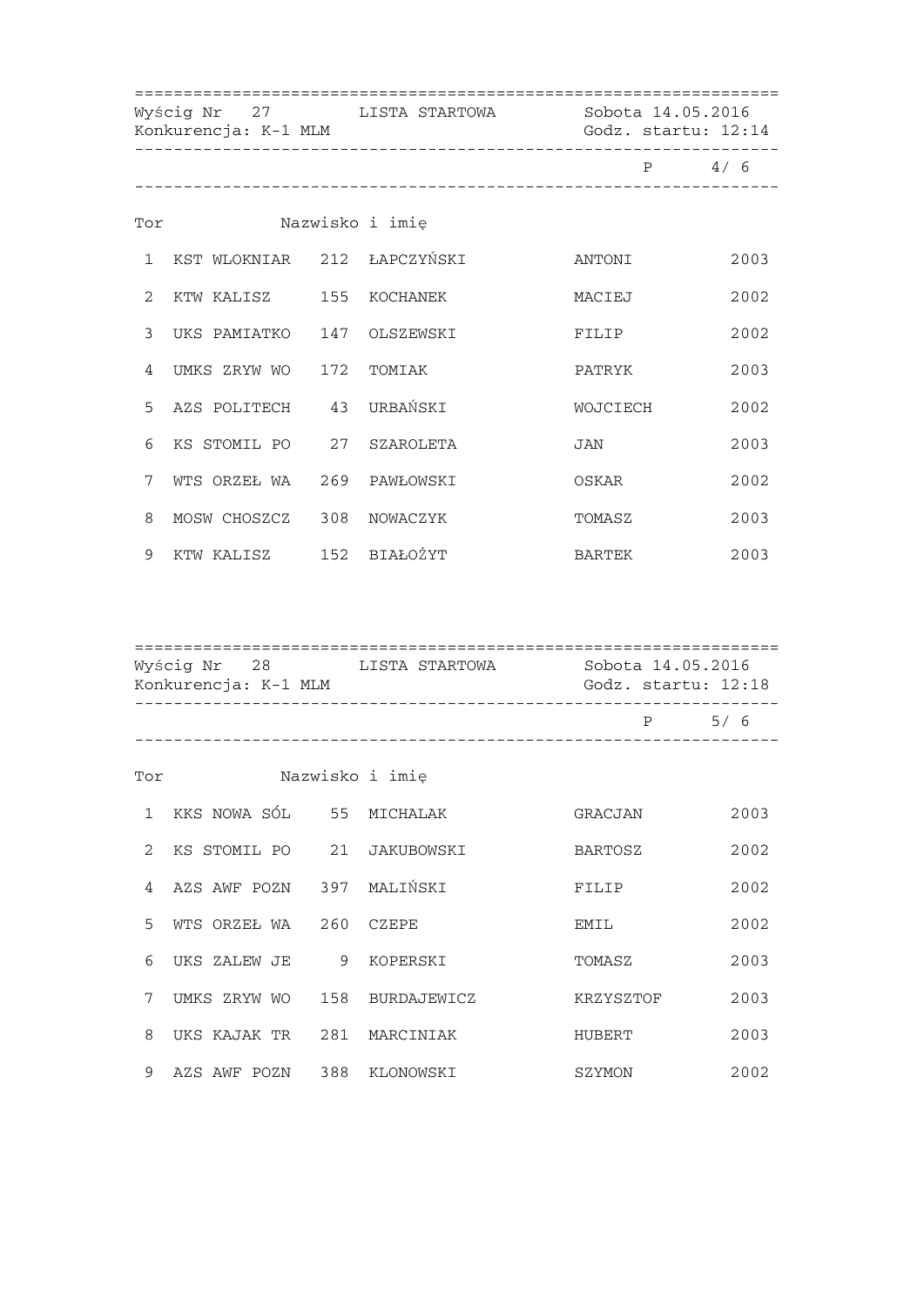|                | Wyścig Nr 29 LISTA STARTOWA<br>Konkurencja: K-1 MLM | Sobota 14.05.2016<br>Godz. startu: 12:22 |               |      |
|----------------|-----------------------------------------------------|------------------------------------------|---------------|------|
|                |                                                     |                                          | P             | 6/6  |
| Tor            |                                                     | Nazwisko i imię                          |               |      |
| $\mathbf{1}$   | UKS ZALEW JE 5 CHEŁMOWSKI                           |                                          | RADEK         | 2003 |
| $\mathfrak{D}$ | CWZA ZAWISZA 227 JANOWICZ                           |                                          | DAWID         | 2003 |
| $\mathcal{E}$  | KS G'POWER G 105 ZYCHOWICZ                          |                                          | ADRIAN        | 2002 |
| 4              | KS WISKORD S 327 PERKOWSKI                          |                                          | MARKOS        | 2003 |
| 5              | KS ENERGETYK 114 JANISZEWSKI                        |                                          | TOMASZ        | 2003 |
| 7              | AZS POLITECH 40 SOBCZAK                             |                                          | JAKUB         | 2002 |
| 8              | KS ENERGETYK 125 ŁAKOMY                             |                                          | <b>KACPER</b> | 2003 |
| 9              | MOSW CHOSZCZ 312 SUCHALET                           |                                          | SZYMON        | 2003 |

| Wyścig Nr 31 | Konkurencja: C-1 JUN MLM      | LISTA STARTOWA | Sobota 14.05.2016<br>Godz. startu: $12:30$ |     |
|--------------|-------------------------------|----------------|--------------------------------------------|-----|
|              | $1-4$ DO FIN + 5-ty NAJ. CZAS |                | D D                                        | 1/2 |
|              |                               |                |                                            |     |

| Tor            |              |     | Nazwisko i imie    |           |      |
|----------------|--------------|-----|--------------------|-----------|------|
| $\mathbf{1}$   | CWZA ZAWISZA |     | 213 ALEKSANDROWICZ | SEBASTIAN | 2000 |
| $\mathcal{L}$  | CWZA ZAWISZA | 224 | GUTOWSKI           | DAMIAN    | 2000 |
| $\mathcal{E}$  | KS AZS AWF P | 363 | SULCZYŃSKI         | MACIEJ    | 2001 |
| $\overline{4}$ | KS POSNANIA  | 499 | MIELCAREK          | KAJETAN   | 2001 |
| 5              | KS WARTA POZ | 469 | THIEL              | PAWEŁ     | 2000 |
| 6              | KS AZS AWF P | 367 | WITTMANN           | ADRIAN    | 2001 |
| 7              | CWZA ZAWISZA | 245 | <b>SZLACHTA</b>    | MACIEJ    | 2001 |
| 8              | KS AZS AWF P | 341 | DOMIŃSKI           | PAWEŁ     | 2000 |
| 9              | KS WARTA POZ | 453 | LUDWICZAK          | GRZEGORZ  | 2000 |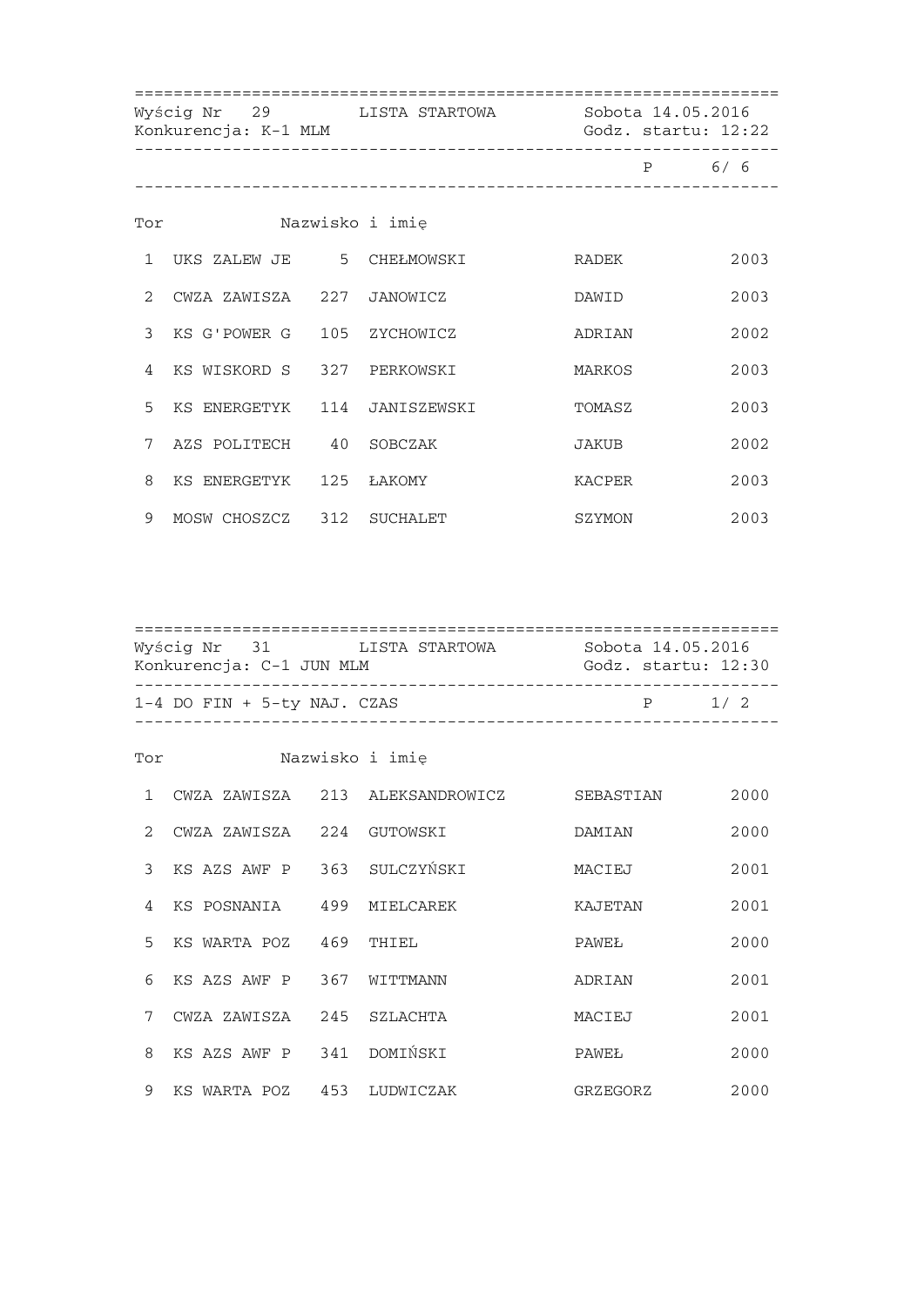| Wyścig Nr 32 LISTA STARTOWA Sobota 14.05.2016<br>Konkurencja: C-1 JUN MLM |                               |  | Godz. startu: 12:34          |                                               |      |
|---------------------------------------------------------------------------|-------------------------------|--|------------------------------|-----------------------------------------------|------|
|                                                                           | $1-4$ DO FIN + 5-ty NAJ. CZAS |  |                              | P 2/2<br>____________________________________ |      |
|                                                                           | Tor Nazwisko i imię           |  |                              |                                               |      |
|                                                                           | 1 KS POSNANIA - 498 MICHALIK  |  |                              | MICHAŁ                                        | 2001 |
|                                                                           | 2 WTS ORZEŁ WA 259 CZEPE      |  |                              | NOEL                                          | 2001 |
| $\mathcal{E}$                                                             |                               |  | CWZA ZAWISZA 234 KWIATKOWSKI | GRZEGORZ                                      | 2001 |
|                                                                           | 4 CWZA ZAWISZA 249 URBANEK    |  |                              | FILIP                                         | 2000 |
| 5                                                                         | KS AZS AWF P 349 KANAK        |  |                              | PATRYK                                        | 2000 |
| 6                                                                         | KS AZS AWF P 366 SZPREJDA     |  |                              | OSKAR                                         | 2000 |
| 7                                                                         | CWZA ZAWISZA 240 NOWICKI      |  |                              | KUBA                                          | 2001 |
| 8                                                                         | KS POSNANIA 504 RATAJCZAK     |  |                              | MACIEJ                                        | 2000 |
| 9                                                                         | KS POSNANIA 512 SZUBA         |  |                              | MATEUSZ                                       | 2001 |

| Wyścig Nr 34<br>Konkurencja: C-1 MASTERS |  | LISTA STARTOWA | Poniedz. 14.05.2001<br>Godz. startu: 12:42 |  |
|------------------------------------------|--|----------------|--------------------------------------------|--|
|                                          |  |                | FTN 1/1                                    |  |

| Tor           |                            |                            | Nazwisko i imię   |         |      |
|---------------|----------------------------|----------------------------|-------------------|---------|------|
| $\mathbf{1}$  | TEAM UKRAINE 542 MAMOTUK   |                            |                   | NIKOLAY | 1964 |
| $\mathcal{L}$ | GWARDIA OPOL               | $\overline{\phantom{a}}$ 3 | TRACZEWSKI        | PIOTR   |      |
| $\mathcal{E}$ | KS WARTA POZ 430 BRESIŃSKI |                            |                   | DARIUSZ |      |
| 4             | TEAM UKRAINE               | 545                        | SBITNEV           | EVGENIY | 1967 |
| 5             | KLUB MASTERS               |                            | 519 BARASZKIEWICZ | PAWEL   |      |
| 6             | KLUB MASTERS               | 521                        | JEDRASZKO         | DANIEL  |      |
| 7             | TEAM UKRAINE               | 547                        | SHEVCHUK          | ANDREY  | 1965 |
| 8             | KLUB MASTERS               | 520                        | FIGIELUS          | ROMUALD |      |
| 9             | TEAM UKRAINE               | 548                        | TRUNOV            | FEDOR   | 1966 |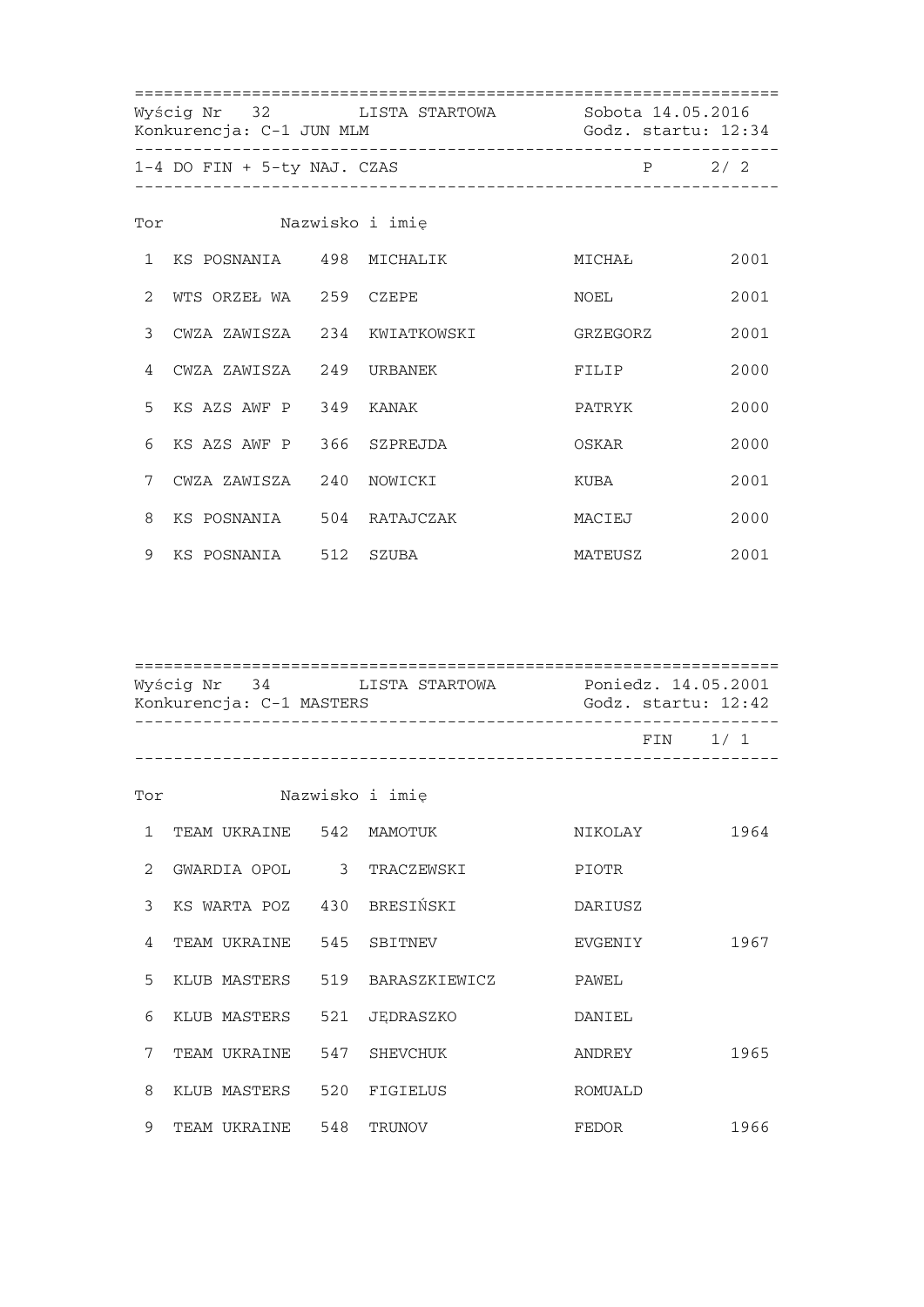| Wyścig Nr 38 LISTA STARTOWA<br>Konkurencja: K-2 SEN K |                 |                            |                       | Sobota 14.05.2016<br>Godz. startu: 12:58 |  |  |
|-------------------------------------------------------|-----------------|----------------------------|-----------------------|------------------------------------------|--|--|
|                                                       |                 |                            |                       | $FIN \qquad 1/1$                         |  |  |
| Tor                                                   | Nazwisko i imie |                            |                       |                                          |  |  |
| 1 KS AZS-AWF G 424 NOGA                               | 427             | SZEWCZYK                   | PAULINA<br>KATARZYNA  | 1996<br>1996                             |  |  |
| 2 KS AZS-AWF G 426 SZEWCZYK                           | 418             | JANICKA                    | KLAUDIA<br>ALEKSANDRA | 1993<br>1995                             |  |  |
| 3 KS POSNANIA                                         | 577             | 555 HENECZKOWSKA<br>PIELIN | JOANNA<br>KAROLINA    | 1998<br>1994                             |  |  |
| 4 KS WARTA POZ                                        | 464<br>470      | SZYFTER<br>TOMIDAJEWICZ    | ANNA<br>NICOLA        | 1996<br>1997                             |  |  |
| 5 KS POSNANIA                                         | 554<br>580      | GADEK<br>PUŁAWSKA          | ANNA<br>MAŁGORZATA    | 1995<br>1996                             |  |  |

| Wyścig Nr 39<br>Konkurencja: K-1 JUN MLM | LISTA STARTOWA | Sobota 14.05.2016<br>Godz. startu: 13:30 |     |
|------------------------------------------|----------------|------------------------------------------|-----|
| 1 DO FIN + 4 NAJ. CZASY Z 2 MC           |                | D                                        | 1/5 |

#### Tor Nazwisko i imię

|               | CWZA ZAWISZA | 221 | CZERESZKO  | <b>PIOTR</b> | 2000 |
|---------------|--------------|-----|------------|--------------|------|
| $\mathcal{L}$ | KS G'POWER G | 79  | KANIA      | <b>BORYS</b> | 2000 |
| 3             | UMKS ZRYW WO | 174 | ŚCIGACZ    | MARCIN       | 2000 |
| 4             | UKS VICTORIA | 145 | SZAMETO    | PIOTR        | 2001 |
| 6             | KS POSNANIA  | 574 | NYCZAK     | ADAM         | 2001 |
| 8             | KS POSNANIA  | 576 | PASTOK     | <b>PIOTR</b> | 2000 |
| 9             | KS G'POWER G | 95  | SELIWAŃSKI | ADRIAN       | 2001 |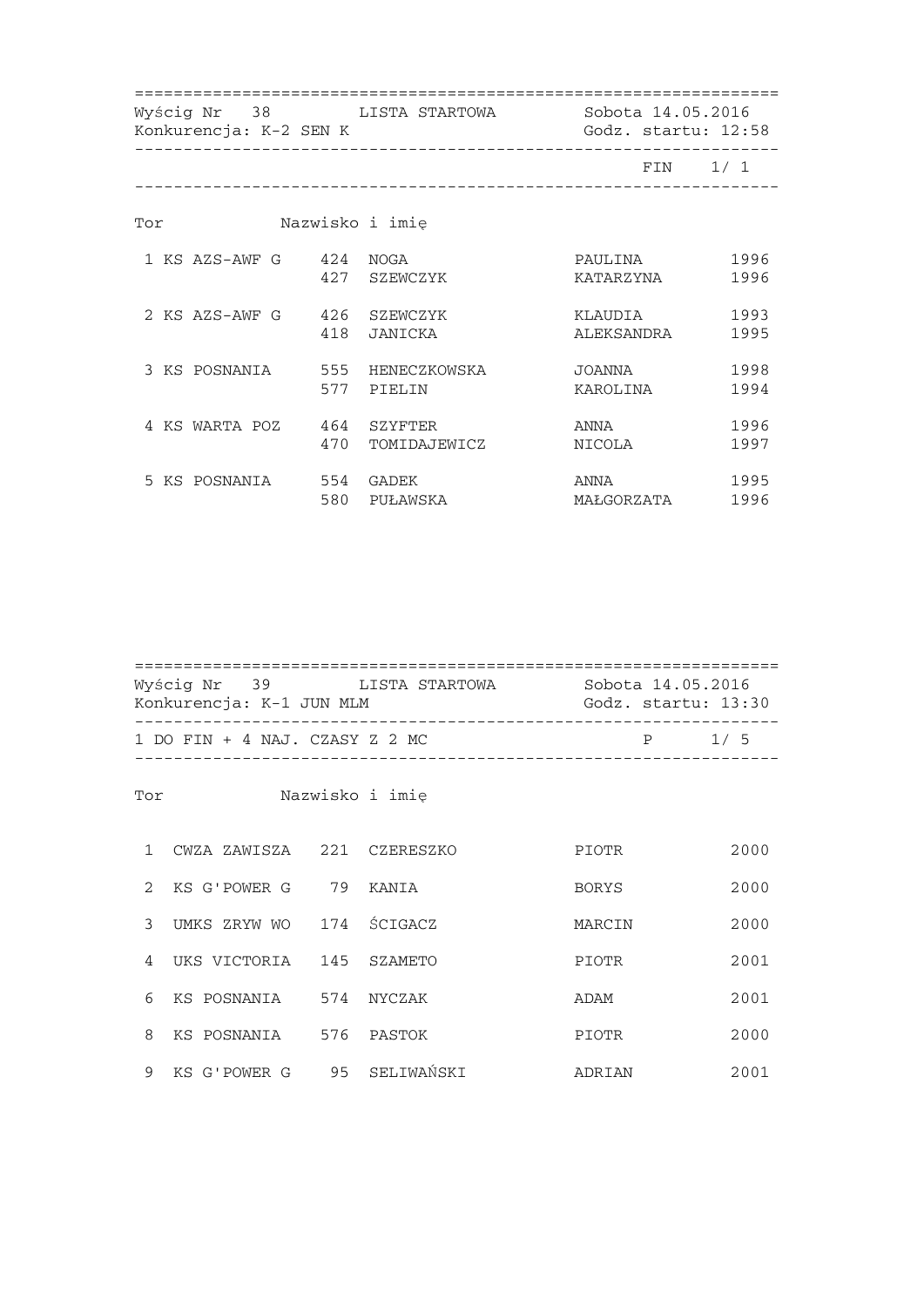|               | Wyścig Nr 40 LISTA STARTOWA<br>Konkurencja: K-1 JUN MLM |  | Sobota 14.05.2016<br>Godz. startu: 13:34 |           |       |
|---------------|---------------------------------------------------------|--|------------------------------------------|-----------|-------|
|               | 1 DO FIN + 4 NAJ. CZASY Z 2 MC                          |  | ___________________________________      |           | P 2/5 |
|               | Tor                                                     |  | Nazwisko i imię                          |           |       |
| $2^{\circ}$   | WTS ORZEŁ WA 263 HOHM                                   |  |                                          | ADAM      | 2001  |
| $\mathcal{L}$ |                                                         |  | KS G'POWER G 82 KOŁODZIEJCZAK            | ADRIAN    | 2000  |
| 4             | KS POSNANIA 564 KOWALSKI                                |  |                                          | DOMINIK   | 2000  |
| 5             | KS ENERGETYK 110 DRATWA                                 |  |                                          | KACPER    | 2000  |
| 6             | KST WLOKNIAR 200 WAROT                                  |  |                                          | MATEUSZ   | 2000  |
| 7             | UMKS ZRYW WO 165 PIECHOCKI                              |  |                                          | WIKTOR    | 2001  |
| 8             | KS G'POWER G 99 WITCZAK                                 |  |                                          | SEBASTIAN | 2001  |
| 9             | KS POSNANIA 586 SZAFRANIEC                              |  |                                          | STANISŁAW | 2001  |

|               | Konkurencja: K-1 JUN MLM       |    | Wyścig Nr 41 LISTA STARTOWA | Sobota 14.05.2016<br>Godz. startu: 13:38 |      |
|---------------|--------------------------------|----|-----------------------------|------------------------------------------|------|
|               | 1 DO FIN + 4 NAJ. CZASY Z 2 MC |    |                             | $\mathbf{P}$                             | 3/5  |
| Tor           |                                |    | Nazwisko i imię             |                                          |      |
| 1             | UKS KAJAK TR 282 MISZTAK       |    |                             | JAKUB                                    | 2001 |
| $\mathcal{L}$ | KS POSNANIA 551 BIAŁECKI       |    |                             | ADRIAN                                   | 2001 |
| 3             | KS G'POWER G 101 WRZOSEK       |    |                             | ADAM                                     | 2000 |
| 4             | KS G'POWER G                   | 87 | ORCZYKOWSKI                 | PATRYK                                   | 2000 |

|   | 5 AZS AWF POZN | 385  | JÓŹWIAK   | ADRIAN         | 2001 |
|---|----------------|------|-----------|----------------|------|
| 6 | KST WLOKNIAR   | 179  | GRABOWSKI | <b>BARTOSZ</b> | 2000 |
|   | AZS POLITECH   | 36   | POZIEMBA  | KRYSTIAN       | 2000 |
| 8 | UKS KAJAK TR   | 2.77 | GRZEŚ     | PAWEł          | 2001 |
| 9 | UMKS ZRYW WO   | 160  | LISKOWIAK | DAMIAN         | 2001 |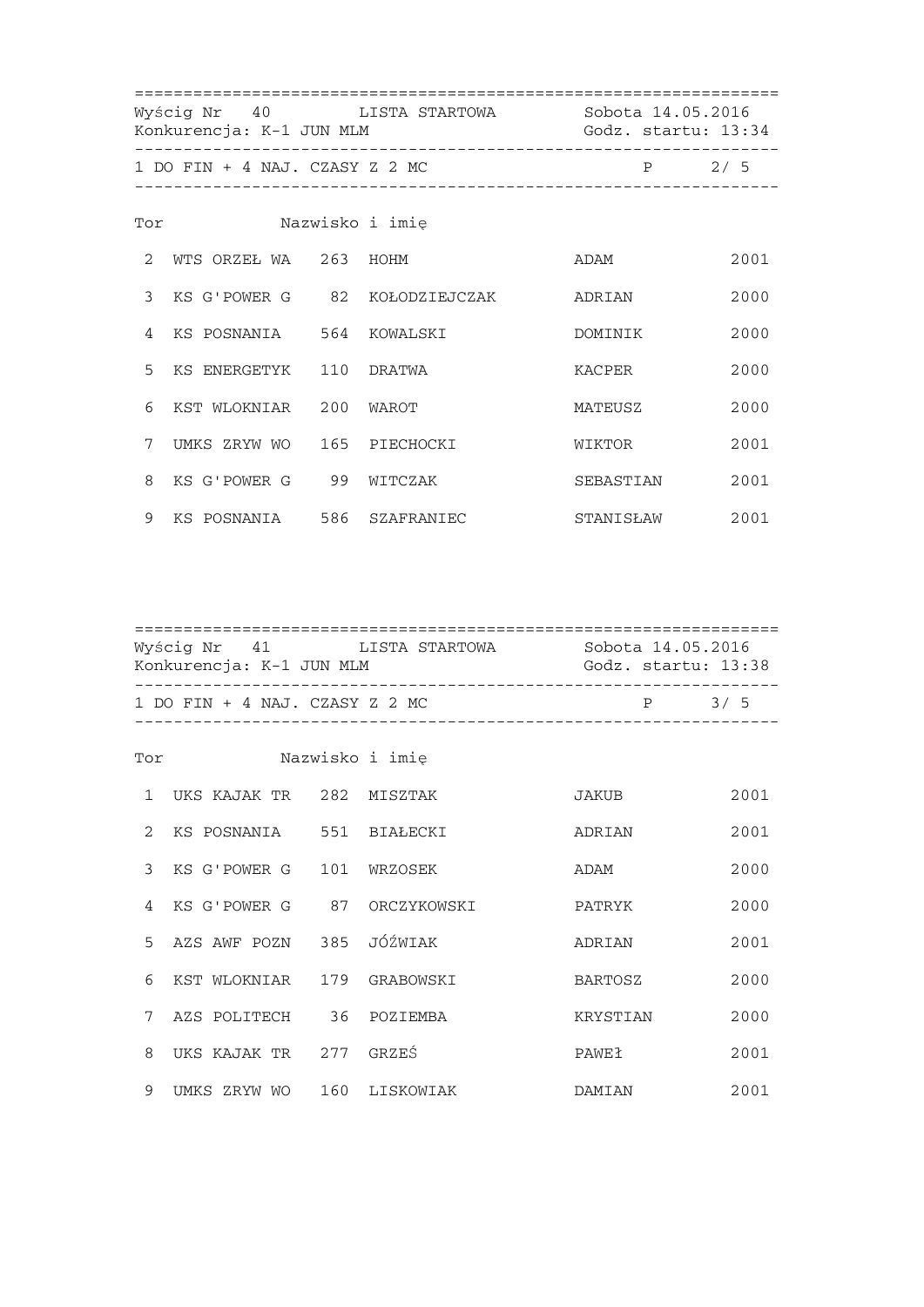|               | Wyścig Nr 42 LISTA STARTOWA<br>Konkurencja: K-1 JUN MLM |  | Sobota 14.05.2016<br>Godz. startu: 13:42 |              |                |
|---------------|---------------------------------------------------------|--|------------------------------------------|--------------|----------------|
|               | 1 DO FIN + 4 NAJ. CZASY Z 2 MC                          |  |                                          |              | $P \qquad 4/5$ |
| Tor           |                                                         |  | Nazwisko i imię                          |              |                |
| $\mathbf{1}$  | KST WLOKNIAR 185 KALINOWSKI                             |  |                                          | JAKUB        | 2001           |
| $\mathcal{E}$ | UMKS ZRYW WO 161 NAPIERAłA                              |  |                                          | MARCIN       | 2000           |
| 4             | KS POSNANIA 558 JAKUBOWSKI                              |  |                                          | MARCIN       | 2000           |
| 5             | AZS POLITECH 39 SMEKTALA                                |  |                                          | OSKAR        | 2001           |
| 6             | CWZA ZAWISZA 238 NOWACZYK                               |  |                                          | HUBERT       | 2001           |
| 7             | UKS KAJAK TR 285 MUCHAJER                               |  |                                          | JAKUB        | 2001           |
| 8             | KS POSNANIA 575 OLSZEWSKI                               |  |                                          | HUBERT       | 2000           |
| 9             | ZKS OLIMPIA 615 ZUKOWSKI                                |  |                                          | <b>JAKUB</b> | 2000           |

| Wyścig Nr 43<br>Konkurencja: K-1 JUN MLM | LISTA STARTOWA | Sobota 14.05.2016<br>Godz. startu: 13:46 |     |
|------------------------------------------|----------------|------------------------------------------|-----|
| 1 DO FIN + 4 NAJ. CZASY Z 2 MC           |                | P                                        | 5/5 |

| Tor            |              |     | Nazwisko i imie |               |      |
|----------------|--------------|-----|-----------------|---------------|------|
| 1              | UKS BŁYSKAWI | 127 | KINDLER         | OLEG          | 2001 |
| $\mathfrak{D}$ | WTS ORZEŁ WA | 265 | KOTOWSKIJ       | MICHAł        | 2001 |
| $\mathcal{E}$  | KS POSNANIA  | 553 | <b>DZIUBA</b>   | MACIEJ        | 2001 |
| 4              | UKS KAJAK TR | 276 | GRZEŚ           | KONRAD        | 2000 |
| 6              | KS POSNANIA  | 563 | KOTEWICZ        | FILIP         | 2001 |
| 7              | CWZA ZAWISZA | 253 | WIŚNIEWSKI      | MATEUSZ       | 2000 |
| 8              | WTS ORZEŁ WA | 274 | ŁYSKAWA         | <b>KACPER</b> | 2001 |
| 9              | AZS AWF POZN | 408 | TYSOWSKI        | DAWID         | 2001 |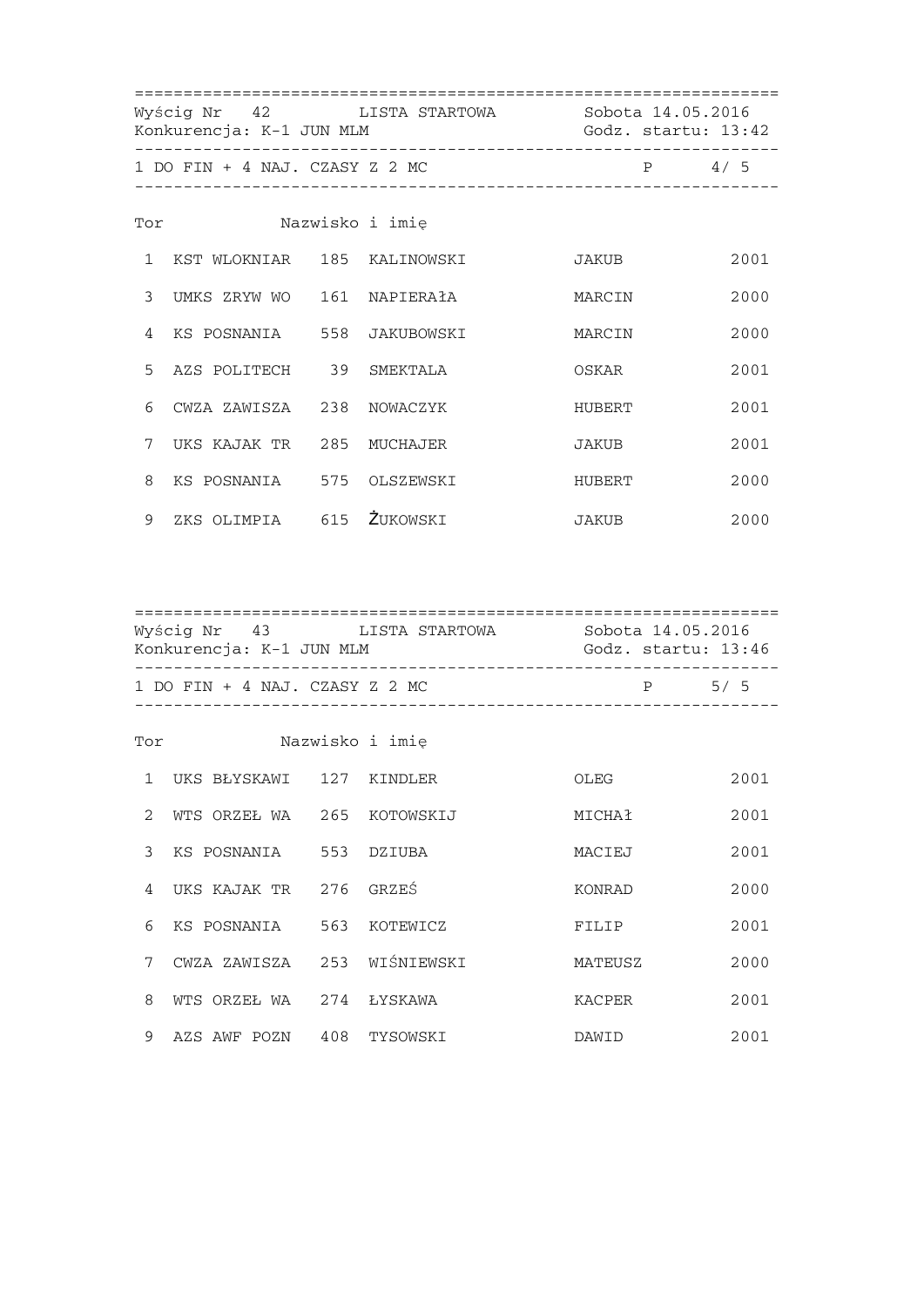|                | Konkurencja: C-1 MLM         | Wyścig Nr 49 LISTA STARTOWA Sobota 14.05.2016<br>Godz. startu: 14:06 |           |       |
|----------------|------------------------------|----------------------------------------------------------------------|-----------|-------|
|                | $1-3$ DO FIN                 |                                                                      |           | P 1/3 |
|                | Tor                          | Nazwisko i imię                                                      |           |       |
|                | 1 KKS NOWA SÓL 53 HOŁDAK     |                                                                      | KRYSTIAN  | 2002  |
|                | 2 KS POSNANIA 482 DUTKIEWICZ |                                                                      | NIKODEM   | 2003  |
| $\mathcal{E}$  | KS WARTA POZ 468 SZYMAŃSKI   |                                                                      | KRZYSZTOF | 2002  |
| $\overline{4}$ | KS POSNANIA 489 JANCZAK      |                                                                      | TOMASZ    | 2003  |
| 5              | KST WLOKNIAR 178 GRABOWSKI   |                                                                      | DAWID     | 2003  |
| 6              | KS AZS AWF P 364 SZCZEPANIAK |                                                                      | SZYMON    | 2002  |
| 7              | KKS NOWA SÓL 61 SUCZYŁKIN    |                                                                      | BARTOSZ   | 2003  |
| 8              | KS AZS AWF P 347 JOŻWIAK     |                                                                      | MATEUSZ   | 2003  |
| 9              | KS AZS AWF P 617 STASIK      |                                                                      | IGOR      | 2002  |

 ================================================================== Wyścig Nr 50 LISTA STARTOWA Sobota 14.05.2016 Konkurencja: C-1 MLM Godz. startu: 14:10 ------------------------------------------------------------------  $1-3$  DO FIN ------------------------------------------------------------------

| Tor          |              |     | Nazwisko i imię  |          |      |
|--------------|--------------|-----|------------------|----------|------|
| $\mathbf{1}$ | KS POSNANIA  | 493 | KOZIO            | DAWID    | 2002 |
| 2            | WTS ORZEŁ WA |     | 267 KRZYŻANOWSKI | KRYSTIAN | 2002 |
| 3            | WTS ORZEŁ WA | 271 | PORA             | HUBERT   | 2002 |
| 4            | KS AZS AWF P | 340 | BOGAJCZYK        | KACPER   | 2002 |
| $5 -$        | KST WLOKNIAR | 183 | HUMIŃSKI         | FILIP    | 2003 |
| 6            | KST WLOKNIAR | 211 | ZIELIŃSKI        | JAKUB    | 2003 |
| 7            | KS AZS AWF P | 357 | MIŚNIK           | MICHAŁ   | 2003 |
| 8            | KS WISKORD S | 321 | HNATIUK          | SZYMON   | 2002 |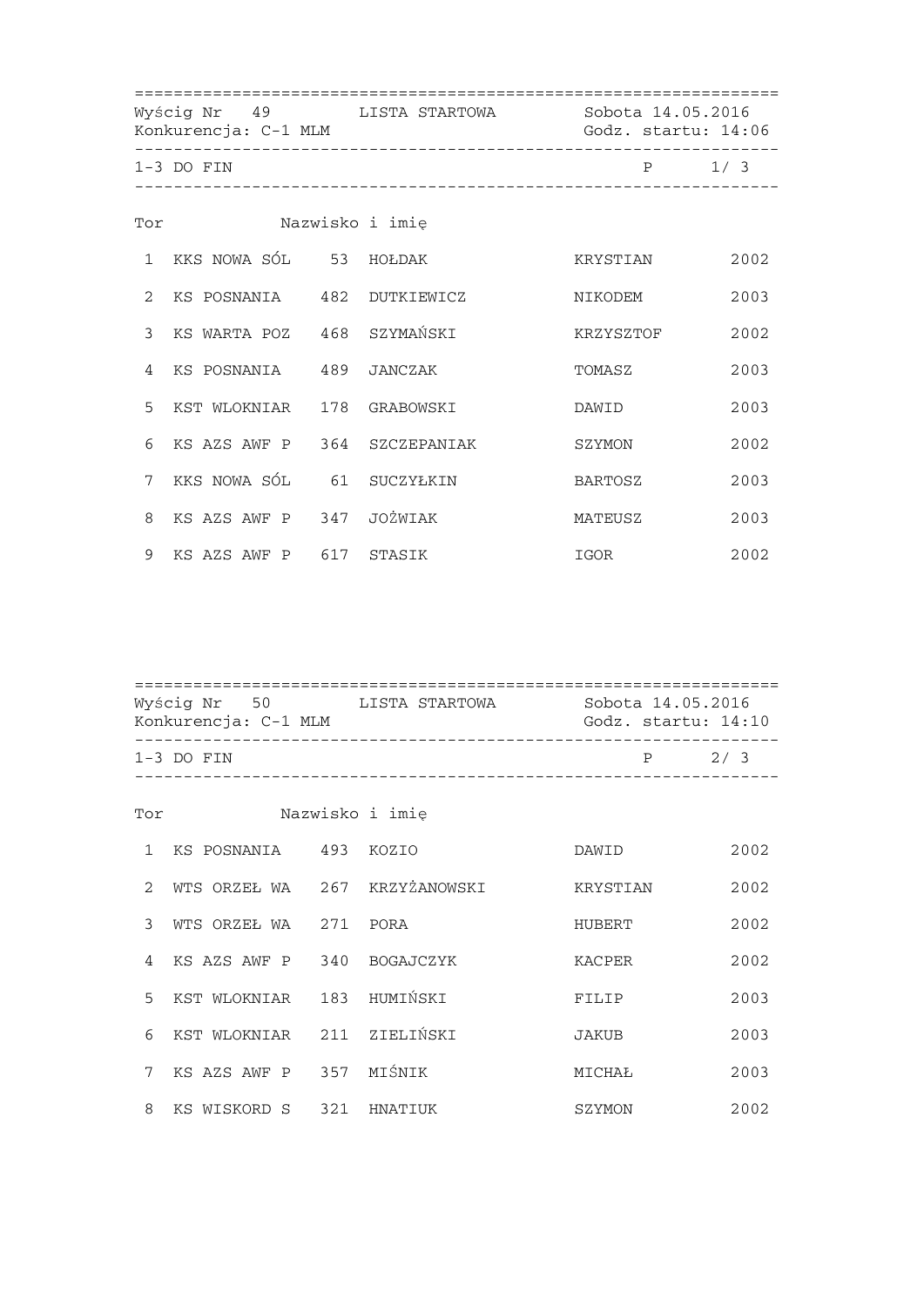| Wyścig Nr 51 LISTA STARTOWA<br>Konkurencja: C-1 MLM |                           |  |                                | Sobota 14.05.2016<br>Godz. startu: 14:14 |      |  |
|-----------------------------------------------------|---------------------------|--|--------------------------------|------------------------------------------|------|--|
| $1-3$ DO FIN                                        |                           |  | ______________________________ | P                                        | 3/3  |  |
| Tor                                                 |                           |  | Nazwisko i imię                |                                          |      |  |
| $\mathbf{1}$                                        |                           |  | KS WARTA POZ 452 KUŚNIEREK     | ŁUKASZ                                   | 2002 |  |
| $\mathfrak{D}$                                      |                           |  | KS POSNANIA 503 PRZYBYLSKI     | ALEKSANDER                               | 2002 |  |
| 3                                                   | WTS ORZEŁ WA              |  | 262 GAWEDA                     | KACPER                                   | 2002 |  |
| 4                                                   | WTS ORZEŁ WA 270 POLACZEK |  |                                | MIŁOSZ                                   | 2002 |  |
| 5                                                   | KS POSNANIA 507 SOBCZYK   |  |                                | MATEUSZ                                  | 2003 |  |
| 6                                                   |                           |  | KS POSNANIA 501 PIECHOCKI      | JAKUB                                    | 2003 |  |
| 7                                                   |                           |  | KS POSNANIA 513 TROSZCZYŃSKI   | MARCIN                                   | 2002 |  |
| 8                                                   | KKS NOWA SÓL 52 CZEMKO    |  |                                | DAWID                                    | 2003 |  |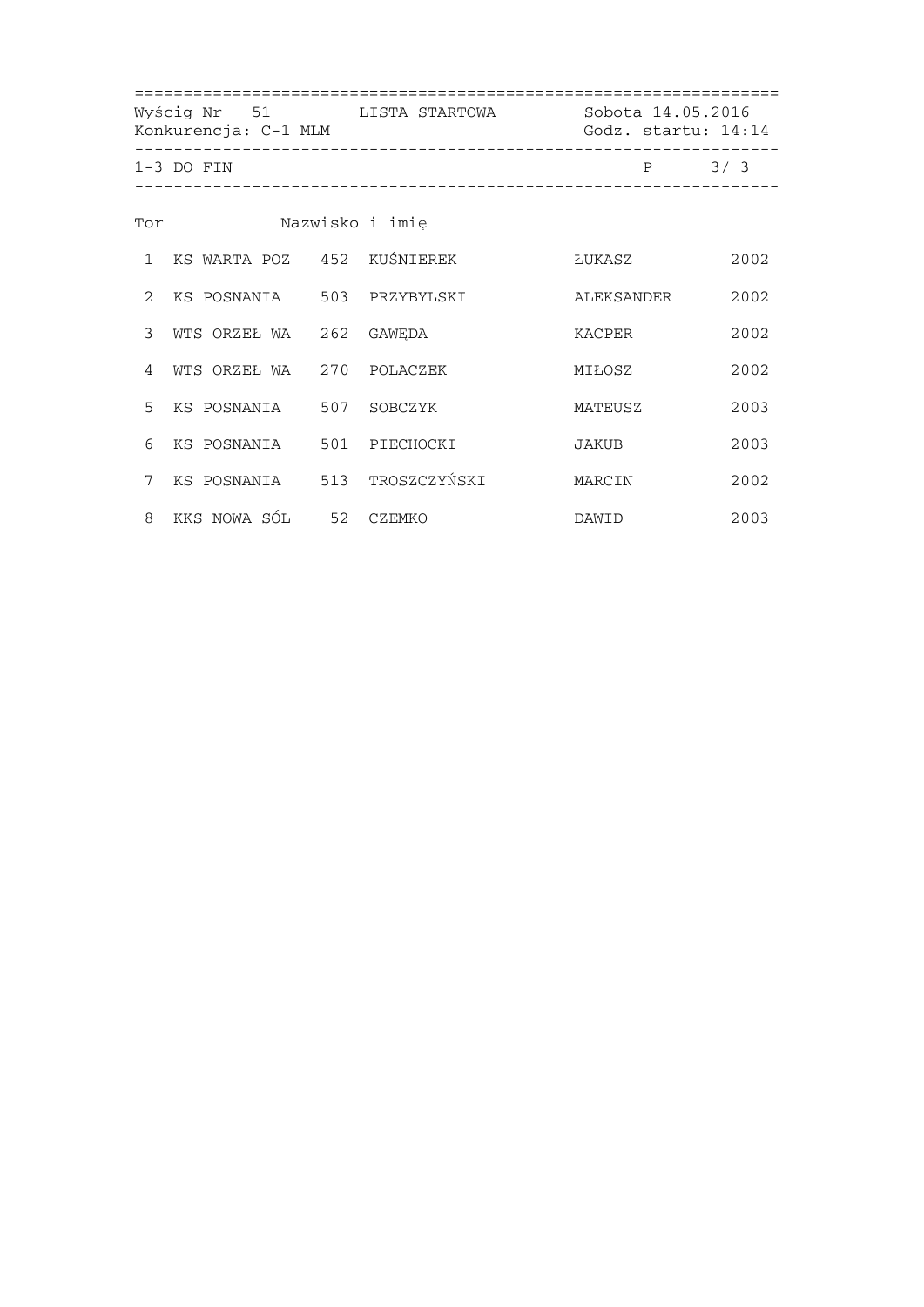| Wyścig Nr 52 LISTA STARTOWA Sobota 14.05.2016<br>Konkurencja: K-4 DZ CHŁ |     | Godz. startu: 14:18                                       |              |         |
|--------------------------------------------------------------------------|-----|-----------------------------------------------------------|--------------|---------|
|                                                                          |     |                                                           |              | FIN 1/1 |
| Tor                                                                      |     | Nazwisko i imię                                           |              |         |
|                                                                          |     | 1 UKS ZALEW JE     7 JEDROSZKOWIAK     STANISLAW     2006 |              |         |
|                                                                          |     | 10 KRUSZWICKI                                             | ALEKS        | 2006    |
|                                                                          |     | 12 KWARC                                                  | MICHAL       | 2006    |
|                                                                          |     | 17 ŁABĘDA                                                 | MAKS         | 2006    |
| 2 MOSW CHOSZCZ 302 BASISTY                                               |     |                                                           | GRZEGORZ     | 2005    |
|                                                                          | 309 | MILEWSKI                                                  | MICHAŁ       | 2005    |
|                                                                          |     | 304 KUCHARSKI                                             | <b>JAKUB</b> | 2005    |
|                                                                          | 313 | SZUBA                                                     | IRENEUSZ     | 2005    |
| 3 AZS AWF POZN 371 BĄCZYK                                                |     |                                                           | HUBERT       | 2004    |
|                                                                          |     | 404 RECHUL                                                | MIKOŁAJ      | 2005    |
|                                                                          |     | 414 WĄSOWICZ                                              | MIKOŁAJ      | 2005    |
|                                                                          |     | 384 HYŻAK                                                 | MATEUSZ      | 2004    |
| 4 KS G'POWER G 67 BASZYŃSKI                                              |     |                                                           | PIOTR        | 2005    |
|                                                                          |     | 100 WOŹNIAK                                               | MARCEL       | 2005    |
|                                                                          |     | 104 ZDROWOWICZ                                            | PAWEŁ        | 2004    |
|                                                                          | 88  | PIAŃSKI                                                   | MARCEL       | 2005    |
| 6 KS POSNANIA 591 WANAT                                                  |     |                                                           | ANTONI       | 2004    |
|                                                                          | 560 | JOBSKI                                                    | JAN          | 2004    |
|                                                                          | 584 | SCYBILIA                                                  | THOMAS       | 2004    |
|                                                                          | 549 | BECH                                                      | GUSTAW       | 2004    |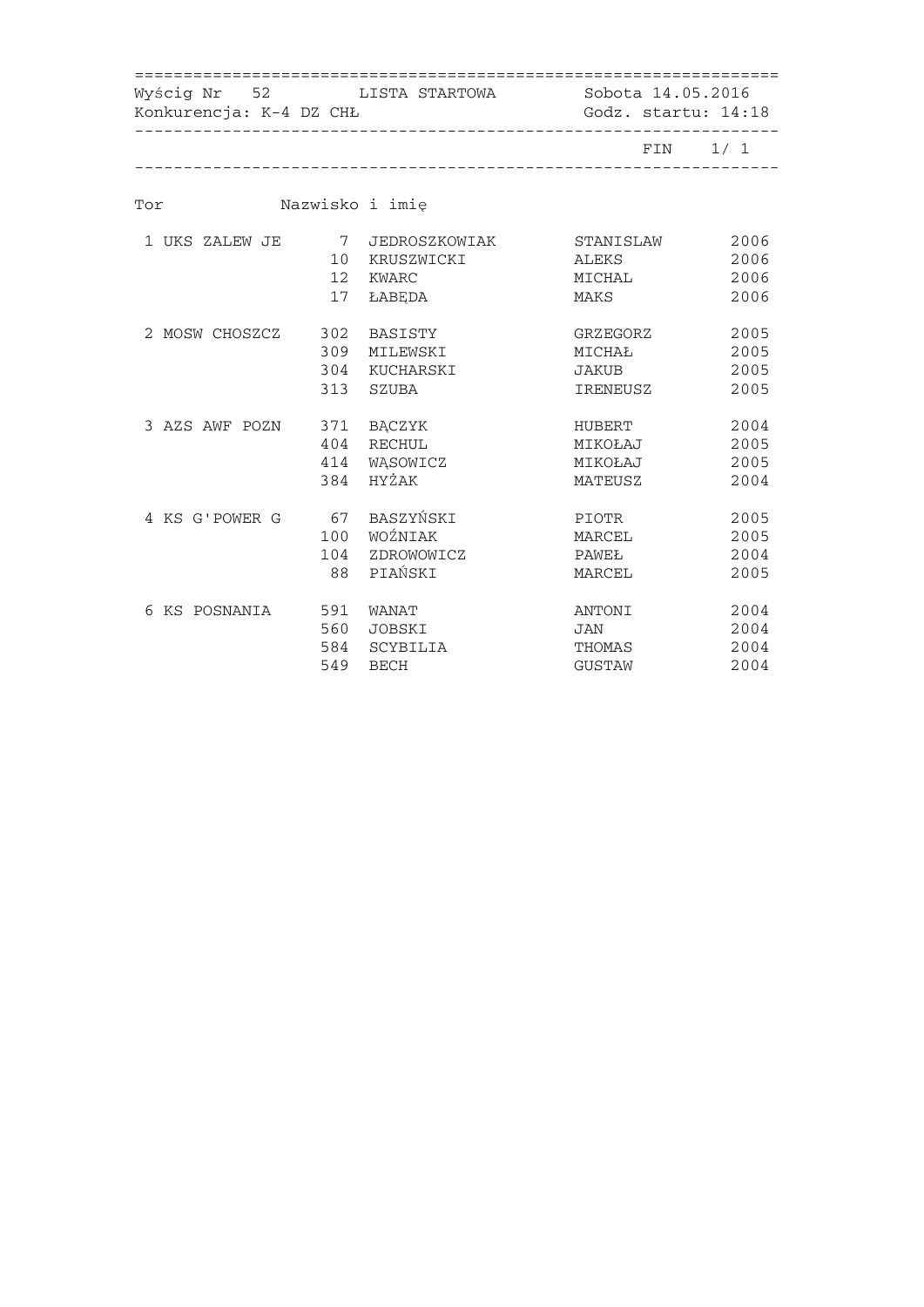|              | Konkurencja: K-1 SEN K                                                                                                                                                                                                         | Wyścig Nr 54 LISTA STARTOWA Sobota 14.05.2016 | Godz. startu: 14:26 |         |
|--------------|--------------------------------------------------------------------------------------------------------------------------------------------------------------------------------------------------------------------------------|-----------------------------------------------|---------------------|---------|
|              |                                                                                                                                                                                                                                |                                               |                     | FIN 1/1 |
|              | Tor the contract of the contract of the contract of the contract of the contract of the contract of the contract of the contract of the contract of the contract of the contract of the contract of the contract of the contra | Nazwisko i imię                               |                     |         |
| $\Omega$     |                                                                                                                                                                                                                                |                                               | MAŁGORZATA 1996     |         |
| $\mathbf{1}$ | KS POSNANIA 554 GADEK                                                                                                                                                                                                          |                                               | ANNA                | 1995    |
| $2^{1}$      | KS AZS-AWF G 423 KUJAWA                                                                                                                                                                                                        |                                               | KLAUDIA             | 1994    |
| 3            |                                                                                                                                                                                                                                | KS WARTA POZ 470 TOMIDAJEWICZ                 | NICOLA              | 1997    |
| 4            | UMKS ZRYW WO 157 BERUS                                                                                                                                                                                                         |                                               | MARTA               | 1997    |
| 5            | KS AZS-AWF G 424 NOGA                                                                                                                                                                                                          |                                               | PAULINA             | 1996    |
| 6            | KS AZS-AWF G 426 SZEWCZYK                                                                                                                                                                                                      |                                               | KLAUDIA             | 1993    |
| 7            | KS AZS-AWF G 427 SZEWCZYK                                                                                                                                                                                                      |                                               | KATARZYNA           | 1996    |
| 8            | KS AZS-AWF G 418 JANICKA                                                                                                                                                                                                       |                                               | ALEKSANDRA          | 1995    |
| 9            | KS WARTA POZ 464 SZYFTER                                                                                                                                                                                                       |                                               | ANNA                | 1996    |
| 10           | AZS AWF POZN 651 LIS                                                                                                                                                                                                           |                                               | JULIA               | 1997    |

 ================================================================== Wyścig Nr 56 LISTA STARTOWA Sobota 14.05.2016 Konkurencja: K-2 DZ DZ Godz. startu: 14:34 ------------------------------------------------------------------ FIN 1/ 1 ------------------------------------------------------------------

| Tor |                |            | Nazwisko i imię           |                         |              |
|-----|----------------|------------|---------------------------|-------------------------|--------------|
|     | 1 KKS NOWA SÓL | 63<br>56   | WOJTASIŃSKA<br>MIELNICZUK | AGATA<br>ZOSIA          | 2004<br>2004 |
|     | 2 AZS POLITECH | 33<br>41   | KASPEREK<br>STAROSTA      | DARIA<br>SAMANTA        | 2004<br>2004 |
|     | 3 UKS VICTORIA | 144<br>141 | ROMEK<br><b>BEIM</b>      | MARTA<br>JULIA          | 2005<br>2004 |
|     | 4 LKK HUBERTUS | 301<br>300 | WALINOWICZ<br>SOBCZYŃSKA  | EWELINA<br>WERONIKA     | 2004<br>2005 |
|     | 5 UMKS ZRYW WO | 164<br>166 | PIECHOCKA<br>RADNA        | JULIA<br>MAGDALENA      | 2004<br>2004 |
| 6   | KST WLOKNIAR   | 613<br>614 | LUCHCIŃSKA<br>DEMSKA      | AMELIA<br>EMILIA        | 2004<br>2004 |
| 7   | WTS ORZEŁ WA   | 272<br>273 | SARZAŁA<br>WOJTOWICZ      | <b>NIKOLA</b><br>ALICJA | 2005<br>2004 |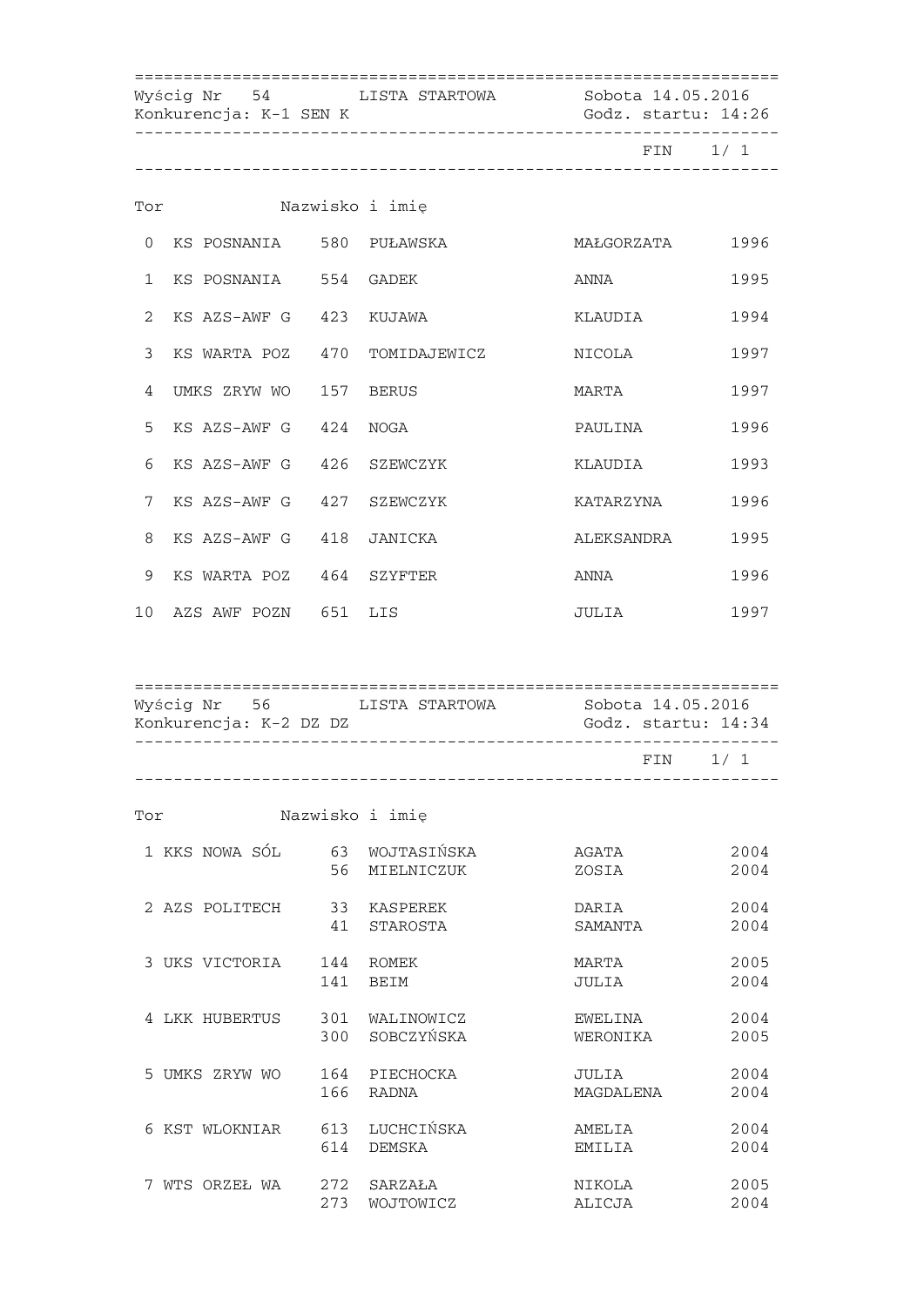|               | Wyścig Nr 57 LISTA STARTOWA<br>Konkurencja: K-1 MLK |                                       | Sobota 14.05.2016<br>Godz. startu: 14:38<br>____________________________________ |           |      |
|---------------|-----------------------------------------------------|---------------------------------------|----------------------------------------------------------------------------------|-----------|------|
|               | $1-2$ DO FIN + $3-ci$ NAJ. CZAS                     | _____________________________________ | $P \qquad 1/4$                                                                   |           |      |
| Tor           |                                                     |                                       | Nazwisko i imie                                                                  |           |      |
| $\mathbf{1}$  | WTS ORZEŁ WA 268 PASZKOWSKA                         |                                       |                                                                                  | EMILA     | 2002 |
| $\mathcal{L}$ | KTW KALISZ 156 SZTANDERA                            |                                       |                                                                                  | NATALIA   | 2003 |
| $\mathcal{L}$ | KS G'POWER G 69 BŁASZCZYK                           |                                       |                                                                                  | AGATA     | 2002 |
| 4             | UMKS ZRYW WO 170 SKORUPIŃSKA                        |                                       |                                                                                  | KATARZYNA | 2003 |
| 5             | KS WISKORD S 328 POLAŃSKA                           |                                       |                                                                                  | ZUZANNA   | 2002 |
| 6             | KS WARTA POZ 454 MIŃKO                              |                                       |                                                                                  | RÓŻA      | 2003 |
| 7             | KS WARTA POZ 446 KASPRZYK                           |                                       |                                                                                  | MARTYNA   | 2002 |
|               | 8 AZS POLITECH 35 PINNA                             |                                       |                                                                                  | EMILIA    | 2002 |

|               | Konkurencja: K-1 MLK             | Wyścig Nr 58 LISTA STARTOWA | Sobota 14.05.2016<br>Godz. startu: 14:42 |      |
|---------------|----------------------------------|-----------------------------|------------------------------------------|------|
|               | $1-2$ DO FIN + $3-$ ci NAJ. CZAS |                             | Ρ                                        | 2/4  |
| Tor           |                                  | Nazwisko i imie             |                                          |      |
|               | WTS ORZEŁ WA 264 JANUCHOWSKA     |                             | ALICJA                                   | 2002 |
| $\mathcal{L}$ | KS ENERGETYK 107 CHŁOPKOWIAK     |                             | WIKTORIA                                 | 2003 |
| 3             | CWZA ZAWISZA 254 WOJEWÓDZKA      |                             | OLIWIA                                   | 2002 |

| 4  | KS G'POWER G   | 68  | BORUTA   | AGATA   | 2002 |
|----|----------------|-----|----------|---------|------|
| 5. | CWZA ZAWISZA   | 231 | KOWALSKA | JULIA   | 2003 |
|    | 6 KS WISKORD S | 335 | ZDOBYCH  | NATALIA | 2002 |
|    | KS ENERGETYK   | 124 | ZWIERNIK | NICOLE  | 2003 |
| 8  | KS G'POWER G   | 76  | GIL      | OLIWIA  | 2002 |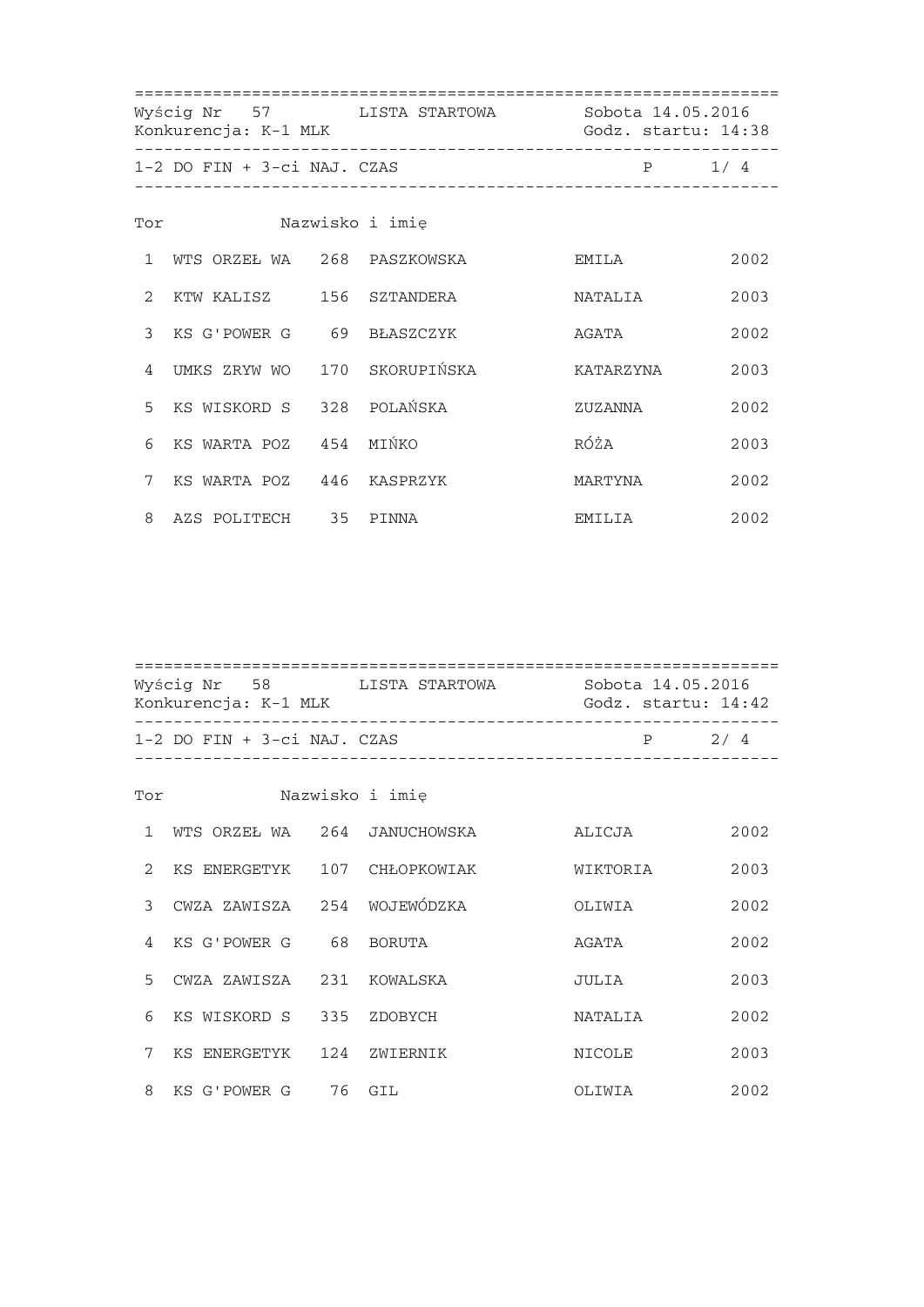|                | Wyścig Nr 59 LISTA STARTOWA<br>Konkurencja: K-1 MLK |  | Sobota 14.05.2016<br>Godz. startu: 14:46 |          |         |
|----------------|-----------------------------------------------------|--|------------------------------------------|----------|---------|
|                | $1-2$ DO FIN + $3-ci$ NAJ. CZAS                     |  | ____________________________________     |          | $P$ 3/4 |
|                | Tor                                                 |  | Nazwisko i imię                          |          |         |
| $\mathbf{1}$   | KKS NOWA SÓL 59 SIEMASZ                             |  |                                          | WIKTORIA | 2003    |
| $\mathcal{L}$  | UMKS ZRYW WO 168 SITA                               |  |                                          | NIKOLA   | 2002    |
| $\mathcal{E}$  |                                                     |  | KS WARTA POZ 471 TOMIDAJEWICZ            | EMILIA   | 2002    |
| $\overline{4}$ | KTW KALISZ 153 JACKOWSKA                            |  |                                          | WERONIKA | 2003    |
| 5              | UKS KAJAK TR 280 MARCINIAK                          |  |                                          | EMILIA   | 2002    |
| 6              | KST WLOKNIAR 203 WERNER                             |  |                                          | WIKTORIA | 2002    |
| 7              | KKS NOWA SÓL 62 URBAŃSKA                            |  |                                          | AGATA    | 2002    |
| 8              | KKS NOWA SÓL    51 BARTMAŃSKA                       |  |                                          | MALWINA  | 2003    |

 ================================================================== Wyścig Nr 60 LISTA STARTOWA Sobota 14.05.2016 Konkurencja: K-1 MLK Godz. startu: 14:50 ------------------------------------------------------------------  $1-2$  DO FIN +  $3-ci$  NAJ. CZAS ------------------------------------------------------------------

| Tor           |              |     | Nazwisko i imie |                |      |
|---------------|--------------|-----|-----------------|----------------|------|
| $\mathbf{1}$  | KST WLOKNIAR | 189 | NALASKOWSKA     | WERONIKA       | 2003 |
| $\mathcal{L}$ | KS WARTA POZ | 433 | CIEŚLEWICZ      | EMILIA         | 2003 |
| 3             | CWZA ZAWISZA | 257 | ŁAWNIKOWICZ     | ZUZANNA        | 2002 |
| 4             | KS ENERGETYK | 123 | WOJCIECHOWSKA   | <b>NATALIA</b> | 2002 |
| 5             | KS WARTA POZ | 474 | TUTAJ           | MARTA          | 2002 |
| 6             | KS ENERGETYK | 119 | MIKOŁAJCZAK     | URSZULA        | 2002 |
| 7             | KTW KALISZ   | 151 | ALEKSANDROWICZ  | WERONIKA       | 2003 |
| 8             | CWZA ZAWISZA | 258 | ŻYGOWSKA        | JAŚMINA        | 2003 |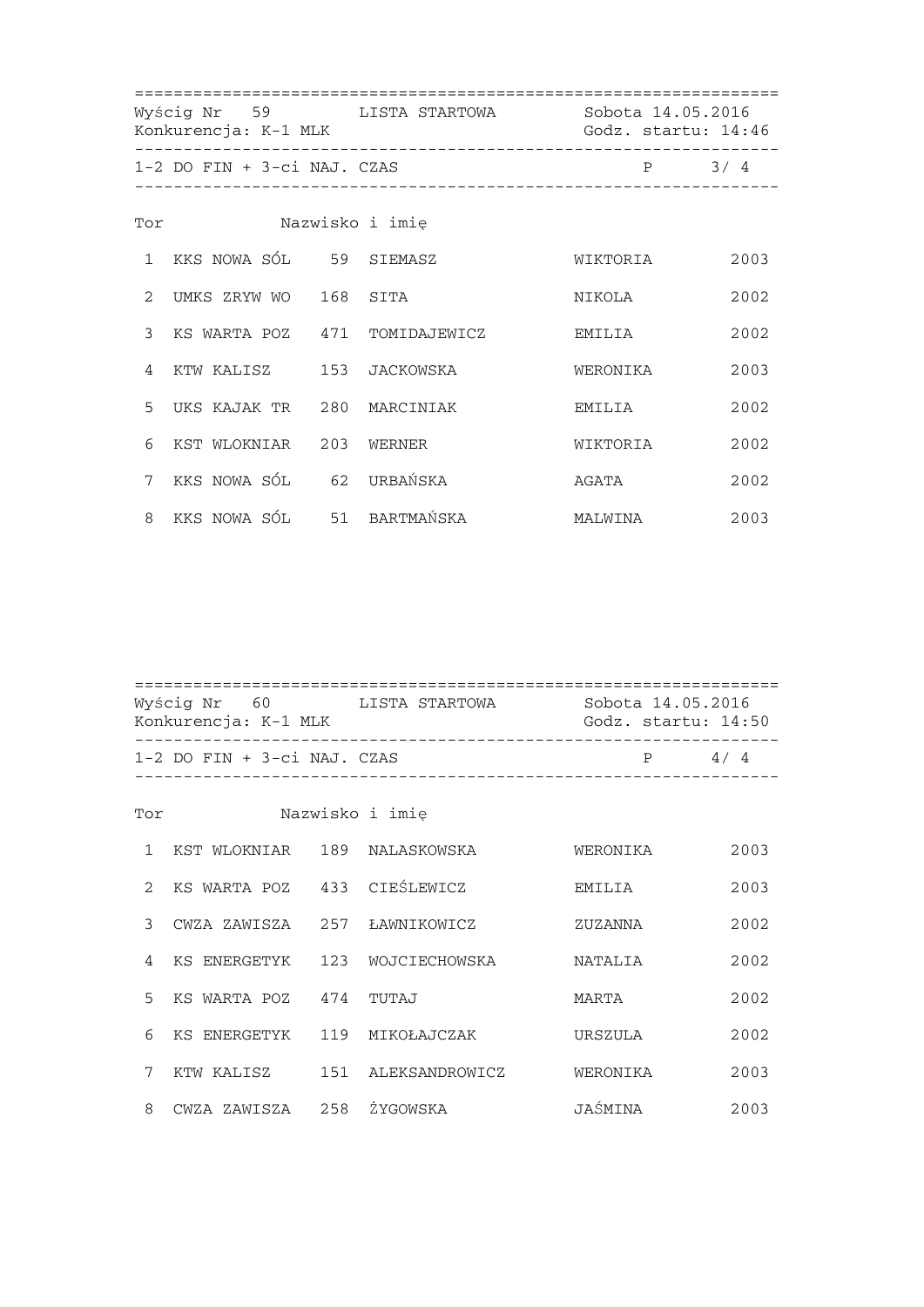| Konkurencja: K-2 JUNK | Wyścig Nr 61 LISTA STARTOWA Sobota 14.05.2016<br>________________________________ | Godz. startu: 14:54   |              |
|-----------------------|-----------------------------------------------------------------------------------|-----------------------|--------------|
|                       |                                                                                   |                       | FIN 1/1      |
| Tor                   | Nazwisko i imię                                                                   |                       |              |
| 1 KS ENERGETYK        | 108 CYRULEWSKA<br>116 KLATT                                                       | KLAUDIA<br>MARTYNA    | 1998<br>1999 |
|                       | 2 KS WARTA POZ 438 GRANICZNA<br>432 CIEŚLEWICZ                                    | ALEKSANDRA<br>NATALIA | 1999<br>1999 |
| 3 UMKS ZRYW WO        | 159 LISKOWIAK<br>175 ŚCIPNIAK                                                     | MONIKA<br>MARTA       | 1999<br>1999 |
|                       | 4 KS WARTA POZ 465 SZYMAŃSKA<br>444<br>HERODOWICZ                                 | WERONIKA<br>AGATA     | 1999<br>1999 |
|                       | 5 CWZA ZAWISZA 228 KAMIONKO<br>251<br>WISNIEWSKA                                  | SIMONE<br>HELENA      | 1999<br>1999 |
| 6 AZS AWF POZN        | 394 KłOSOWSKA<br>377<br>GAWLIK                                                    | OLIMPIA<br>NATALIA    | 1999<br>1999 |
| 7 AZS AWF POZN        | 370 BUSZ<br>392 KRAńSKA                                                           | WIKTORIA<br>ADRIANNA  | 1999<br>1999 |

| Wyścig Nr 62<br>Konkurencja: K-1 JUN MLK | LISTA STARTOWA | Sobota 14.05.2016<br>Godz. startu: 14:58 |     |
|------------------------------------------|----------------|------------------------------------------|-----|
| $1-3$ DO FIN                             |                | P                                        | 1/3 |

| Tor           |              |     | Nazwisko i imie |          |      |
|---------------|--------------|-----|-----------------|----------|------|
| 1             | CWZA ZAWISZA | 230 | KLEIBOR         | VICTORIA | 2000 |
| $\mathcal{L}$ | KS ENERGETYK | 121 | SOWA            | MILENA   | 2001 |
| 3             | UMKS ZRYW WO | 176 | ŚCIPNIAK        | MONIKA   | 2001 |
| 4             | KS POSNANIA  | 581 | <b>RUREK</b>    | WIKTORIA | 2001 |
| 5             | KS ENERGETYK | 113 | HOŁYSZ          | PATRYCJA | 2001 |
| 6             | CWZA ZAWISZA | 252 | WIŚNIEWSKA      | NATALIA  | 2001 |
| 7             | UKS KAJAK TR | 278 | LEBIODA         | PATRYCJA | 2001 |
| 8             | CWZA ZAWISZA | 225 | GEŚCIAK         | PAULINA  | 2000 |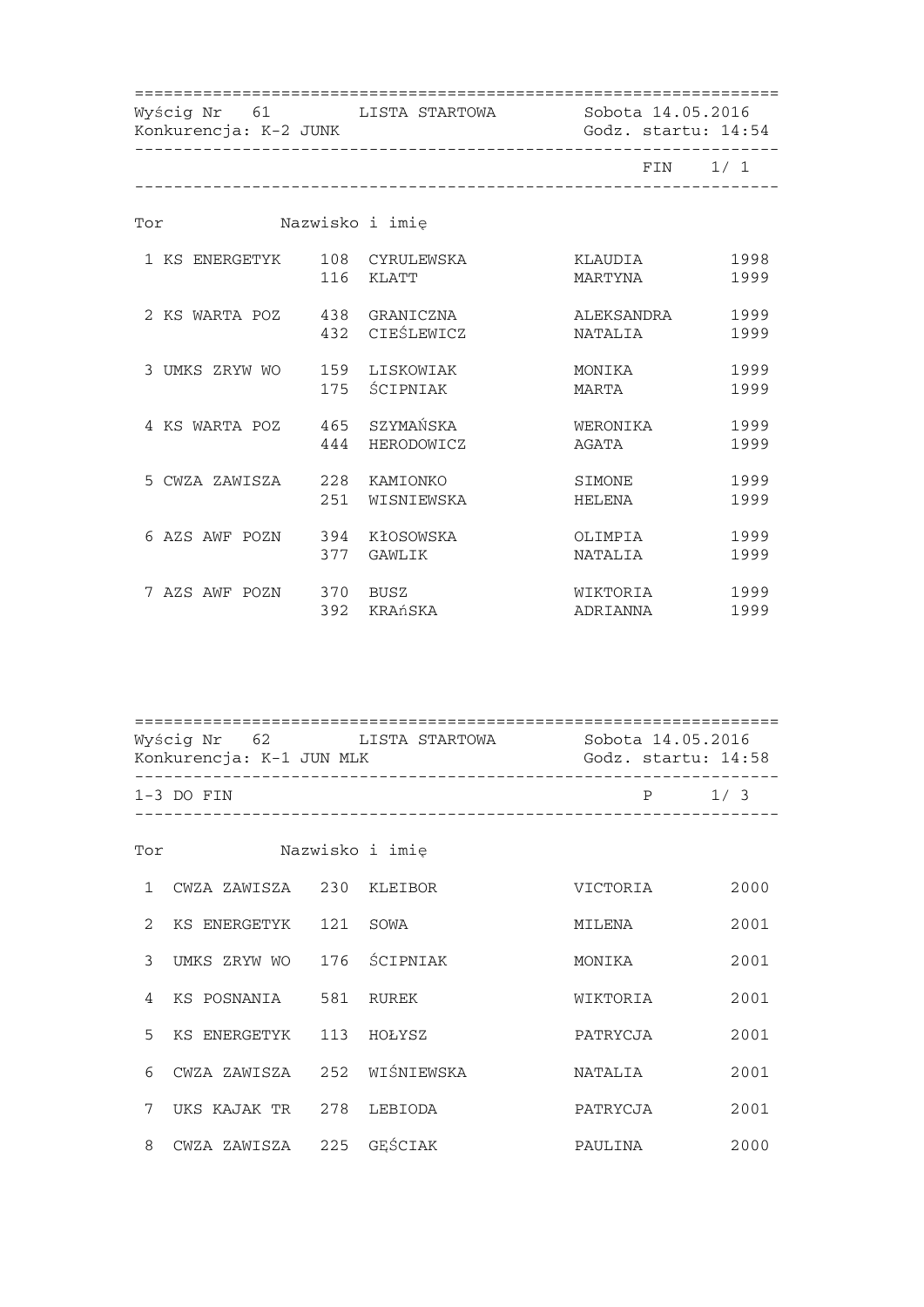================================================================== Wyścig Nr 63 LISTA STARTOWA Wyścig Nr 63 LISTA STARTOWA DOWOCA ARALI 15:02<br>Konkurencja: K-1 JUN MLK Godz. startu: 15:02 ------------------------------------------------------------------ 1-3 DO FIN P 2/ 3 ------------------------------------------------------------------ Tor Nazwisko i imię 1 KS WISKORD S 334 ZAWADZKA JULIA 2001 2 CWZA ZAWISZA 223 GAPSKA NICOLE 2000 3 UMKS ZRYW WO 171 SłOWIńSKA URSZULA 2001 4 KS STOMIL PO 20 DOLATA ANITA 2000 5 KS STOMIL PO 24 PODBYLSKA WIKTORIA 2000 6 KS WARTA POZ 462 SOWA KLAUDIA 2000 7 KST WLOKNIAR 180 GÓRSKA JULIA 2001 ================================================================== Wyścig Nr 64 LISTA STARTOWA Sobota 14.05.2016 Konkurencja: K-1 JUN MLK Godz. startu: 15:06 ------------------------------------------------------------------  $1-3$  DO FIN ------------------------------------------------------------------ Tor Nazwisko i imię 1 KST WLOKNIAR 209 ZDROJEWSKA MAŁGORZATA 2000 2 CWZA ZAWISZA 232 KULCZYCKA KLAUDIA 2000 3 KST WLOKNIAR 204 WESOŁOWSKA WERONIKA 2000 4 KST WLOKNIAR 184 JAROSZ NATALIA 2000 5 CWZA ZAWISZA 244 SPERKOWSKA SARA 2000 6 CWZA ZAWISZA 233 KWASIGROCH WERONIKA 2000 7 UKS BŁYSKAWI 137 WIECZOREK JULIA 2000

|     | Wyścig Nr 66<br>Konkurencja: C-2 OPEN K | LISTA STARTOWA  | Sobota 14.05.2016<br>Godz. startu: 15:14 |
|-----|-----------------------------------------|-----------------|------------------------------------------|
|     |                                         |                 | $FIN$ 1/1                                |
|     |                                         |                 |                                          |
| Tor |                                         | Nazwisko i imię |                                          |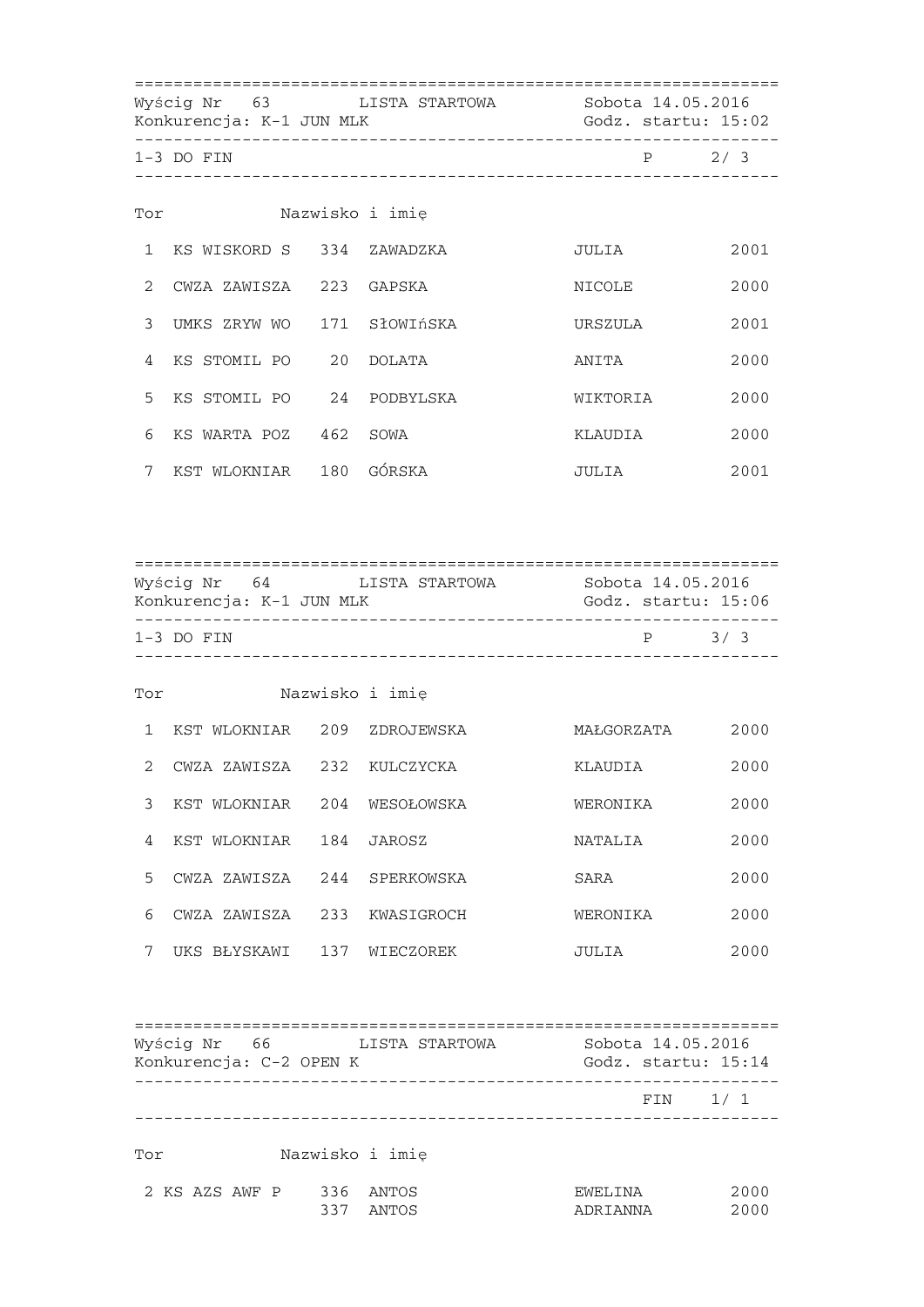|                | Wyścig Nr 67 LISTA STARTOWA Sobota 14.05.2016<br>Konkurencja: K-1 JUN M<br>------------------------ |                                 |  |                 | Godz. startu: 15:18 |      |  |
|----------------|-----------------------------------------------------------------------------------------------------|---------------------------------|--|-----------------|---------------------|------|--|
|                |                                                                                                     | $1-2$ DO FIN + $3-ci$ NAJ. CZAS |  |                 | P 1/4               |      |  |
| Tor            |                                                                                                     |                                 |  | Nazwisko i imie |                     |      |  |
| $\mathbf{1}$   |                                                                                                     | KS POSNANIA 592 WYRWAS          |  |                 | KAMIL               | 1998 |  |
| $\mathfrak{D}$ |                                                                                                     | KS POSNANIA 588 TRACZ           |  |                 | WOJCIECH            | 1999 |  |
|                |                                                                                                     | 3 KS POSNANIA 550 BIAłAS        |  |                 | TOMASZ              | 1999 |  |
| 6              |                                                                                                     | KS POSNANIA 566 KRUPECKI        |  |                 | BARTOSZ             | 1998 |  |
| 7              |                                                                                                     | KS POSNANIA 573 NOWACZYK        |  |                 | FILIP               | 1999 |  |
| 8              |                                                                                                     | AZS AWF POZN 398 MICHALSKI      |  |                 | JAKUB               | 1998 |  |

| Wyścig Nr 68<br>Konkurencja: K-1 JUN M | LISTA STARTOWA | Sobota 14.05.2016<br>Godz. startu: 15:22 |     |  |
|----------------------------------------|----------------|------------------------------------------|-----|--|
| $1-2$ DO FIN + $3-$ ci NAJ. CZAS       |                | D                                        | 2/4 |  |

| Tor           |              |              | Nazwisko i imie |            |      |
|---------------|--------------|--------------|-----------------|------------|------|
| $\mathbf{1}$  | UMKS ZRYW WO | 167          | SITA            | MIKOLAJ    | 1999 |
| $\mathcal{L}$ | KS POSNANIA  | 556          | HOPCIA          | DAWID      | 1999 |
| $\mathcal{E}$ | KS G'POWER G | 93           | SALAMON         | PRZEMYSŁAW | 1998 |
| 4             | KS ENERGETYK | 120          | NOWAKOWSKI      | ROBERT     | 1998 |
| 5             | KS G'POWER G | 81           | KORSAK          | PRZEMYSŁAW | 1999 |
| 6             | GWARDIA OPOL | $\mathbf{1}$ | KALUS           | ADAM       | 1998 |
| 7             | AZS POLITECH | 42           | URBAŃSKI        | JAN        | 1999 |
| 8             | CWZA ZAWISZA | 216          | BAZELA          | ADRIAN     | 1999 |
| 9             | AZS AWF POZN | 407          | TOMYŚLAK        | KAMIL      | 1998 |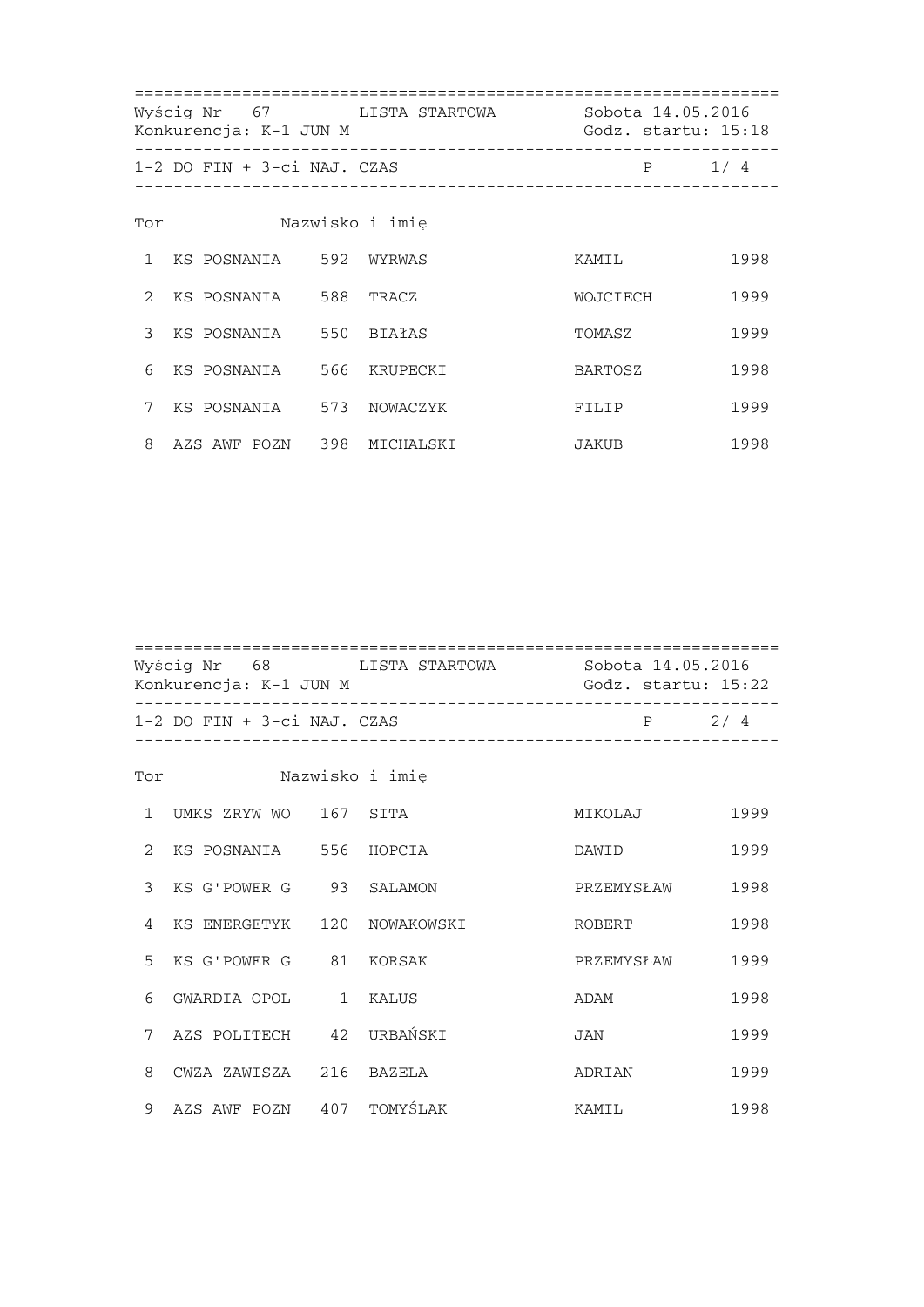|               | Wyścig Nr 69 LISTA STARTOWA<br>Konkurencja: K-1 JUN M |                                      | Sobota 14.05.2016<br>Godz. startu: 15:26 |         |  |
|---------------|-------------------------------------------------------|--------------------------------------|------------------------------------------|---------|--|
|               | $1-2$ DO FIN + $3-ci$ NAJ. CZAS                       | ____________________________________ |                                          | $P$ 3/4 |  |
| Tor           |                                                       | Nazwisko i imię                      |                                          |         |  |
| $\mathbf{1}$  | CWZA ZAWISZA 236 MARKOWSKI                            |                                      | DANIEL                                   | 1998    |  |
| $\mathcal{L}$ | UKS BŁYSKAWI 129 KUBIAK                               |                                      | SEBASTIAN                                | 1999    |  |
| 3             | UKS BŁYSKAWI 135 RZEPCZYŃSKI                          |                                      | DOMINIK                                  | 1999    |  |
| 4             | KS G'POWER G 70 CHRZASZCZ                             |                                      | WOJCIECH                                 | 1998    |  |
| 5             | KS POSNANIA 579 PRZYBYLSKI                            |                                      | KAMIL                                    | 1999    |  |
| 6             | AZS AWF POZN 374 CHACZATRIAN                          |                                      | ARTUR                                    | 1999    |  |
| 8             | KS STOMIL PO 26 STRUGAŁA                              |                                      | CEZARY                                   | 1999    |  |
| 9             | AZS AWF POZN 395 MAJCHRZAK                            |                                      | MAKSYM                                   | 1999    |  |

| Wyścig Nr 70 | Konkurencja: K-1 JUN M          | LISTA STARTOWA | Sobota 14.05.2016<br>Godz. startu: 15:30 |     |
|--------------|---------------------------------|----------------|------------------------------------------|-----|
|              | $1-2$ DO FIN + $3-ci$ NAJ. CZAS |                | P                                        | 4/4 |
| Tor          | Nazwisko i imię                 |                |                                          |     |

|               | CWZA ZAWISZA | 241 | PACAŁA         | OSKAR   | 1998 |
|---------------|--------------|-----|----------------|---------|------|
| $\mathcal{L}$ | KS POSNANIA  | 585 | SOWA           | MATEUSZ | 1999 |
| 3             | KS ENERGETYK | 111 | GAJEWSKI       | PIOTR   | 1999 |
| 4             | UKS BŁYSKAWI | 133 | PORYSEK        | JAKUB   | 1999 |
| 5.            | CWZA ZAWISZA | 250 | <b>URBANEK</b> | MIKOŁAJ | 1999 |
| 6             | MOSW CHOSZCZ | 315 | <b>WORACH</b>  | OSKAR   | 1998 |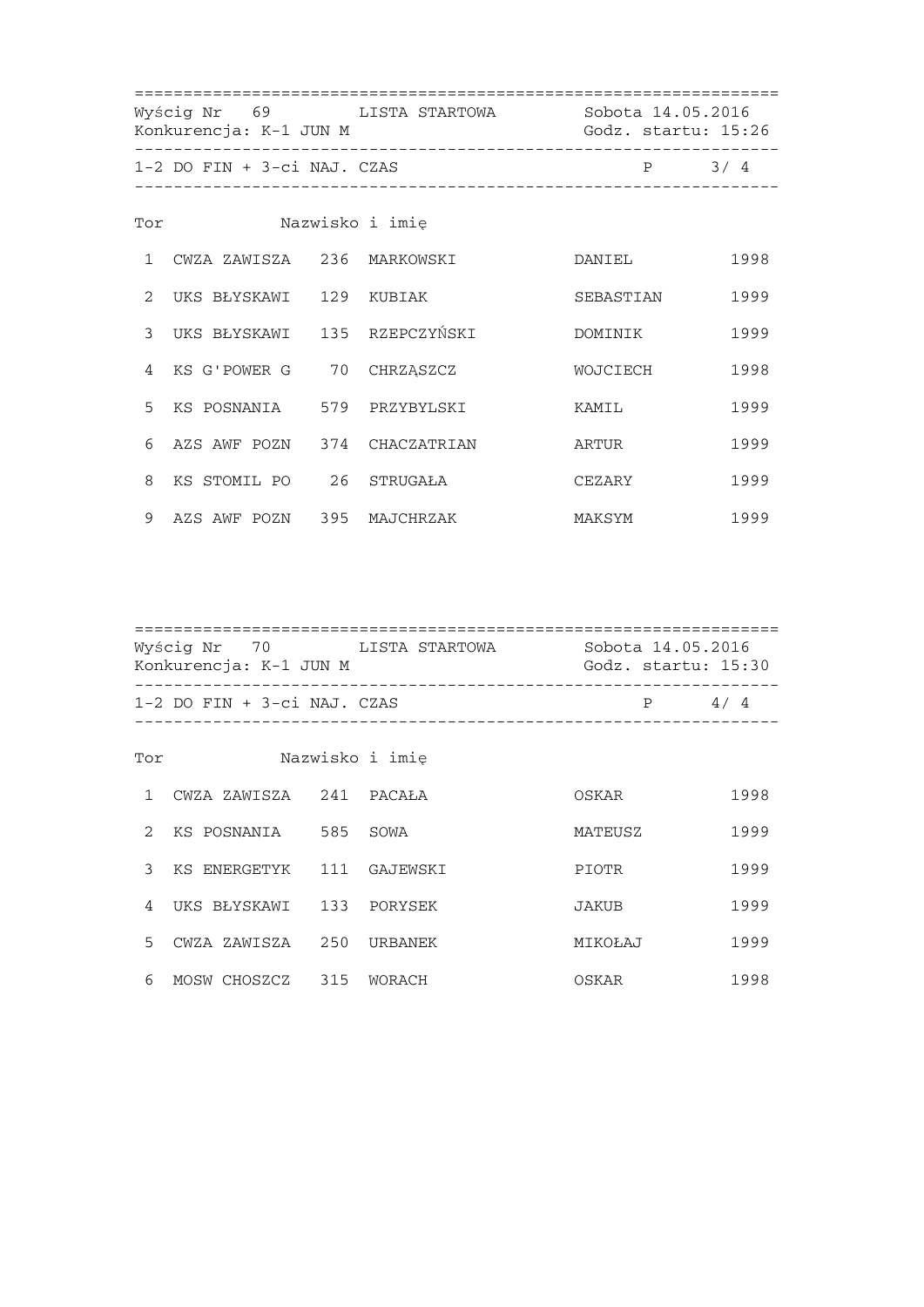| Konkurencja: K-4 JUN MLM      |     | Wyścig Nr 71 LISTA STARTOWA Sobota 14.05.2016<br>Godz. startu: 15:34 |                |           |
|-------------------------------|-----|----------------------------------------------------------------------|----------------|-----------|
|                               |     |                                                                      |                | FIN $1/1$ |
| Tor                           |     | Nazwisko i imię                                                      |                |           |
| 1 CWZA ZAWISZA 229 KIŃCZYK    |     |                                                                      | <b>BARTOSZ</b> | 2000      |
|                               |     | 237 MYŚLIWIEC                                                        | MIKOŁAJ        | 2001      |
|                               |     | 214 AMMACHER                                                         | BARTOSZ        | 2001      |
|                               |     | 218 BORKOWSKI                                                        | KAMIL          | 2001      |
| 3 AZS AWF POZN 401 NOWAKOWSKI |     |                                                                      | SZYMON         | 2000      |
|                               | 400 | MłODZIKOWSKI                                                         | MATEUSZ        | 2000      |
|                               |     | 368 BOBER                                                            | WOJCIECH       | 2001      |
|                               | 376 | GARSTKIEWICZ                                                         | MAKSYMILIAN    | 2001      |
| 4 UKS KAJAK TR                |     | 277 GRZEŚ                                                            | PAWEł          | 2001      |
|                               |     | 276 GRZEŚ                                                            | KONRAD         | 2000      |
|                               | 282 | MISZTAK                                                              | JAKUB          | 2001      |
|                               | 286 | STEPUN                                                               | JAKUB          | 2001      |
| 5 KS POSNANIA 568             |     | MAĆKOWIAK                                                            | MIKOłAJ        | 2000      |
|                               | 594 | ŁUKASIEWICZ                                                          | MATEUSZ        | 2000      |
|                               | 576 | PASTOK                                                               | PIOTR          | 2000      |
|                               | 586 | SZAFRANIEC                                                           | STANISŁAW      | 2001      |
| 6 KS POSNANIA                 | 567 | KULESZA                                                              | KACPER         | 2001      |
|                               | 557 | IMIELIŃSKI                                                           | KACPER         | 2001      |
|                               | 562 | KOPERSKI                                                             | JAKUB          | 2001      |
|                               | 561 | KARASIEWICZ                                                          | DOMINIK        | 2001      |
| 7 AZS AWF POZN                |     | 408 TYSOWSKI                                                         | DAWID          | 2001      |
|                               | 385 | JÓŹWIAK                                                              | ADRIAN         | 2001      |
|                               | 411 | WRZESIŃSKI                                                           | JACEK          | 2001      |
|                               | 391 | KOSZLAJDA                                                            | PATRYK         | 2001      |
| 8 KS STOMIL PO 29 ZIÓŁKOWSKI  |     |                                                                      | MIŁOSZ         | 2001      |
|                               |     | 30 ZIÓŁKOWSKI                                                        | MATEUSZ        | 2001      |
|                               | 19  | CZAJKOWSKI                                                           | TOMASZ         | 2000      |
|                               | 25  | SIDEŁ                                                                | GRZEGORZ       | 2000      |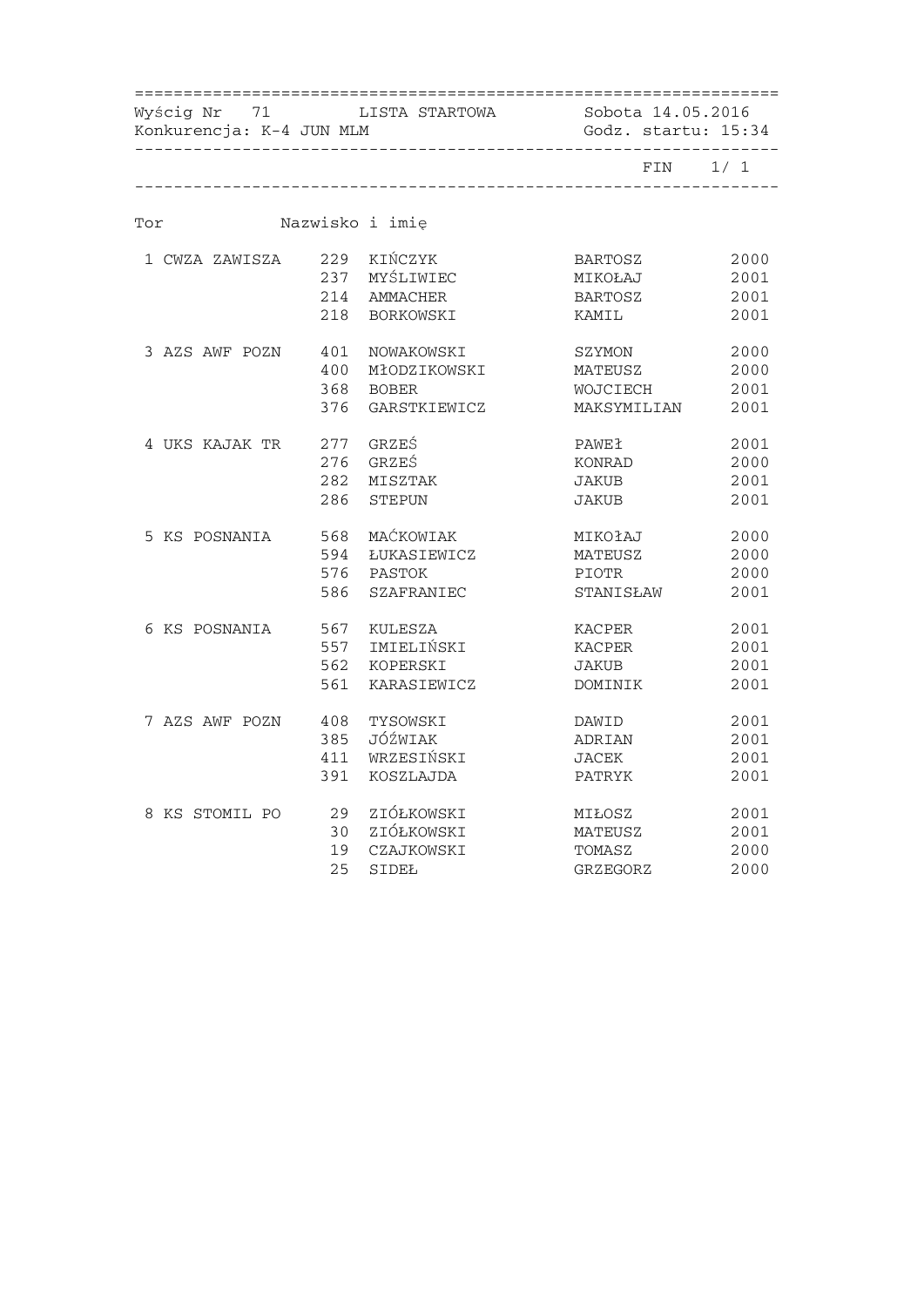| Wyścig Nr 72 LISTA STARTOWA Sobota 14.05.2016<br>Konkurencja: C-1 DZ CHL<br>_________________________ |  |                               |  | Godz. startu: 15:38             |         |       |
|-------------------------------------------------------------------------------------------------------|--|-------------------------------|--|---------------------------------|---------|-------|
|                                                                                                       |  | $1-4$ DO FIN + 5-ty NAJ. CZAS |  | _______________________________ |         | P 1/2 |
| Tor                                                                                                   |  |                               |  | Nazwisko i imię                 |         |       |
| $\mathfrak{D}$                                                                                        |  | KS POSNANIA 511 SZMAGAJ       |  |                                 | ALEKS   | 2006  |
| $\mathcal{S}$                                                                                         |  | KS POSNANIA 502 PROMIŃSKI     |  |                                 | DENIS   | 2005  |
| $\overline{4}$                                                                                        |  | KS WARTA POZ 475 WILGA        |  |                                 | ERYK    | 2004  |
| 5                                                                                                     |  | KS POSNANIA     496  MAJEWSKI |  |                                 | NIKODEM | 2004  |
| 6                                                                                                     |  | KST WLOKNIAR 181 HAPKIE       |  |                                 | KACPER  | 2005  |
| 7                                                                                                     |  | KKS NOWA SÓL 57 POKLEPA       |  |                                 | ADRIAN  | 2004  |

 ================================================================== Wyścig Nr 73 LISTA STARTOWA Sobota 14.05.2016 Konkurencja: C-1 DZ CHL Godz. startu: 15:42 ------------------------------------------------------------------  $1-4$  DO FIN + 5-ty NAJ. CZAS P 2/ 2 ------------------------------------------------------------------ Tor Nazwisko i imię 1 KS POSNANIA 510 SZMAGAJ KACPER 2004 2 KS POSNANIA 487 GRZELSKI KACPER 2005 3 KS POSNANIA 500 NOWICKI JAKUB 2004 4 KS POSNANIA 505 SOBCZAK SZYMON 2004

|               | KS POSNANIA  | 510 | SZMAGAJ   | <b>KACPER</b> | 2004 |
|---------------|--------------|-----|-----------|---------------|------|
| $\mathcal{L}$ | KS POSNANIA  | 487 | GRZELSKI  | <b>KACPER</b> | 2005 |
| 3             | KS POSNANIA  | 500 | NOWICKI   | <b>JAKUB</b>  | 2004 |
| 4             | KS POSNANIA  | 505 | SOBCZAK   | SZYMON        | 2004 |
| .5            | KS WISKORD S | 329 | SIERADZAN | <b>KACPER</b> | 2004 |
| 6             | KST WLOKNIAR | 182 | HAPKIE    | <b>JAKUB</b>  | 2004 |
| 7             | KS POSNANIA  | 495 | KUDŁA     | JAN           | 2004 |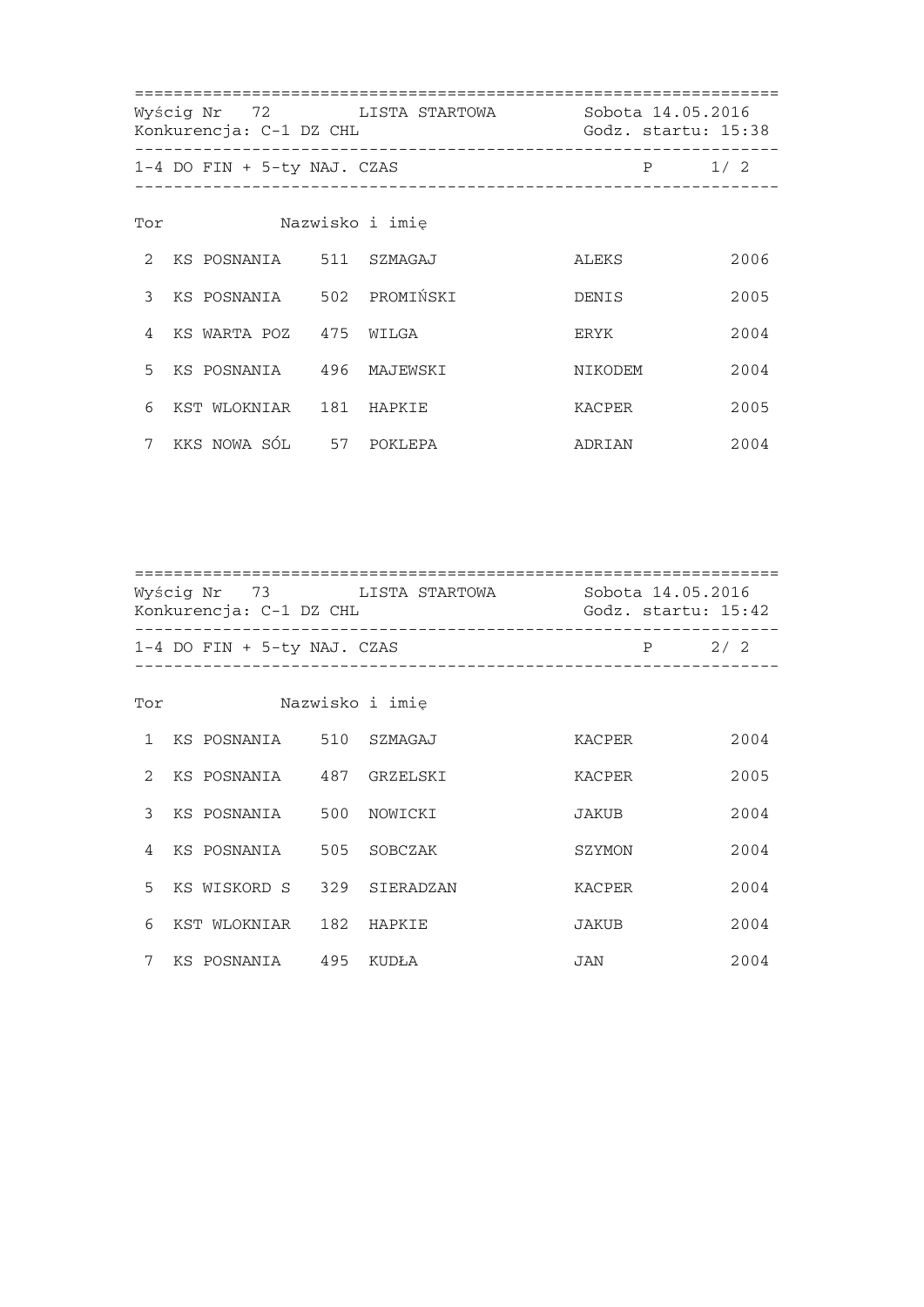| Konkurencja: K-4 DZ DZ |     |                 | Wyścig Nr 74 LISTA STARTOWA Sobota 14.05.2016<br>Godz. startu: 15:46 |           |  |
|------------------------|-----|-----------------|----------------------------------------------------------------------|-----------|--|
|                        |     |                 |                                                                      | FIN $1/1$ |  |
| Tor                    |     | Nazwisko i imię |                                                                      |           |  |
| 1 KST WLOKNIAR         | 206 | WIŚNIEWSKA      | NIKOLA                                                               | 2004      |  |
|                        |     | 207 WIŚNIEWSKA  | MARTINA                                                              | 2004      |  |
|                        | 193 | RATAJCZAK       | ALICJA                                                               | 2004      |  |
|                        | 208 | ZDROJEWSKA      | BARBARA                                                              | 2006      |  |
| 2 AZS AWF POZN         | 390 | KOSMACZEWSKA    | LENA                                                                 | 2004      |  |
|                        | 405 | SEŃCZUK         | EWELINA                                                              | 2004      |  |
|                        | 378 | GOŚCINIAK       | ZUZANNA                                                              | 2005      |  |
|                        | 369 | BOGAJCZYK       | ALEKSANDRA                                                           | 2005      |  |
| 3 KS WISKORD S         | 318 | CYBULSKA        | ALEKSADNRA                                                           | 2004      |  |
|                        | 320 | GRYGIEL         | OLIWIA                                                               | 2004      |  |
|                        | 326 | PAWLIK          | ALEKSANDRA                                                           | 2004      |  |
|                        | 324 | KONDZIEWSKA     | WERONIKA                                                             | 2004      |  |
| 4 UKS 6 POZNAŃ         | 532 | KOLODZIEJCZYK   | ZUZANNA                                                              | 2004      |  |
|                        | 534 | NAGŁOWSKA       | EMILIA                                                               | 2005      |  |
|                        | 533 | MICHALAK        | MAJKA                                                                | 2006      |  |
|                        | 536 | WAWRZYNIAK      | JULKA                                                                | 2005      |  |
| 5 KS G'POWER G         | 80  | KONOPSKA        | WIKTORIA                                                             | 2006      |  |
|                        | 94  | SELIWAŃSKA      | JULIA                                                                | 2005      |  |
|                        | 83  | KEDZIORA        | NATALIA                                                              | 2005      |  |
|                        | 106 | ZYCHOWICZ       | ZUZANNA                                                              | 2006      |  |
| 6 KS WARTA POZ         | 437 | GLABUS          | BERNADETA                                                            | 2005      |  |
|                        | 436 | GALCZYNSKA      | ZUZANNA                                                              | 2005      |  |
|                        | 463 | STANISZEWSKA    | AGATA                                                                | 2006      |  |
|                        | 460 | <b>SEIFERT</b>  | MILENA                                                               | 2004      |  |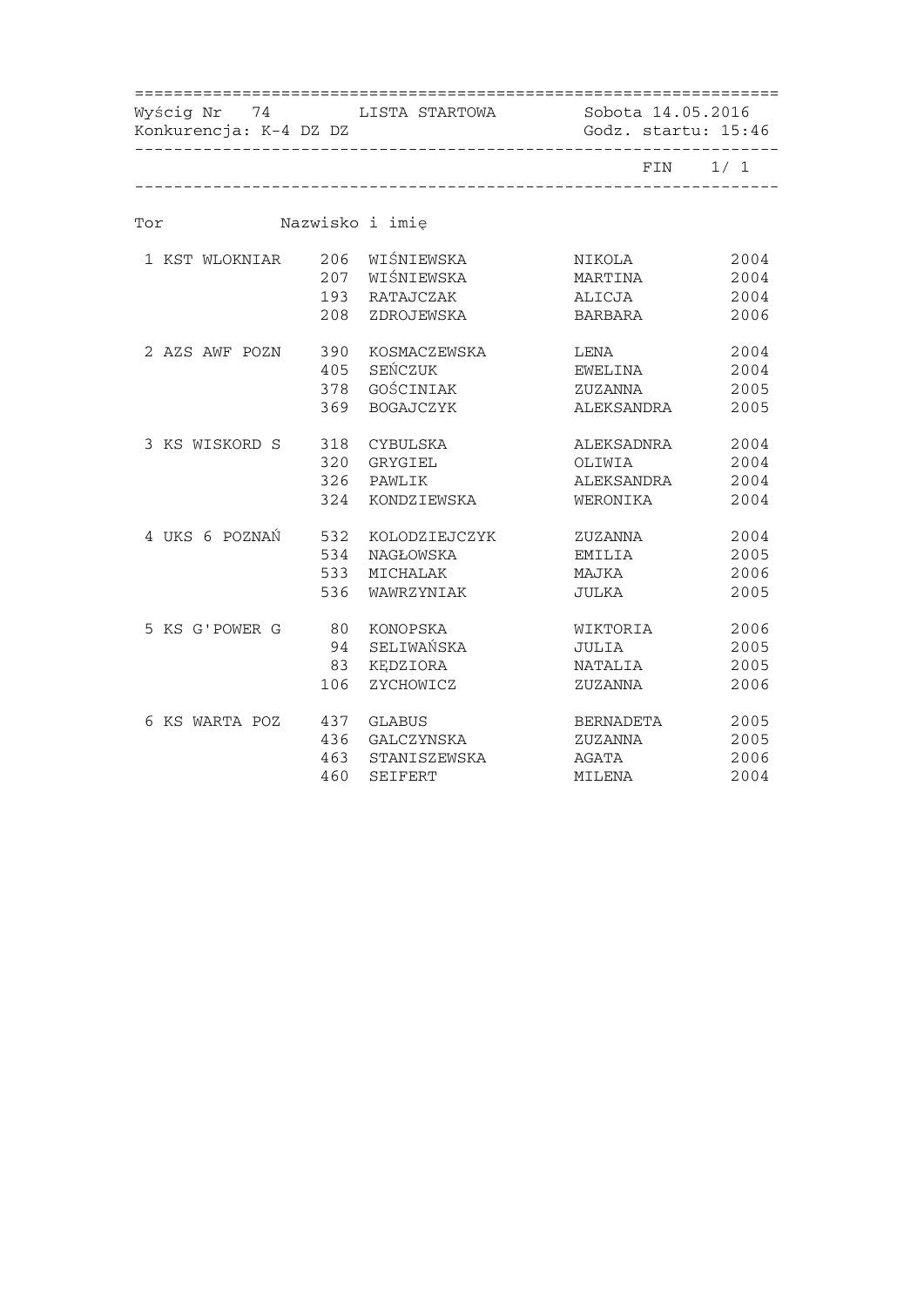|     | Konkurencja: C-2 SEN M       | Wyścig Nr 75 LISTA STARTOWA Sobota 14.05.2016<br>Godz. startu: 15:50 |                   |              |
|-----|------------------------------|----------------------------------------------------------------------|-------------------|--------------|
|     |                              |                                                                      |                   | FIN 1/1      |
| Tor |                              | Nazwisko i imię                                                      |                   |              |
|     | 1 KS AZS AWF P 358 PALUCH    | 348 KAMIŃSKI                                                         | GILBERT<br>JACEK  | 1995<br>1992 |
|     | 2 KS AZS AWF P 346 GLUZA     | 352 KOSTENSKI                                                        | PATRYK<br>SZYMON  | 1995<br>1995 |
|     | 3 KS AZS AWF P 360 RUCZYŃSKI | 359 POSPIECH                                                         | MARIUSZ<br>DANIEL | 1992<br>1992 |
|     | 4 KS WARTA POZ 459 RUTKOWSKI | 456 PIOCHACZ                                                         | JAKUB<br>ŁUKASZ   | 1997<br>1997 |
|     | 5 KS AZS-AWF G 417 HERTEL    | 415 BRYŃSKI                                                          | PIOTR<br>GRZEGORZ | 1994<br>1996 |
|     |                              | 497 MALISZEWSKI                                                      | ŁUKASZ<br>MIKOŁAJ | 1996<br>1996 |
|     | 9 KS AZS AWF P 343 DROJETZKI | 344 FURTAK                                                           | LAWRENCE<br>ROMAN | 1995<br>1995 |

| Wyścig Nr 76<br>Konkurencja: K-2 JUN MLM | LISTA STARTOWA | Sobota 14.05.2016<br>Godz. startu: 15:54 |     |
|------------------------------------------|----------------|------------------------------------------|-----|
| $1-3$ DO FIN                             |                | D                                        | 1/3 |

| Tor                            | Nazwisko i imie |                            |                          |              |
|--------------------------------|-----------------|----------------------------|--------------------------|--------------|
| 2 KS POSNANIA                  | 553<br>564      | <b>DZIUBA</b><br>KOWALSKI  | MACIEJ<br><b>DOMINIK</b> | 2001<br>2000 |
| 3 AZS AWF POZN                 | 391<br>411      | KOSZLAJDA<br>WRZESIŃSKI    | PATRYK<br><b>JACEK</b>   | 2001<br>2001 |
| KST WLOKNIAR<br>$\overline{4}$ | 200<br>185      | <b>WAROT</b><br>KALINOWSKI | MATEUSZ<br><b>JAKUB</b>  | 2000<br>2001 |
| 5 AZS AWF POZN                 | 401<br>400      | NOWAKOWSKI<br>MłODZIKOWSKI | SZYMON<br>MATEUSZ        | 2000<br>2000 |
| KS STOMIL PO<br>6              | 30<br>19        | ZIÓŁKOWSKI<br>CZAJKOWSKI   | MATEUSZ<br>TOMASZ        | 2001<br>2000 |
| UMKS ZRYW WO                   | 160<br>161      | LISKOWIAK<br>NAPIERAłA     | DAMIAN<br>MARCIN         | 2001<br>2000 |
| 8<br>UKS KAJAK TR              | 286<br>285      | <b>STEPUN</b><br>MUCHAJER  | JAKUB<br><b>JAKUB</b>    | 2001<br>2001 |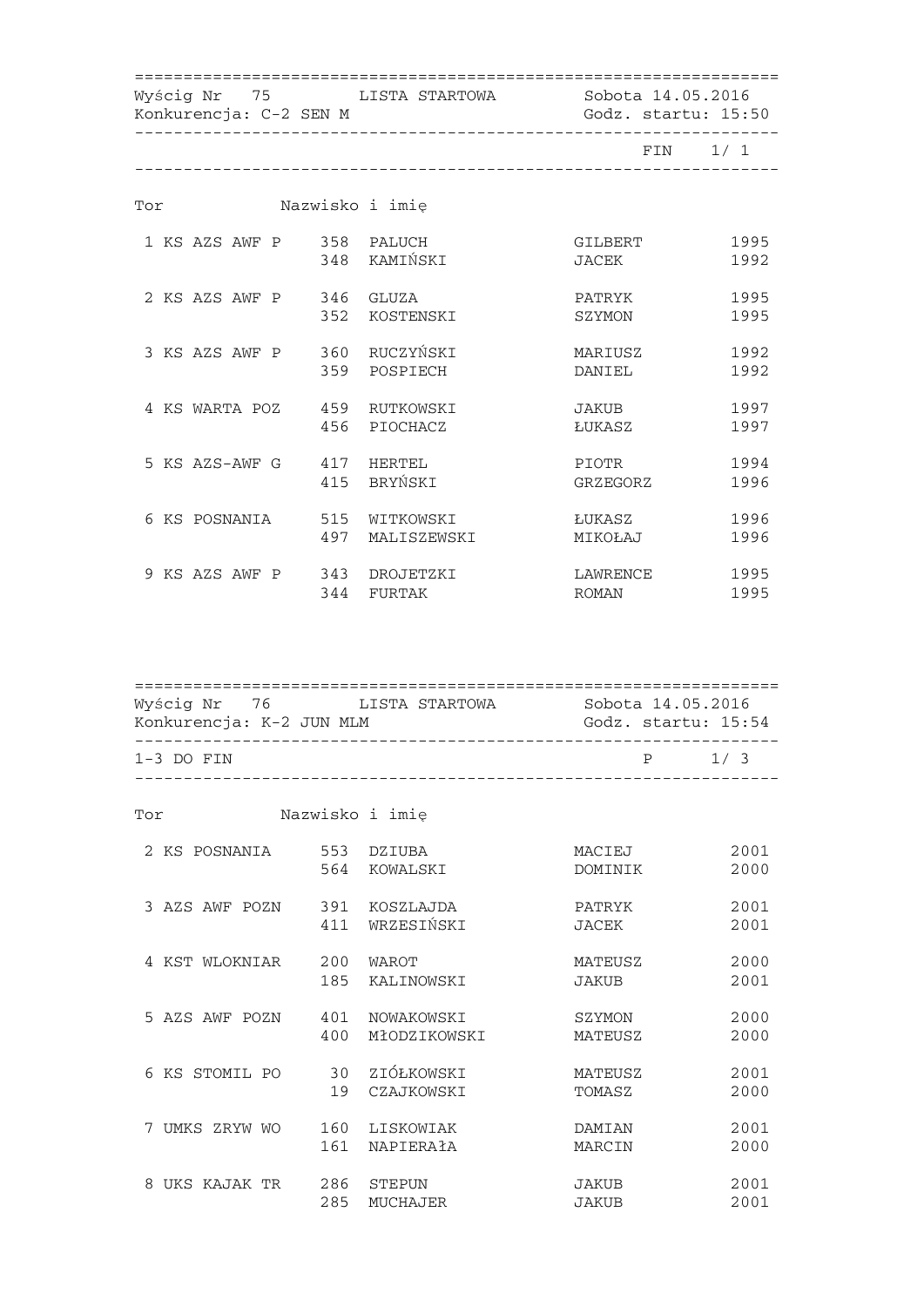| Konkurencja: K-2 JUN MLM     |                 | Wyścig Nr 77 LISTA STARTOWA Sobota 14.05.2016<br>Godz. startu: 15:58 |                         |                |
|------------------------------|-----------------|----------------------------------------------------------------------|-------------------------|----------------|
| $1-3$ DO FIN                 |                 |                                                                      |                         | $P \qquad 2/3$ |
| Tor                          | Nazwisko i imię |                                                                      |                         |                |
| 1 KS POSNANIA 574 NYCZAK     |                 | 551 BIAŁECKI                                                         | ADAM<br>ADRIAN          | 2001<br>2001   |
| 2 KS G'POWER G 101 WRZOSEK   |                 | 95 SELIWAŃSKI                                                        | ADAM<br>ADRIAN          | 2000<br>2001   |
| 3 WTS ORZEŁ WA 265 KOTOWSKIJ |                 | 263 HOHM                                                             | MICHAł<br>ADAM          | 2001<br>2001   |
| 4 CWZA ZAWISZA 214 AMMACHER  |                 | 218 BORKOWSKI                                                        | BARTOSZ<br>KAMIL        | 2001<br>2001   |
| 5 AZS AWF POZN 368 BOBER     |                 | 376 GARSTKIEWICZ                                                     | WOJCIECH<br>MAKSYMILIAN | 2001<br>2001   |
|                              |                 | 6 KS G'POWER G 87 ORCZYKOWSKI<br>82 KOŁODZIEJCZAK ADRIAN             | PATRYK                  | 2000<br>2000   |
| 7 UMKS ZRYW WO               |                 | 174 ŚCIGACZ<br>165 PIECHOCKI                                         | MARCIN<br>WIKTOR        | 2000<br>2001   |
| 8 KS G'POWER G 99 WITCZAK    |                 | 79 KANIA                                                             | SEBASTIAN<br>BORYS      | 2001<br>2000   |

| Wyścig Nr 78<br>Konkurencja: K-2 JUN MLM | LISTA STARTOWA | Sobota 14.05.2016<br>Godz. startu: $16:02$ |     |
|------------------------------------------|----------------|--------------------------------------------|-----|
| $1-3$ DO FIN                             |                | D                                          | 3/3 |

| Tor               |            | Nazwisko i imię                 |                               |              |
|-------------------|------------|---------------------------------|-------------------------------|--------------|
| 1 KS POSNANIA     | 562<br>557 | KOPERSKI<br>IMIELIŃSKI          | <b>JAKUB</b><br><b>KACPER</b> | 2001<br>2001 |
| 2 KS POSNANIA     | 567<br>561 | KULESZA<br>KARASIEWICZ          | <b>KACPER</b><br>DOMINIK      | 2001<br>2001 |
| 3 KS POSNANIA     | 575<br>558 | OLSZEWSKI<br>JAKUBOWSKI         | HUBERT<br>MARCIN              | 2000<br>2000 |
| CWZA ZAWISZA<br>4 | 221<br>253 | CZERESZKO<br>WIŚNIEWSKI         | PIOTR<br>MATEUSZ              | 2000<br>2000 |
| 5 KS POSNANIA     | 568<br>594 | MAĆKOWIAK<br><b>ŁUKASIEWICZ</b> | MIKOłAJ<br>MATEUSZ            | 2000<br>2000 |
| CWZA ZAWISZA<br>6 | 229<br>237 | KIŃCZYK<br>MYŚLIWIEC            | <b>BARTOSZ</b><br>MIKOŁAJ     | 2000<br>2001 |
| 7 KS STOMIL PO    | 25<br>29   | SIDEŁ<br>ZIÓŁKOWSKI             | GRZEGORZ<br>MIŁOSZ            | 2000<br>2001 |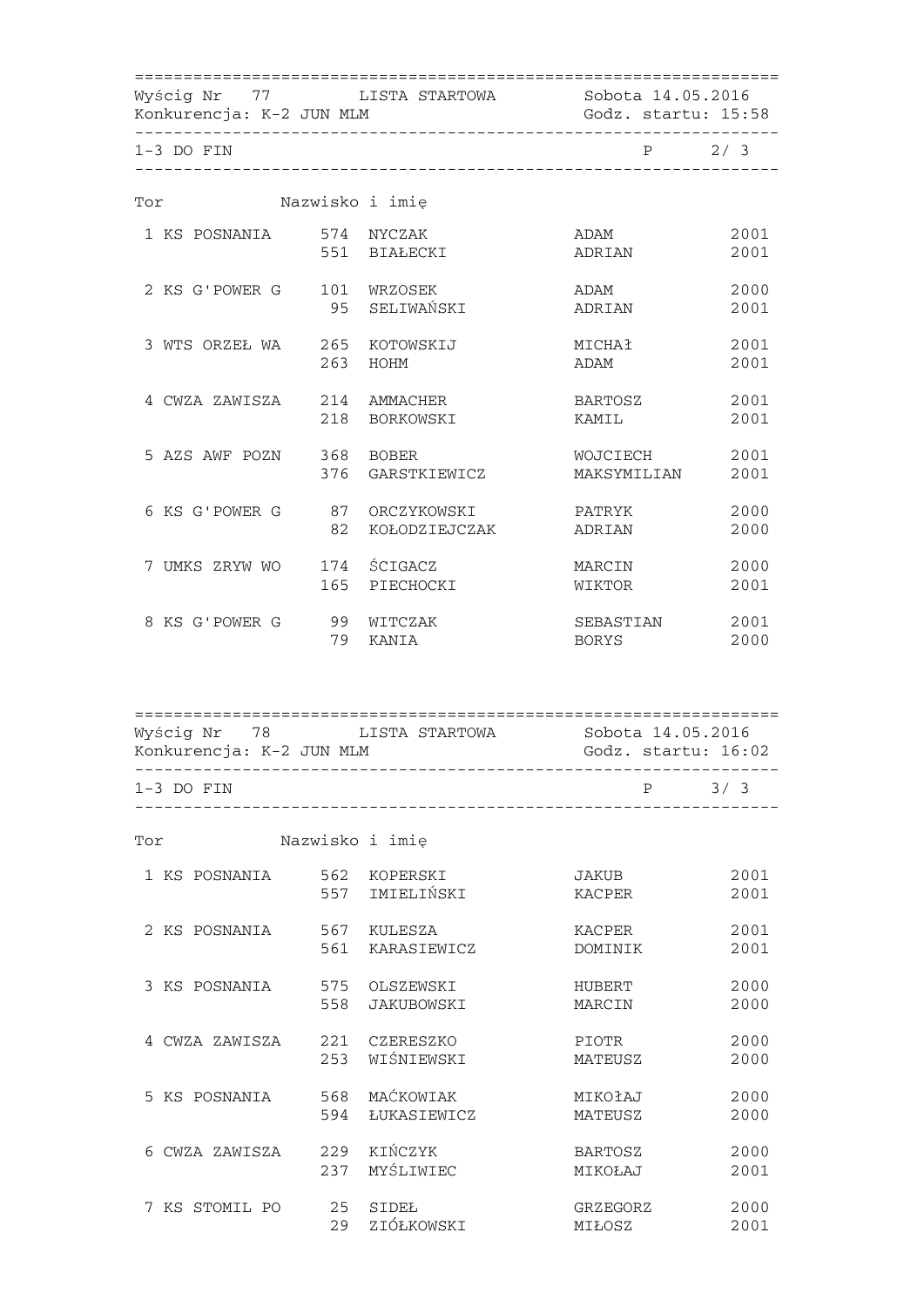| Wyścig Nr 79 LISTA STARTOWA Sobota 14.05.2016<br>Konkurencja: K-2 MLM |    |                          | Godz. startu: 16:06  |                |  |
|-----------------------------------------------------------------------|----|--------------------------|----------------------|----------------|--|
| 1-2 DO FIN + 3-ci NAJ. CZAS                                           |    |                          |                      | $P \qquad 1/4$ |  |
| Tor Nazwisko i imię                                                   |    |                          |                      |                |  |
| 1 KST WLOKNIAR 177 DEMSKI                                             |    | 201 WEBER                | MIKOŁAJ<br>KORNEL    | 2003<br>2003   |  |
| 2 AZS AWF POZN 397 MALIŃSKI                                           |    | 381 HAŁAS                | FILIP<br>BARTOSZ     | 2002<br>2002   |  |
| 3 KS POSNANIA 559 JANYGA                                              |    | 570 MUCHA                | ADAM<br>KAJETAN      | 2002<br>2002   |  |
| 4 KS G'POWER G 103 WYŻGA                                              |    | 85 LISKOWIAK             | PATRYK<br>ADAM       | 2003<br>2003   |  |
| 5 KS WISKORD S 327 PERKOWSKI                                          |    | 323 KLICZKOWSKI          | MARKOS<br>DAWID      | 2003<br>2002   |  |
| 6 KKS NOWA SÓL 55 MICHALAK                                            | 60 | SOSNOWSKI                | GRACJAN<br>KRZYSZTOF | 2003<br>2003   |  |
| 7 UKS ZALEW JE                                                        | 9  | 5 CHEŁMOWSKI<br>KOPERSKI | RADEK<br>TOMASZ      | 2003<br>2003   |  |
| 8 KS POSNANIA 565 KOZŁOWSKI                                           |    | 587 SZULCIK              | TOMASZ<br>KAROL      | 2003<br>2003   |  |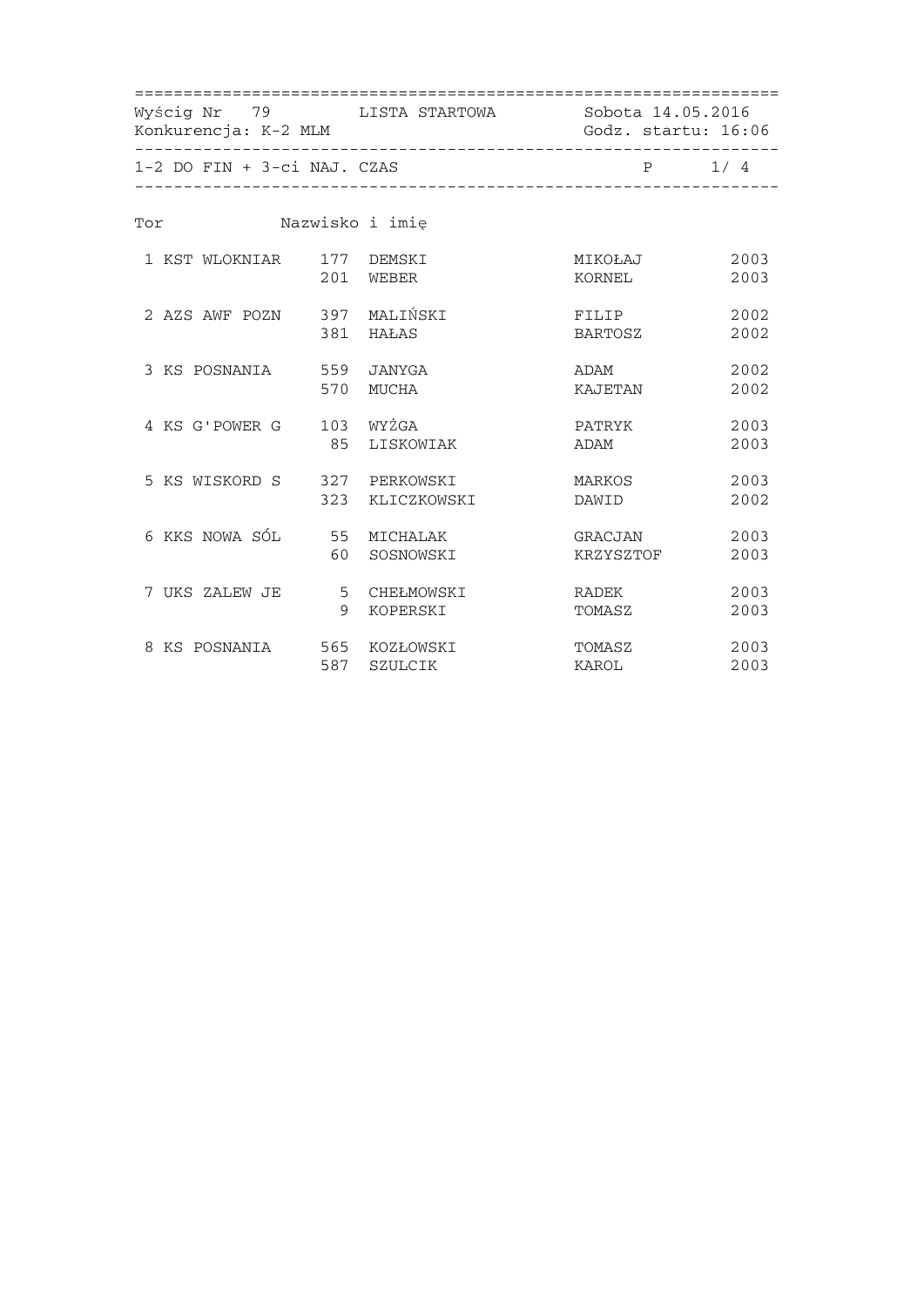| Konkurencja: K-2 MLM           |    | Wyścig Nr 80 LISTA STARTOWA Sobota 14.05.2016 | Godz. startu: 16:10      |              |
|--------------------------------|----|-----------------------------------------------|--------------------------|--------------|
| 1-2 DO FIN + 3-ci NAJ. CZAS    |    |                                               | P 2/4                    |              |
| Tor                            |    | Nazwisko i imię                               |                          |              |
| 1 KS G'POWER G 98 WAWER        |    | 73 FILAK                                      | DOMINIK<br>MICHAL        | 2002<br>2003 |
| 2 AZS AWF POZN 396 MALINOWSKI  |    | 388 KLONOWSKI                                 | DASTIN<br>SZYMON         | 2002<br>2002 |
| 3 MOSW CHOSZCZ 312 SUCHALET    |    | 308 NOWACZYK                                  | SZYMON<br>TOMASZ         | 2003<br>2003 |
| 4 KS ENERGETYK 114 JANISZEWSKI |    | 125 ŁAKOMY                                    | TOMASZ<br>KACPER         | 2003<br>2003 |
| 5 KS POSNANIA 582 SCHULTZ      |    | 572 NIETUPSKI                                 | MATEUSZ 2003<br>MAX      | 2003         |
| 6 UKS KAJAK TR 281 MARCINIAK   |    | 287 SZADKOWSKI                                | HUBERT 2003<br>KRZYSZTOF | 2002         |
| 7 AZS POLITECH 44 ZALUTSKYI    |    | 31 FECEK                                      | MAKSYM<br>ANTONI         | 2002<br>2003 |
| 8 AZS POLITECH 32 FECEK        | 40 | SOBCZAK                                       | JAN<br>JAKUB             | 2002<br>2002 |

 ================================================================== Wyścig Nr 81 LISTA STARTOWA Sobota 14.05.2016<br>Konkurencja: K-2 MLM Sonkurencja: K-2 MLM Godz. startu: 16:14 ------------------------------------------------------------------ 1-2 DO FIN + 3-ci NAJ. CZAS P 3/ 4 ------------------------------------------------------------------ Tor Nazwisko i imię 1 KS G'POWER G 105 ZYCHOWICZ ADRIAN 2002 90 PRZYBYŁ 2 MOSW CHOSZCZ 310 RURARZ DAWID 2003 314 TROJANEK JAKUB 2003 3 CWZA ZAWISZA 215 BARTCHODZIE JAKUB 2003 247 TOMASZEWSKI KACPER 2003 4 UKS BŁYSKAWI 138 WISNIEWSKI LEON 2003 136 SIEDLECKI MAKSYMILIAN 2002 5 UKS BŁYSKAWI 132 PISZORA 100 TOMASZ 2003<br>128 KOLOWACIK 125 JAKUB 2003 128 KOLOWACIK JAKUB 2003 6 KST WLOKNIAR 205 WINIARSKI OLAF 2003 198 SZYJKOWSKI JAKUB 2003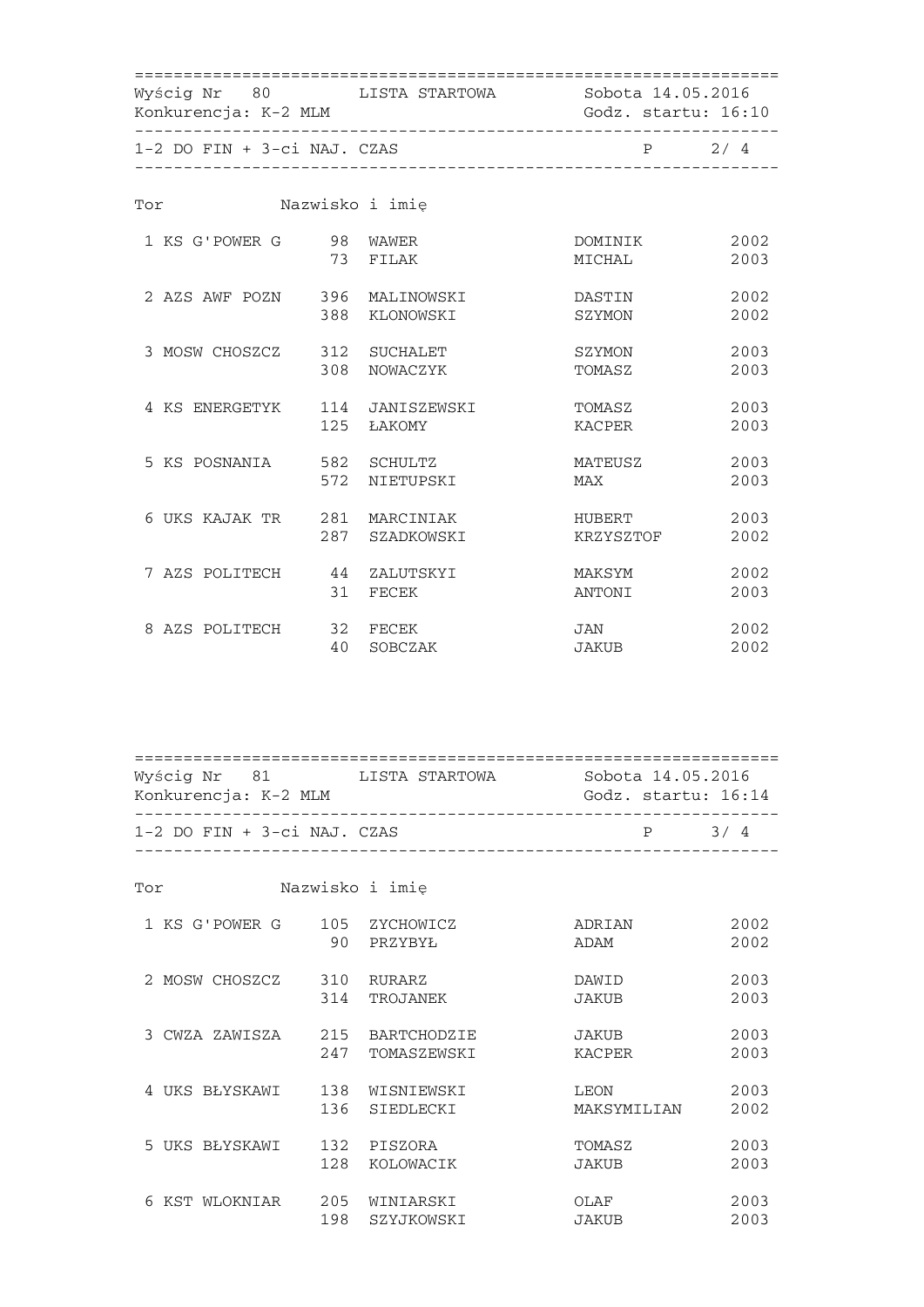| 7 KST WLOKNIAR | 210 | 212 ŁAPCZYNSKI<br>ZDROJEWSKI  | ANTONI<br>TOMASZ | 2003<br>2002 |
|----------------|-----|-------------------------------|------------------|--------------|
| 8 MOSW CHOSZCZ | 306 | 307 MATYJASZCZYK<br>MAJCHRZAK | KACPER<br>MIŁOSZ | 2003<br>2003 |

| Wyścig Nr 82<br>Konkurencja: K-2 MLM | LISTA STARTOWA | Sobota 14.05.2016<br>Godz. startu: 16:18 |
|--------------------------------------|----------------|------------------------------------------|
| $1-2$ DO FIN + $3-ci$ NAJ. CZAS      |                | D<br>4/4                                 |

| Tor            |                |            | Nazwisko i imię               |                         |              |
|----------------|----------------|------------|-------------------------------|-------------------------|--------------|
|                | 1 CWZA ZAWISZA | 222<br>248 | <b>DOMAGALA</b><br>TRZPIS     | KACPER<br>DANIEL        | 2002<br>2002 |
|                | 2 UKS PAMIATKO | 146<br>149 | KRUPECKI<br>SWOBODA           | JEDRZEJ<br>KLAUDIUSZ    | 2002<br>2002 |
| 3              | UMKS ZRYW WO   | 173<br>172 | UTRATA<br>TOMIAK              | DOMINIK<br>PATRYK       | 2002<br>2003 |
| $\overline{4}$ | UKS PAMIATKO   | 148<br>150 | PIETRZAK<br><b>SZAFRANIEC</b> | ANTONI<br>KRZYSZTOF     | 2002<br>2003 |
|                | 5 WTS ORZEŁ WA | 260<br>269 | CZEPE<br>PAWŁOWSKI            | EMIL<br>OSKAR           | 2002<br>2002 |
| 6              | UMKS ZRYW WO   | 158<br>163 | <b>BURDAJEWICZ</b><br>NOWACKI | KRZYSZTOF<br>MARCIN     | 2003<br>2002 |
| 7              | KTW KALISZ     | 152<br>155 | BIAŁOŻYT<br><b>KOCHANEK</b>   | <b>BARTEK</b><br>MACIEJ | 2003<br>2002 |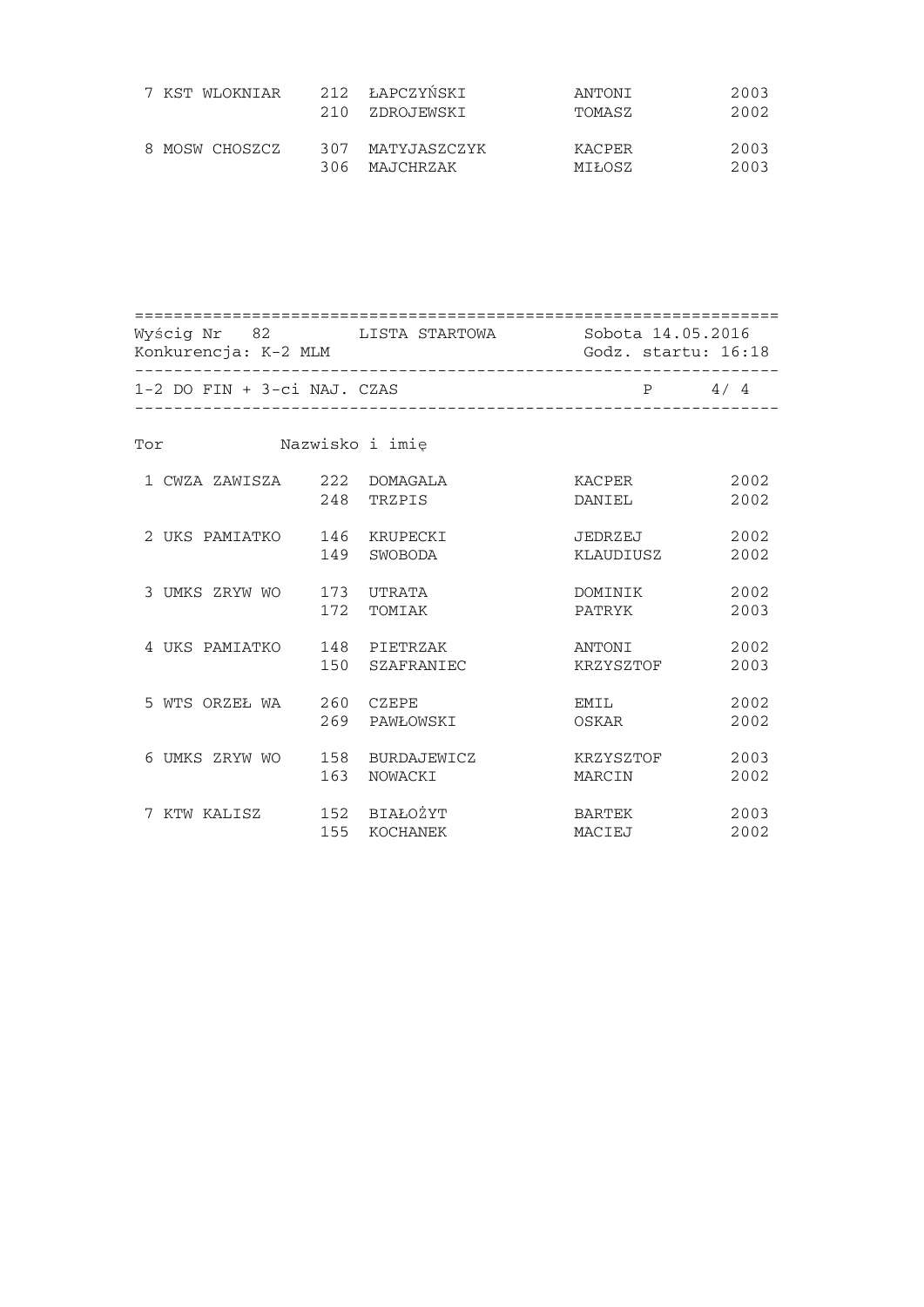| Konkurencja: K-2 SEN M |               | Wyścig Nr 83 LISTA STARTOWA |                       | Sobota 14.05.2016<br>Godz. startu: 16:22 |  |
|------------------------|---------------|-----------------------------|-----------------------|------------------------------------------|--|
|                        |               |                             |                       | $FIN \qquad 1/1$                         |  |
| Tor                    |               | Nazwisko i imie             |                       |                                          |  |
| 1 KS AZS-AWF G 420     | 419           | KLICZKOWSKI<br>JONKISZ      | DORIAN<br>BARTOSZ     | 1994<br>1992                             |  |
| 2 GWARDIA OPOL         | $\mathcal{L}$ | 1 KALUS<br>SZCZERBA         | ADAM<br>LUKASZ        | 1998<br>1996                             |  |
| 3 KS ENERGETYK         | 126<br>122    | ŁUKASIK<br>WITCZAK          | ARKADIUSZ<br>SŁAWOMIR | 1997<br>1997                             |  |
| 4 AZS AWF POZN         | 399<br>380    | MISZTAK<br>GRZELKA          | KACPER<br>PATRYK      | 1997<br>1997                             |  |
| 5 KS AZS-AWF G         | 422           | 421 KOŁODZIEJCZYK<br>KOŁPAK | BARTłOMIEJ<br>KAMIL   | 1995<br>1994                             |  |

| Wyścig Nr 84 LISTA STARTOWA Sobota 14.05.2016<br>Konkurencja: K-2 JUN MLK |                 |                           | Godz. startu: 16:26      |              |  |
|---------------------------------------------------------------------------|-----------------|---------------------------|--------------------------|--------------|--|
|                                                                           |                 |                           |                          | FIN 1/1      |  |
| Tor                                                                       | Nazwisko i imię |                           |                          |              |  |
| 1 KST WLOKNIAR 209 ZDROJEWSKA                                             |                 | 180 GÓRSKA                | MAŁGORZATA 2000<br>JULIA | 2001         |  |
| 2 CWZA ZAWISZA 225 GEŚCIAK                                                |                 | 230 KLEIBOR               | PAULINA<br>VICTORIA      | 2000<br>2000 |  |
| 3 KS STOMIL PO 20 DOLATA                                                  |                 | 24 PODBYLSKA              | ANITA<br>WIKTORIA        | 2000<br>2000 |  |
| 4 UKS KAJAK TR 278 LEBIODA                                                |                 | 280 MARCINIAK             | PATRYCJA<br>EMILIA       | 2001<br>2002 |  |
| 5 KS ENERGETYK                                                            | 113             | 121 SOWA<br>HOŁYSZ        | MILENA<br>PATRYCJA       | 2001<br>2001 |  |
| 6 UMKS ZRYW WO                                                            | 176             | 171 SłOWIńSKA<br>ŚCIPNIAK | URSZULA<br>MONIKA        | 2001<br>2001 |  |
| 7 CWZA ZAWISZA 232 KULCZYCKA                                              |                 | 233 KWASIGROCH            | KLAUDIA<br>WERONIKA      | 2000<br>2000 |  |
| 8 CWZA ZAWISZA 223 GAPSKA                                                 |                 | 244 SPERKOWSKA            | NICOLE<br>SARA           | 2000<br>2000 |  |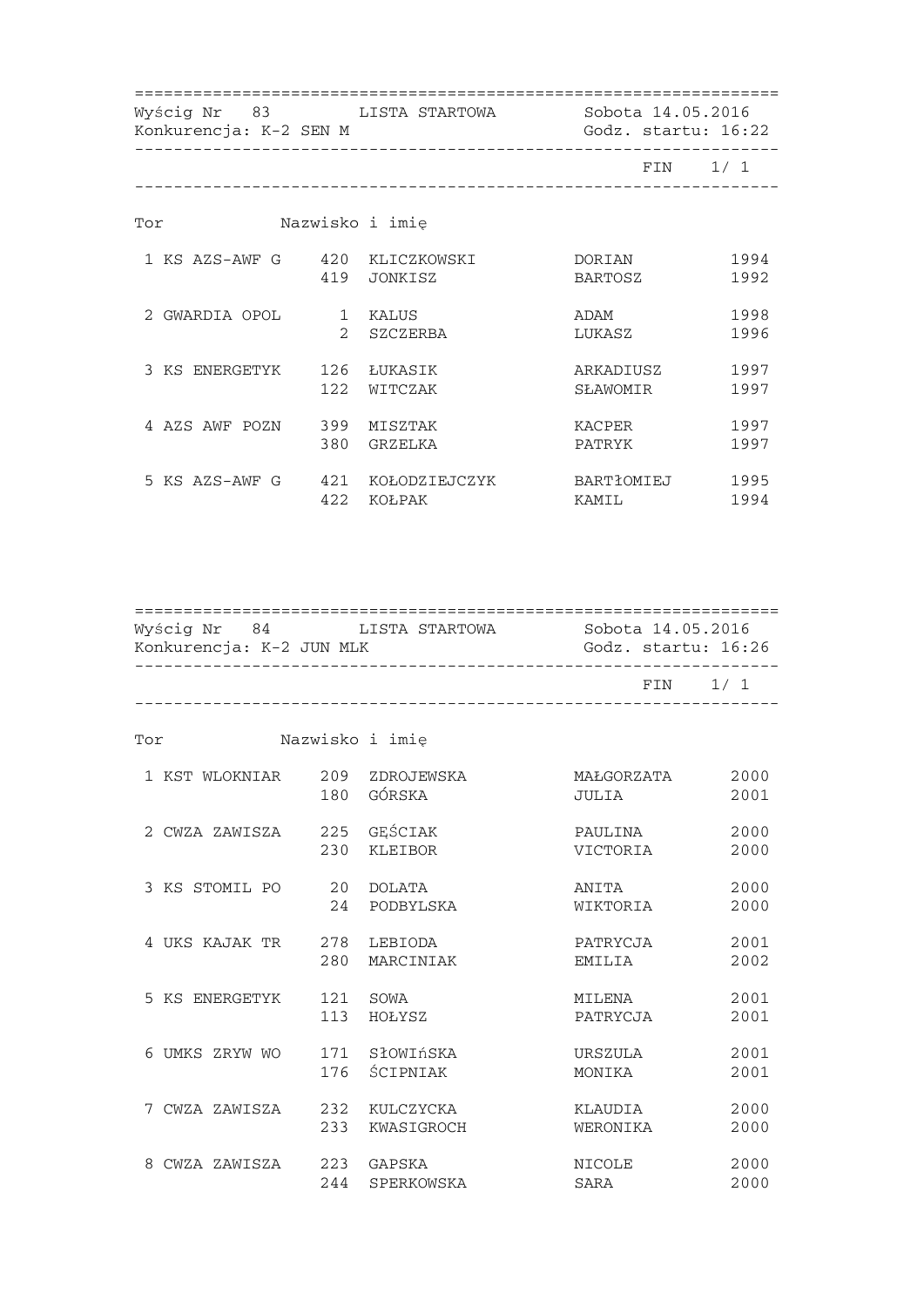| Wyścig Nr 85 LISTA STARTOWA Sobota 14.05.2016<br>Konkurencja: C-1 JUN |                               | Godz. startu: 16:30                   |         |      |
|-----------------------------------------------------------------------|-------------------------------|---------------------------------------|---------|------|
|                                                                       | $1-4$ DO FIN + 5-ty NAJ. CZAS | _____________________________________ | P 1/2   |      |
|                                                                       | Tor                           | Nazwisko i imię                       |         |      |
|                                                                       | 1 KS WARTA POZ 457 PIOTROWICZ |                                       | PATRYK  | 1999 |
|                                                                       | 2 KS WARTA POZ 478 ZIEMKOWSKI |                                       | JAN     | 1999 |
| $\mathcal{E}$                                                         | CWZA ZAWISZA 226 JAKUBOWSKI   |                                       | DANIEL  | 1998 |
| $\overline{4}$                                                        | KS WARTA POZ 434 CYBULA       |                                       | MATEUSZ | 1999 |
| 5                                                                     | KS WARTA POZ 458 PRACHARCZYK  |                                       | WIKTOR  | 1998 |
| 6                                                                     | WTS ORZEŁ WA 266 KOWALSKI     |                                       | PATRYK  | 1999 |
| 7                                                                     | CWZA ZAWISZA 255 ZARECKI      |                                       | JAKUB   | 1998 |
| 8                                                                     | KS WARTA POZ 473 TONDER       |                                       | KAMIL   | 1999 |
| 9                                                                     | KS WARTA POZ 477 WIŚNIEWSKI   |                                       | ALAN    | 1998 |

| Wyścig Nr 86<br>Konkurencja: C-1 JUN | LISTA STARTOWA | Sobota 14.05.2016<br>Godz. startu: 16:34 |     |
|--------------------------------------|----------------|------------------------------------------|-----|
| $1-4$ DO FIN + 5-ty NAJ. CZAS        |                | D                                        | 2/2 |

| Tor            |              |     | Nazwisko i imię |              |      |
|----------------|--------------|-----|-----------------|--------------|------|
| $\mathbf{1}$   | KS AZS AWF P | 354 | KOŁODZIEJ       | SZYMON       | 1999 |
| $\mathfrak{D}$ | KS WARTA POZ | 431 | BRÓDKA          | <b>JAKUB</b> | 1998 |
| 3              | KS WARTA POZ | 435 | DZIURLA         | DAWID        | 1999 |
| 4              | KS AZS AWF P | 361 | SKOWRON         | <b>EDGAR</b> | 1998 |
| 5              | CWZA ZAWISZA | 239 | NOWICKI         | TOMASZ       | 1998 |
| 6              | CWZA ZAWISZA | 246 | SŁAWIŃSKI       | SEBASTIAN    | 1998 |
| 7              | KKS NOWA SÓL | 66  | ŚWIECZKOWSKI    | MARCIN       | 1998 |
| 8              | KS STOMIL PO | 28  | SZERSZENIEWSKI  | ALAN         | 1998 |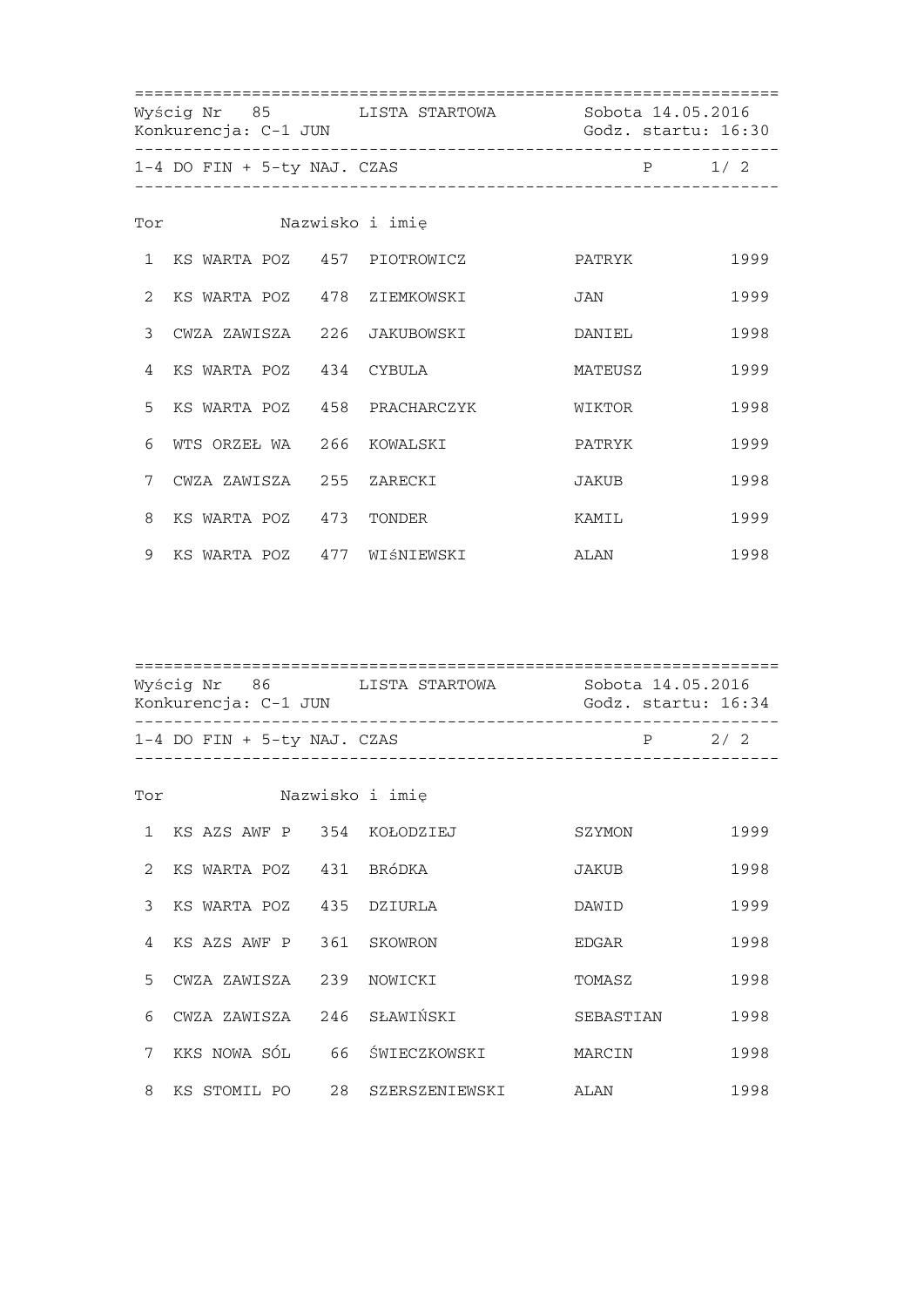| Wyścig Nr 87 LISTA STARTOWA Sobota 14.05.2016<br>Konkurencja: K-4 MLM |     |                 | Godz. startu: 16:38 |          |  |
|-----------------------------------------------------------------------|-----|-----------------|---------------------|----------|--|
|                                                                       |     |                 |                     | FIN 1/ 1 |  |
| Tor                                                                   |     | Nazwisko i imię |                     |          |  |
| 0 UKS 2 KÓRNIK                                                        |     | 292 CZUCHRA     | DOMINIK             | 2003     |  |
|                                                                       |     | 290 CYGANEK     | JAKUB               | 2003     |  |
|                                                                       | 293 | JEDRZEJEWSKI    | WIKTOR              | 2003     |  |
|                                                                       | 294 | LIS             | MATEUSZ             | 2003     |  |
| 1 AZS AWF POZN                                                        | 413 | WĄSOWICZ        | KORNEL              | 2002     |  |
|                                                                       | 386 | KASPROWICZ      | JAN                 | 2002     |  |
|                                                                       | 372 | CEBULSKI        | PATRYK              | 2003     |  |
|                                                                       | 373 | CEBULSKI        | KACPER              | 2003     |  |
| 2 CWZA ZAWISZA                                                        | 215 | BARTCHODZIE     | JAKUB               | 2003     |  |
|                                                                       | 247 | TOMASZEWSKI     | KACPER              | 2003     |  |
|                                                                       | 227 | <b>JANOWICZ</b> | DAWID               | 2003     |  |
|                                                                       | 256 | ŚCIESIŃSKI      | MATEUSZ             | 2003     |  |
| 3 CWZA ZAWISZA                                                        | 222 | DOMAGALA        | KACPER              | 2002     |  |
|                                                                       | 248 | TRZPIS          | DANIEL              | 2002     |  |
|                                                                       | 242 | PAŁUBICKI       | ŁUKASZ              | 2002     |  |
|                                                                       | 217 | <b>BAŁKA</b>    | HUBERT              | 2002     |  |
| 4 KST WLOKNIAR                                                        | 177 | DEMSKI          | MIKOŁAJ             | 2003     |  |
|                                                                       | 201 | WEBER           | KORNEL              | 2003     |  |
|                                                                       | 205 | WINIARSKI       | OLAF                | 2003     |  |
|                                                                       | 198 | SZYJKOWSKI      | JAKUB               | 2003     |  |
| 5 AZS AWF POZN                                                        | 387 | KIJEWSKI        | SEWERYN             | 2003     |  |
|                                                                       | 406 | SZACHNIUK       | JERZY               | 2003     |  |
|                                                                       | 409 | WALCZAK         | DAWID               | 2003     |  |
|                                                                       | 383 | HYŻAK           | TOMASZ              | 2003     |  |
| 6 UKS PAMIATKO                                                        | 148 | PIETRZAK        | ANTONI              | 2002     |  |
|                                                                       | 150 | SZAFRANIEC      | KRZYSZTOF           | 2003     |  |
|                                                                       | 146 | KRUPECKI        | JEDRZEJ             | 2002     |  |
|                                                                       | 149 | <b>SWOBODA</b>  | KLAUDIUSZ           | 2002     |  |
| 7 UKS BŁYSKAWI                                                        | 138 | WISNIEWSKI      | <b>LEON</b>         | 2003     |  |
|                                                                       | 136 | SIEDLECKI       | MAKSYMILIAN         | 2002     |  |
|                                                                       | 130 | KUBIAK          | JAKUB               | 2002     |  |
|                                                                       | 128 | KOLOWACIK       | JAKUB               | 2003     |  |
| 8 KS POSNANIA                                                         | 565 | KOZŁOWSKI       | TOMASZ              | 2003     |  |
|                                                                       | 587 | <b>SZULCIK</b>  | KAROL               | 2003     |  |
|                                                                       | 589 | TYMIŃSKI        | JAN                 | 2003     |  |
|                                                                       | 582 | <b>SCHULTZ</b>  | MATEUSZ             | 2003     |  |
| 9 MOSW CHOSZCZ                                                        | 310 | <b>RURARZ</b>   | DAWID               | 2003     |  |
|                                                                       | 314 | TROJANEK        | <b>JAKUB</b>        | 2003     |  |
|                                                                       | 307 | MATYJASZCZYK    | <b>KACPER</b>       | 2003     |  |
|                                                                       | 306 | MAJCHRZAK       | MIŁOSZ              | 2003     |  |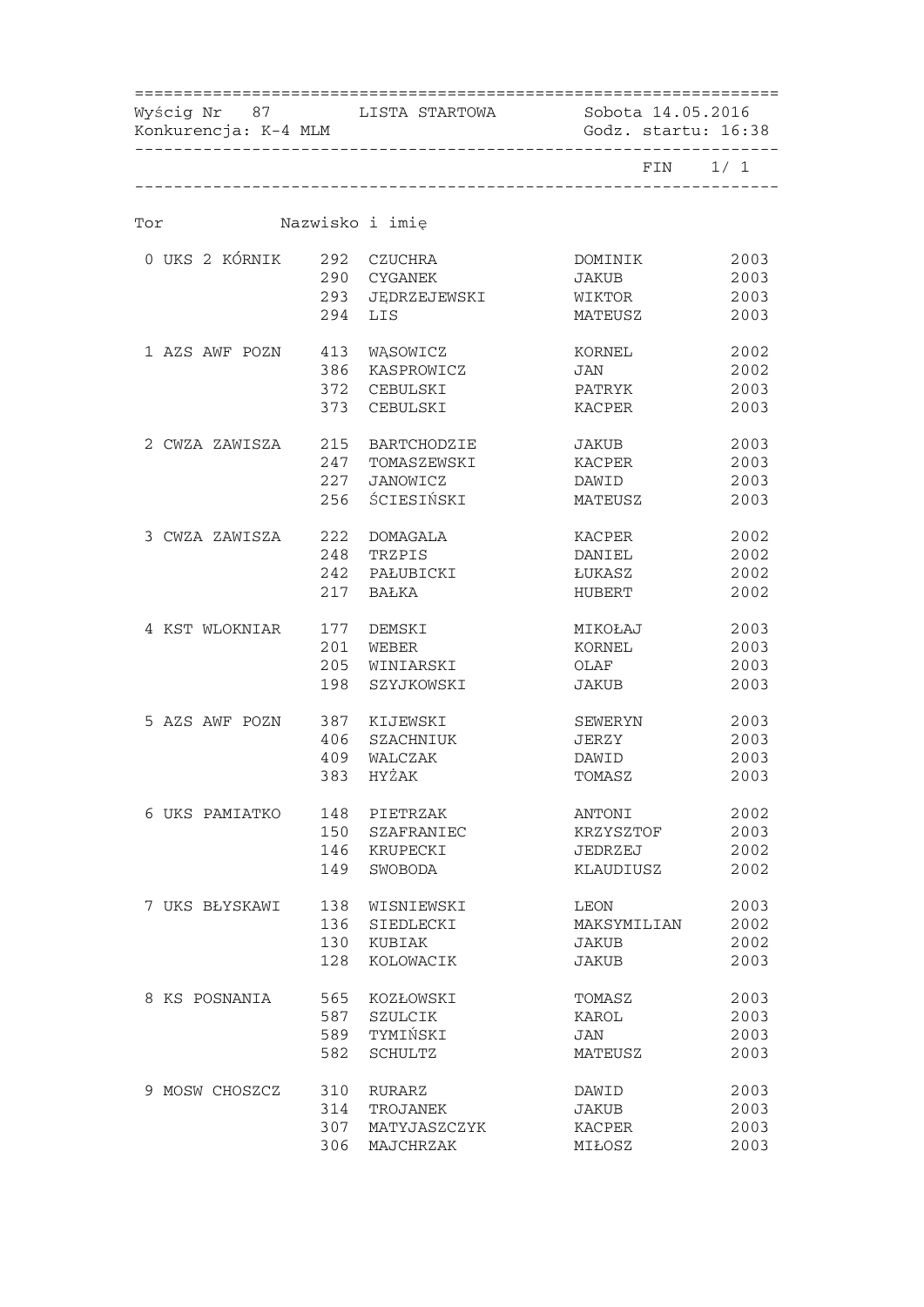|                | Wyścig Nr 89 LISTA STARTOWA<br>Konkurencja: K-2 MASTERS |            |                               | Sobota 14.05.2016<br>Godz. startu: 16:46 |              |  |
|----------------|---------------------------------------------------------|------------|-------------------------------|------------------------------------------|--------------|--|
|                |                                                         |            |                               | $FIN \qquad 1/1$                         |              |  |
| Tor            |                                                         |            | Nazwisko i imie               |                                          |              |  |
|                | 1 TEAM UKRAINE 541 LUCIK                                | 544        | ROGKOV                        | ANDREY<br>YURIY                          | 1970<br>1968 |  |
| 2 TEAM UKRAINE |                                                         | 546        | 540 KALINICHENKO<br>SHABALIN  | ANATOLIY<br>ALEXANDR                     | 1975<br>1967 |  |
| 3 TEAM UKRAINE |                                                         | 543<br>538 | NAGULYAK<br><b>BALOK</b>      | ALEXEY<br>EVGENYI                        | 1968<br>1967 |  |
| 4 KLUB MASTERS |                                                         | 621        | 524 ZIELEWICZ<br>PACHARZYŃSKI | <b>PIOTR</b><br>GRZEGORZ                 | 1960         |  |
| 5 KS WISKORD S |                                                         | 325        | 319 GARCZEWSKI<br>KRZYZANSKI  | <b>EDMUND</b><br>KAZIMIERZ               |              |  |

| Konkurencja: C-2 MASTERS    |     | Wyścig Nr 90 LISTA STARTOWA Sobota 14.05.2016<br>Godz. startu: 16:50 |                   |              |
|-----------------------------|-----|----------------------------------------------------------------------|-------------------|--------------|
|                             |     |                                                                      |                   | FIN 1/1      |
| Tor                         |     | Nazwisko i imię                                                      |                   |              |
| 1 TEAM UKRAINE              |     | 542 MAMOTUK<br>547 SHEVCHUK                                          | NIKOLAY<br>ANDREY | 1964<br>1965 |
| 2 KLUB MASTERS              |     | 519 BARASZKIEWICZ<br>521 JEDRASZKO                                   | PAWEL<br>DANIEL   |              |
| 3 GWARDIA OPOL 3 TRACZEWSKI |     | 430 BRESIŃSKI                                                        | PIOTR<br>DARIUSZ  |              |
| 4 KLUB MASTERS              | 525 | 523 PRACHARCZYK<br>ŁBIK                                              | IRENEUSZ<br>MAREK |              |
| 5<br>TEAM UKRAINE           | 548 | 545 SBITNEV<br>TRUNOV                                                | EVGENIY<br>FEDOR  | 1967<br>1966 |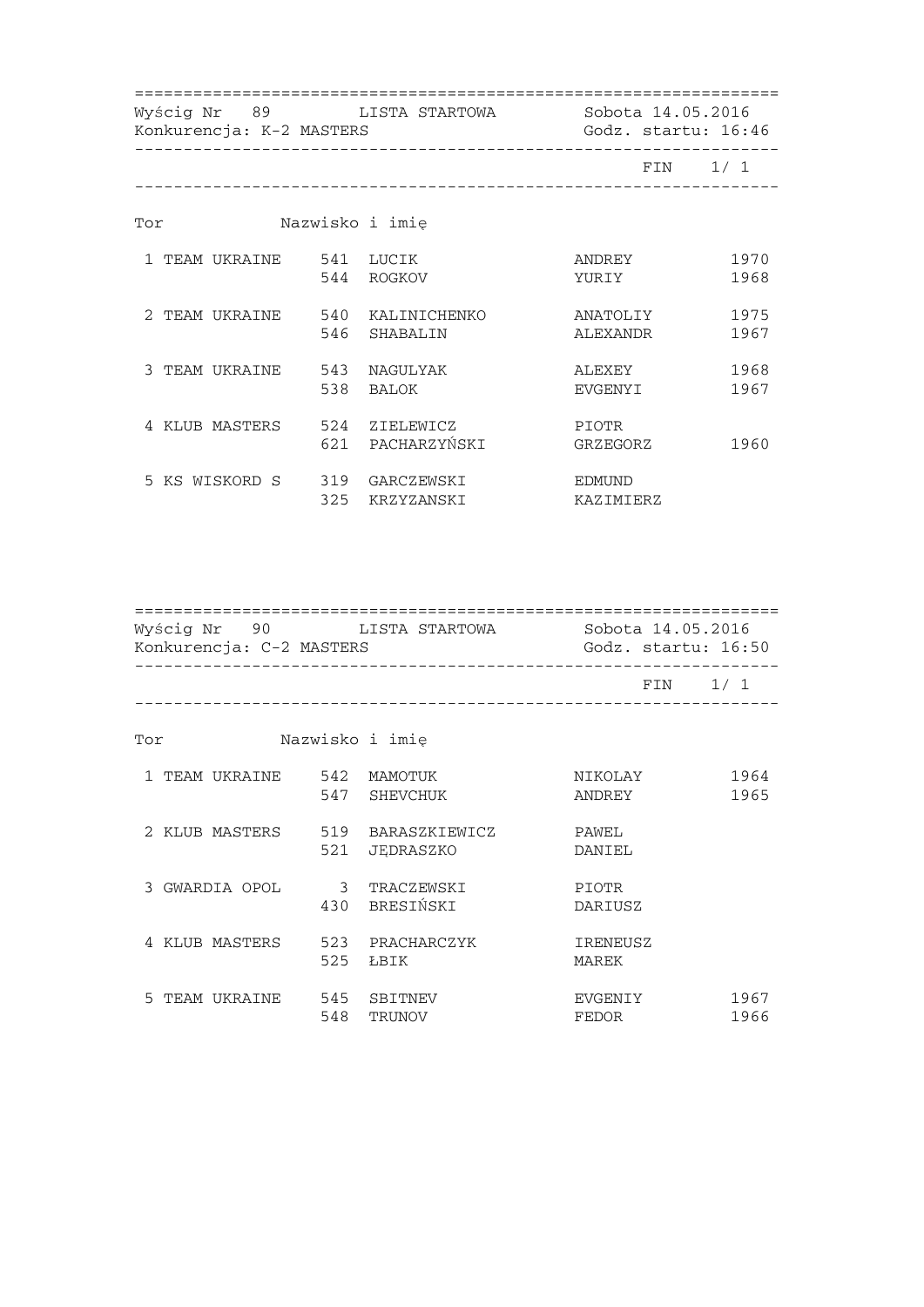|                              |                 | Wyścig Nr 91 LISTA STARTOWA Sobota 14.05.2016    |                         |              |
|------------------------------|-----------------|--------------------------------------------------|-------------------------|--------------|
| 1-4 DO FIN + 5-ty NAJ. CZAS  |                 |                                                  | $P \t 1/2$              |              |
| Tor                          | Nazwisko i imię |                                                  |                         |              |
| 1 KS WARTA POZ 452 KUŚNIEREK |                 | 468 SZYMAŃSKI                                    | ŁUKASZ<br>KRZYSZTOF     | 2002<br>2002 |
| 2 KS AZS AWF P 347 JOŻWIAK   |                 | 357 MIŚNIK                                       | MATEUSZ<br>MICHAŁ       | 2003<br>2003 |
| 3 KS POSNANIA 507 SOBCZYK    | 489             | JANCZAK                                          | MATEUSZ<br>TOMASZ       | 2003<br>2003 |
|                              |                 | 4 KS POSNANIA 503 PRZYBYLSKI<br>513 TROSZCZYŃSKI | ALEKSANDER<br>MARCIN    | 2002<br>2002 |
| 5 WTS ORZEŁ WA               |                 | 271 PORA<br>262 GAWEDA                           | <b>HUBERT</b><br>KACPER | 2002<br>2002 |
| 6 KS AZS AWF P               |                 | 364 SZCZEPANIAK<br>340 BOGAJCZYK                 | SZYMON<br>KACPER        | 2002<br>2002 |
| 7 KS POSNANIA                |                 | 493 KOZIO<br>501 PIECHOCKI                       | DAWID<br>JAKUB          | 2002<br>2003 |
| 8 KST WLOKNIAR               |                 | 183 HUMIŃSKI<br>211 ZIELIŃSKI                    | FILIP<br>JAKUB          | 2003<br>2003 |
| 9 WTS ORZEŁ WA               |                 | 270 POLACZEK<br>267 KRZYŻANOWSKI                 | MIŁOSZ<br>KRYSTIAN      | 2002<br>2002 |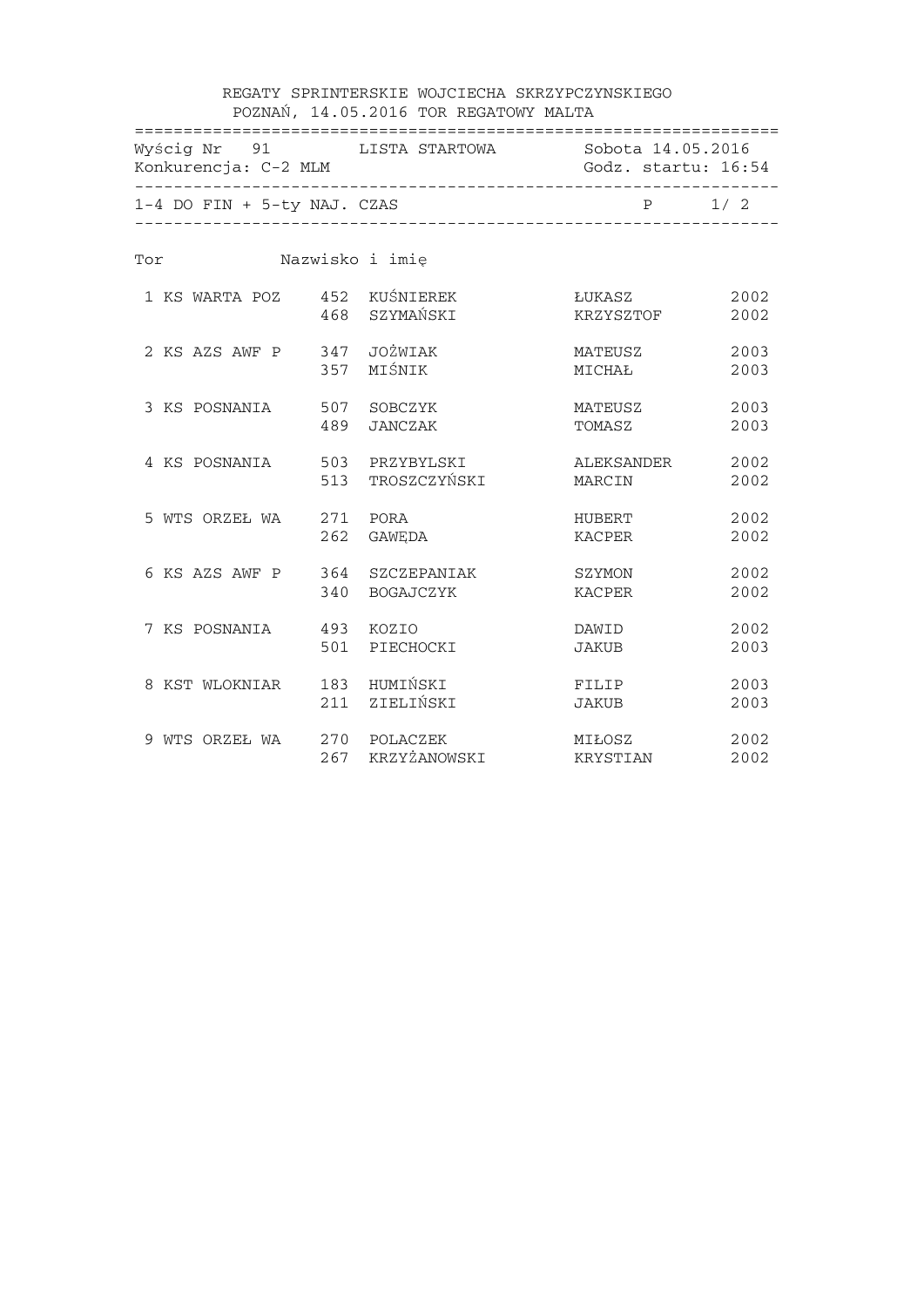|                                 | Wyścig Nr 95 LISTA STARTOWA Sobota 14.05.2016<br>Konkurencja: K-2 MLK<br>Godz. startu: 17:10 |                                              |                          |              |
|---------------------------------|----------------------------------------------------------------------------------------------|----------------------------------------------|--------------------------|--------------|
| $1-3$ DO FIN                    |                                                                                              |                                              |                          | $P \t1/3$    |
| Tor                             |                                                                                              | Nazwisko i imię                              |                          |              |
| 1 KS WARTA POZ 471 TOMIDAJEWICZ |                                                                                              | 474 TUTAJ                                    | EMILIA<br>MARTA          | 2002<br>2002 |
| 2 UKS 6 POZNAŃ 531 KOCH         |                                                                                              | 526 BIAłECKA                                 | MARIA<br>WIKTORIA        | 2003<br>2003 |
| 3 UMKS ZRYW WO 170 SKORUPIŃSKA  |                                                                                              | 168 SITA                                     | KATARZYNA<br>NIKOLA      | 2003<br>2002 |
|                                 | 124                                                                                          | 4 KS ENERGETYK 123 WOJCIECHOWSKA<br>ZWIERNIK | <b>NATALIA</b><br>NICOLE | 2002<br>2003 |
| 5 KS WISKORD S 328 POLAŃSKA     | 335                                                                                          | ZDOBYCH                                      | ZUZANNA<br>NATALIA       | 2002<br>2002 |
| 6 KTW KALISZ                    |                                                                                              | 153 JACKOWSKA<br>151 ALEKSANDROWICZ          | WERONIKA<br>WERONIKA     | 2003<br>2003 |
| 8 AZS AWF POZN                  |                                                                                              | 382 HAŁAS<br>403 RATAJCZAK                   | ZUZANNA<br>WIKTORIA      | 2002<br>2002 |

| Konkurencja: K-2 MLK | Wyścig Nr 96 LISTA STARTOWA                   | Sobota 14.05.2016<br>Godz. startu: 17:14 |              |
|----------------------|-----------------------------------------------|------------------------------------------|--------------|
| $1-3$ DO FIN         | __________________________________            | P                                        | 2/3          |
| Tor                  | Nazwisko i imię                               |                                          |              |
|                      | 1 UKS 6 POZNAŃ 535 STASIEWICZ<br>529 HOFFMANN | OLIWIA<br>JOANNA                         | 2003<br>2003 |
|                      | 2 UKS 6 POZNAŃ 528 GIRZYCKA<br>537<br>WOLNA   | ZUZANNA<br>MARTYNA                       | 2003<br>2003 |
| 3 CWZA ZAWISZA       | 231 KOWALSKA<br>258<br>ŻYGOWSKA               | JULIA<br>JAŚMINA                         | 2003<br>2003 |
| 5 UKS 6 POZNAŃ       | 530 JUCHIEWICZ<br>527<br>DOBROWOLSKA          | MALWINA<br>JADWIGA                       | 2003<br>2003 |
| 6 KST WLOKNIAR       | 195 SZKODZIŃSKA<br>187 KORT                   | MARTYNA<br>ZUZANNA                       | 2003<br>2003 |
| 8 CWZA ZAWISZA       | 219 CHMIELEWSKA<br>220 CHYLIŃSKA              | DOMINIKA<br>EMILIA                       | 2002<br>2002 |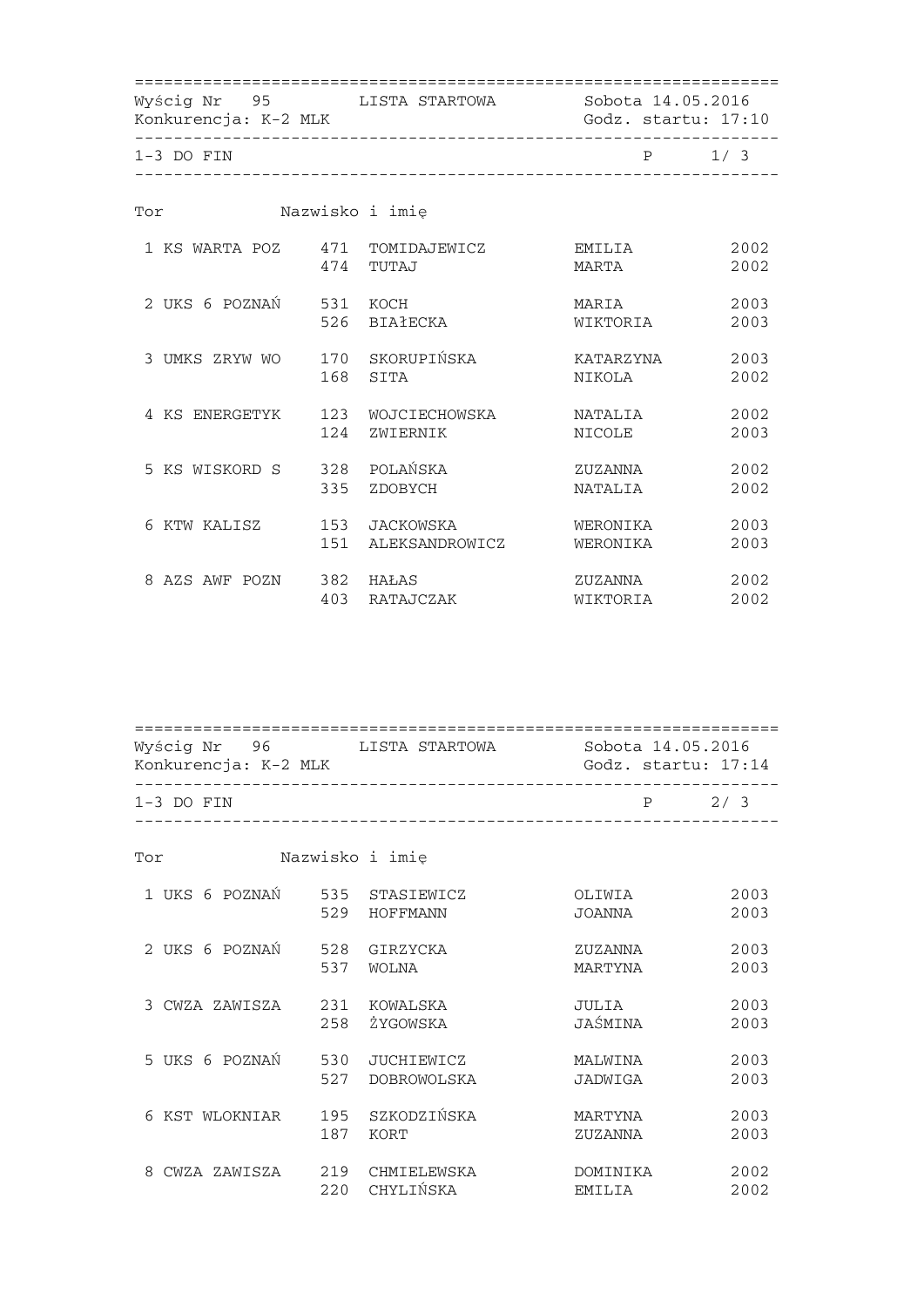| Konkurencja: K-2 MLK      | Wyścig Nr 97 LISTA STARTOWA                     | Sobota 14.05.2016<br>Godz. startu: 17:18 |              |
|---------------------------|-------------------------------------------------|------------------------------------------|--------------|
| $1-3$ DO FIN              |                                                 |                                          | $P$ 3/3      |
| Tor                       | Nazwisko i imię                                 |                                          |              |
| 1 KS WARTA POZ 454 MIŃKO  | 433 CIEŚLEWICZ                                  | RÓŻA<br>EMILIA                           | 2003<br>2003 |
| 2 KS STOMIL PO            | 21 JAKUBOWSKI<br>27 SZAROLETA                   | BARTOSZ<br><b>JAN</b>                    | 2002<br>2003 |
| 3 KS G'POWER G 68 BORUTA  | 69<br>BŁASZCZYK                                 | AGATA<br>AGATA                           | 2002<br>2002 |
| 4 WTS ORZEŁ WA            | 264 JANUCHOWSKA<br>268<br>PASZKOWSKA            | ALICJA<br>EMILA                          | 2002<br>2002 |
| 5 KKS NOWA SÓL 59 SIEMASZ | BARTMAŃSKA<br>51                                | WIKTORIA<br>MALWINA                      | 2003<br>2003 |
| 6 KS ENERGETYK            | 107 CHŁOPKOWIAK<br>119<br>MIKOŁAJCZAK           | WIKTORIA<br>URSZULA                      | 2003<br>2002 |
|                           | 7 AZS AWF POZN 410 WALIGÓRA<br>375<br>DANKOWSKA | WERONIKA<br>KAROLINA                     | 2002<br>2002 |

| Wyścig Nr 99<br>Konkurencja: C-2 JUN MLM | LISTA STARTOWA | Sobota 14.05.2016<br>Godz. startu: 17:26 |
|------------------------------------------|----------------|------------------------------------------|
|                                          |                | FIN 1/1                                  |

| Tor |                |            | Nazwisko i imię             |                         |              |
|-----|----------------|------------|-----------------------------|-------------------------|--------------|
|     | 1 KS POSNANIA  | 499<br>512 | MIELCAREK<br><b>SZUBA</b>   | KAJETAN<br>MATEUSZ      | 2001<br>2001 |
|     | 2 KS AZS AWF P | 366<br>341 | SZPREJDA<br>DOMIŃSKI        | OSKAR<br>PAWEŁ          | 2000<br>2000 |
|     | 3 KS WARTA POZ | 453<br>469 | LUDWICZAK<br>THIEL          | GRZEGORZ<br>PAWEŁ       | 2000<br>2000 |
|     | 4 KS POSNANIA  | 498<br>504 | MICHALIK<br>RATAJCZAK       | MICHAŁ<br>MACIEJ        | 2001<br>2000 |
|     | 5 KS AZS AWF P | 367<br>349 | WITTMANN<br>KANAK           | ADRIAN<br><b>PATRYK</b> | 2001<br>2000 |
| 6   | CWZA ZAWISZA   | 213<br>249 | ALEKSANDROWICZ<br>URBANEK   | SEBASTIAN<br>FILIP      | 2000<br>2000 |
|     | 7 CWZA ZAWISZA | 234<br>240 | KWIATKOWSKI<br>NOWICKI      | GRZEGORZ<br>KUBA        | 2001<br>2001 |
| 8   | CWZA ZAWISZA   | 224<br>245 | GUTOWSKI<br><b>SZLACHTA</b> | DAMIAN<br>MACIEJ        | 2000<br>2001 |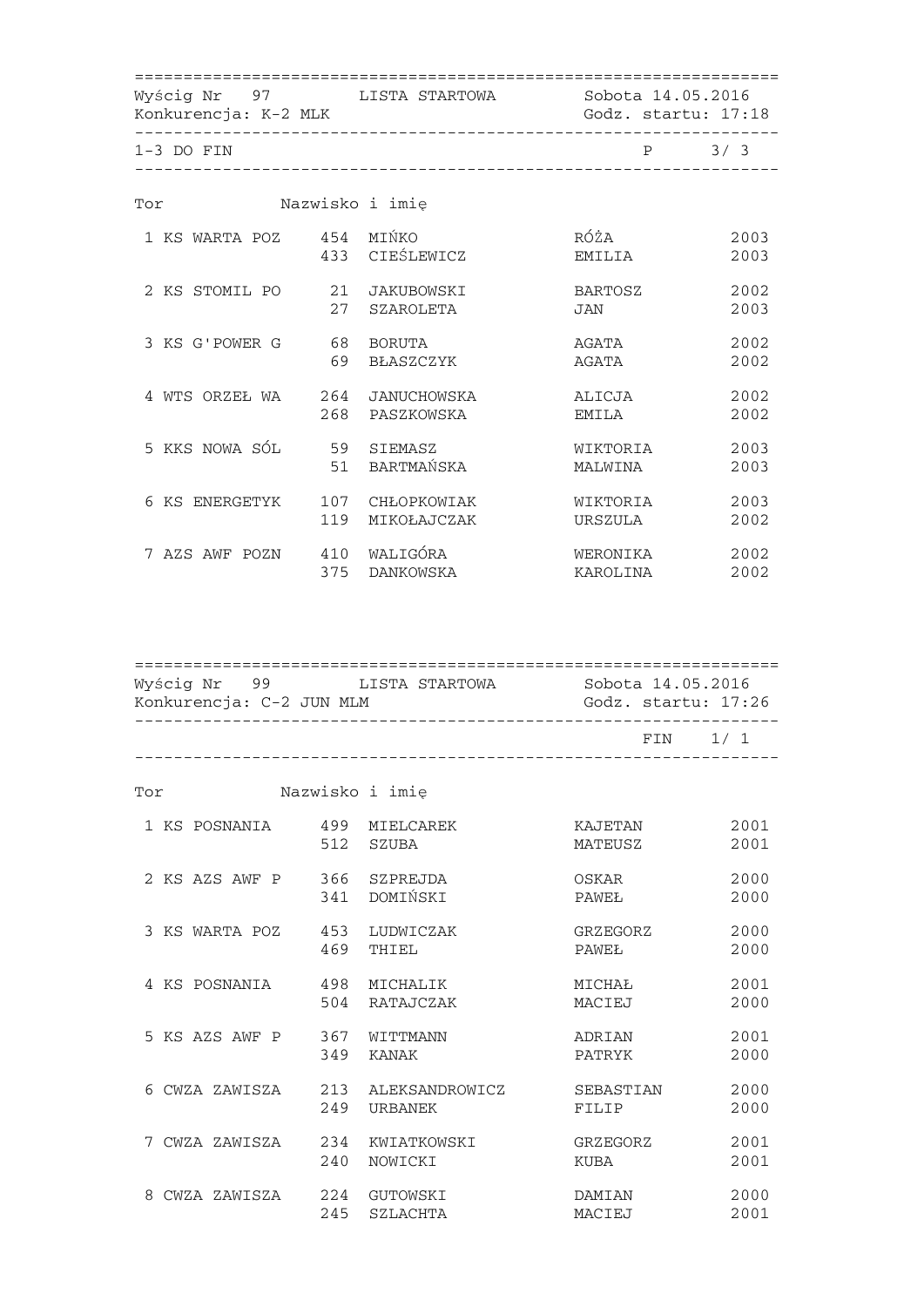|                | Wyścig Nr 101 LISTA STARTOWA<br>Konkurencja: K-1 JUN K |  |                              | Sobota 14.05.2016<br>Godz. startu: 17:34 |      |  |
|----------------|--------------------------------------------------------|--|------------------------------|------------------------------------------|------|--|
|                | $1-3$ DO FIN                                           |  |                              | P                                        | 1/3  |  |
| Tor            |                                                        |  | Nazwisko i imię              |                                          |      |  |
| 1              | CWZA ZAWISZA 243 SCHAB                                 |  |                              | WERONIKA                                 | 1999 |  |
| $\mathcal{L}$  |                                                        |  | KS POSNANIA 555 HENECZKOWSKA | JOANNA                                   | 1998 |  |
| $\mathcal{E}$  | KS STOMIL PO 18 BAK                                    |  |                              | MARTA                                    | 1999 |  |
| $\overline{4}$ | UMKS ZRYW WO 169 SKORUPIŃSKA                           |  |                              | ANGELIKA                                 | 1999 |  |
| 5              | KS WARTA POZ 444 HERODOWICZ                            |  |                              | AGATA                                    | 1999 |  |
| 6              | UMKS ZRYW WO 175 ŚCIPNIAK                              |  |                              | MARTA                                    | 1999 |  |
| 7              | CWZA ZAWISZA 251 WISNIEWSKA                            |  |                              | HELENA                                   | 1999 |  |

|               | Wyścig Nr 102 LISTA STARTOWA<br>Konkurencja: K-1 JUN K |  | Sobota 14.05.2016<br>Godz. startu: 17:38 |          |      |
|---------------|--------------------------------------------------------|--|------------------------------------------|----------|------|
|               | $1-3$ DO FIN                                           |  | _____________________________________    | P        | 2/3  |
| Tor           |                                                        |  | Nazwisko i imie                          |          |      |
| $\mathbf{1}$  | UMKS ZRYW WO 159 LISKOWIAK                             |  |                                          | MONIKA   | 1999 |
| $\mathcal{L}$ | KS WARTA POZ 432 CIEŚLEWICZ                            |  |                                          | NATALIA  | 1999 |
| 3             | AZS AWF POZN 377 GAWLIK                                |  |                                          | NATALIA  | 1999 |
| 4             | KST WLOKNIAR 191 PAWELEK                               |  |                                          | MARTA    | 1998 |
| 5             | KS WARTA POZ   465  SZYMAŃSKA                          |  |                                          | WERONIKA | 1999 |
| 6             | CWZA ZAWISZA                                           |  | 228 KAMIONKO                             | SIMONE   | 1999 |
| 7             | AZS AWF POZN 616 KłOSOWSKA                             |  |                                          | OLIMPIA  | 1999 |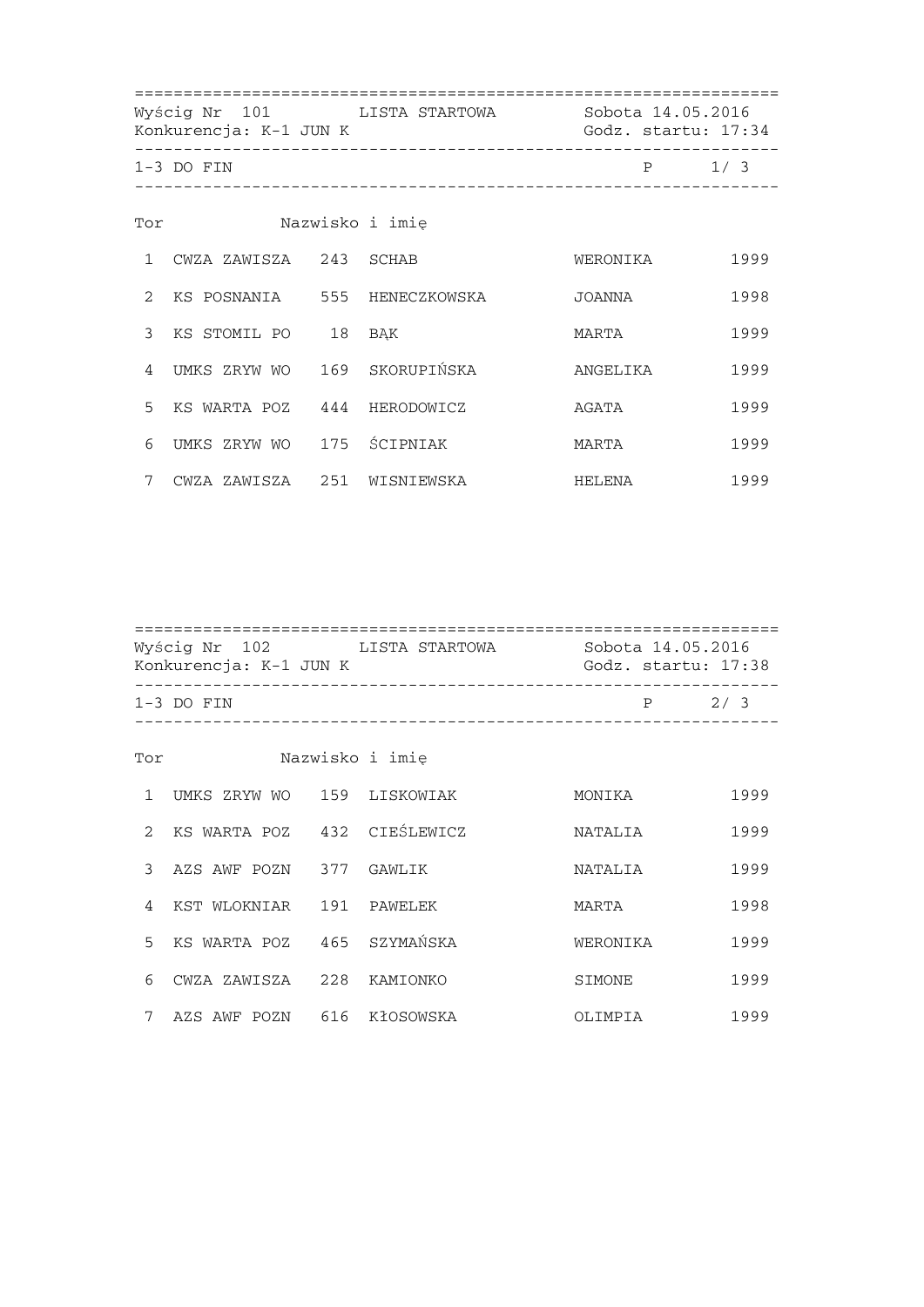|                | Wyścig Nr 103 LISTA STARTOWA<br>Konkurencja: K-1 JUN K |  |                 | Sobota 14.05.2016<br>Godz. startu: 17:42 |         |
|----------------|--------------------------------------------------------|--|-----------------|------------------------------------------|---------|
|                | $1-3$ DO FIN                                           |  |                 |                                          | $P$ 3/3 |
| Tor            |                                                        |  | Nazwisko i imię |                                          |         |
|                | 1 KS WARTA POZ 438 GRANICZNA                           |  |                 | ALEKSANDRA                               | 1999    |
| $\mathfrak{D}$ | KS AZS AWF P 353 KOZŁOWSKA                             |  |                 | MAJA                                     | 1998    |
| $\mathcal{E}$  | KS ENERGETYK 112 GRONEK                                |  |                 | SARA                                     | 1999    |
|                | 4 AZS AWF POZN 392 KRAńSKA                             |  |                 | ADRIANNA                                 | 1999    |
| 5              | KS ENERGETYK 116 KLATT                                 |  |                 | MARTYNA                                  | 1999    |
| 6              | KS ENERGETYK 108 CYRULEWSKA                            |  |                 | KLAUDIA                                  | 1998    |
| 7              | AZS AWF POZN 370 BUSZ                                  |  |                 | WIKTORIA                                 | 1999    |

| Konkurencja: K-4 MLK | Wyścig Nr 104 LISTA STARTOWA Sobota 14.05.2016 | Godz. startu: 17:46 |         |
|----------------------|------------------------------------------------|---------------------|---------|
|                      |                                                |                     | FIN 1/1 |
| Tor                  | Nazwisko i imię                                |                     |         |
|                      | 1 CWZA ZAWISZA 220 CHYLIŃSKA                   | <b>EMILIA</b>       | 2002    |
|                      | 219 CHMIELEWSKA                                | DOMINIKA            | 2002    |
|                      | 257 ŁAWNIKOWICZ                                | ZUZANNA             | 2002    |
|                      | 254 WOJEWÓDZKA                                 | OLIWIA              | 2002    |
| 2 UKS 6 POZNAŃ       | 530<br>JUCHIEWICZ                              | MALWINA             | 2003    |
|                      | 531<br>KOCH                                    | MARIA               | 2003    |
|                      | 527<br>DOBROWOLSKA                             | JADWIGA             | 2003    |
|                      | 526 BIAIECKA                                   | WIKTORIA            | 2003    |
| 3 AZS AWF POZN       | 382 HAŁAS                                      | ZUZANNA             | 2002    |
|                      | 403 RATAJCZAK                                  | WIKTORIA            | 2002    |
|                      | 410 WALIGÓRA                                   | WERONIKA            | 2002    |
|                      | 402 PIECHOCKA                                  | ALEKSANDRA          | 2002    |
| 4 KST WLOKNIAR       | 203<br>WERNER                                  | WIKTORIA            | 2002    |
|                      | 189<br>NALASKOWSKA                             | WERONIKA            | 2003    |
|                      | 195 SZKODZIŃSKA                                | MARTYNA             | 2003    |
|                      | 187<br>KORT                                    | ZUZANNA             | 2003    |
| 5 UKS 6 POZNAŃ       | 528<br>GIRZYCKA                                | ZUZANNA             | 2003    |
|                      | 535<br>STASIEWICZ                              | OLIWIA              | 2003    |
|                      | 537<br>WOLNA                                   | MARTYNA             | 2003    |
|                      | 529<br>HOFFMANN                                | JOANNA              | 2003    |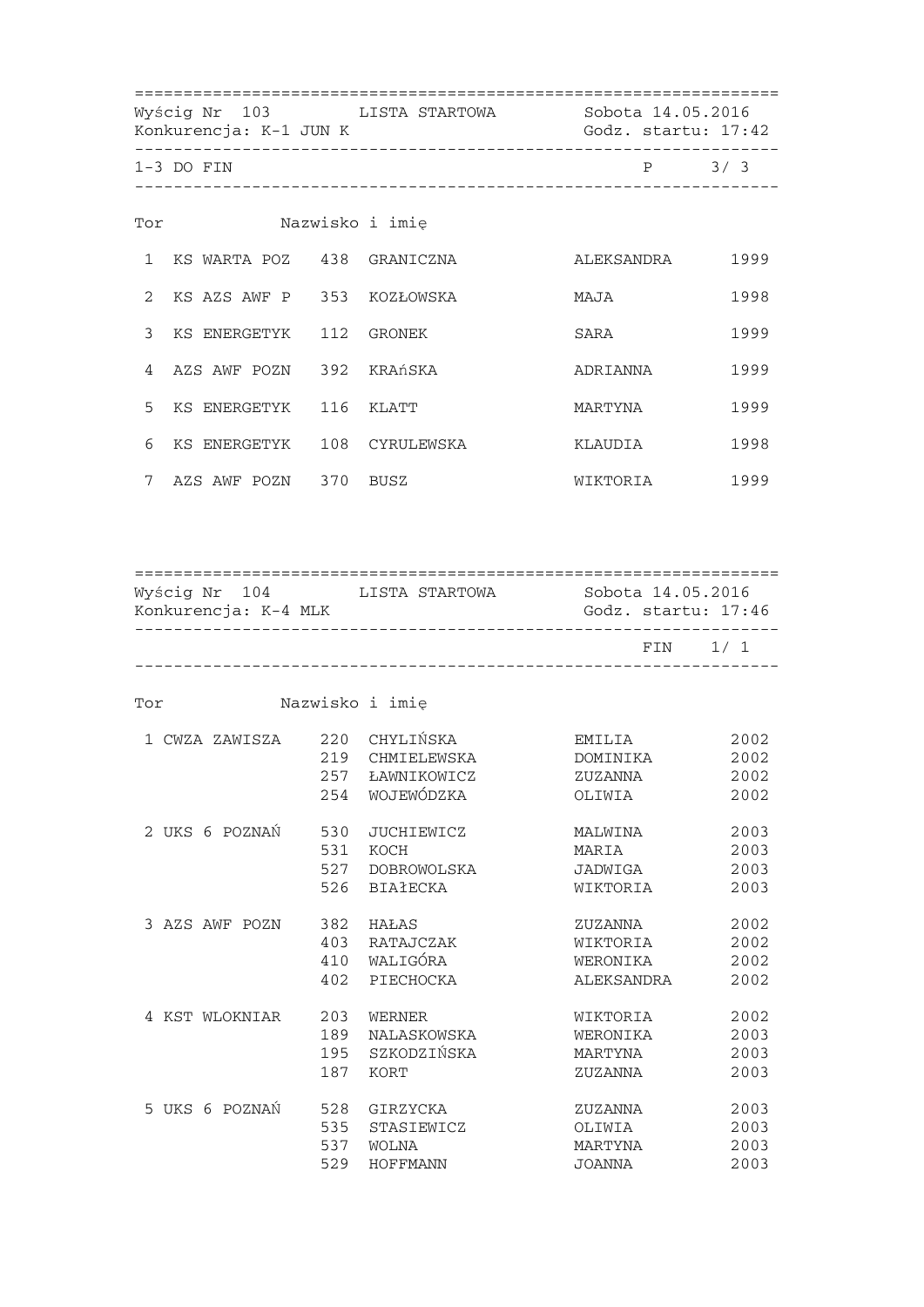|                            | Konkurencja: C-2 JUN M        |                     | Wyścig Nr 105 LISTA STARTOWA Sobota 14.05.2016<br>Godz. startu: 17:50 |  |
|----------------------------|-------------------------------|---------------------|-----------------------------------------------------------------------|--|
|                            |                               |                     | FIN 1/1                                                               |  |
| Tor                        | Nazwisko i imię               |                     |                                                                       |  |
|                            | 1 CWZA ZAWISZA 226 JAKUBOWSKI | DANIEL              | 1998                                                                  |  |
|                            | 255 ZARECKI                   | JAKUB               | 1998                                                                  |  |
|                            | 2 KS WARTA POZ 478 ZIEMKOWSKI | JAN                 | 1999                                                                  |  |
|                            | 435 DZIURLA                   | DAWID               | 1999                                                                  |  |
|                            | 3 KS WARTA POZ 457 PIOTROWICZ | PATRYK              | 1999                                                                  |  |
|                            | 458 PRACHARCZYK               | WIKTOR              | 1998                                                                  |  |
| 4 CWZA ZAWISZA 239 NOWICKI | 246 SŁAWIŃSKI                 | TOMASZ<br>SEBASTIAN | 1998<br>1998                                                          |  |
|                            | 5 KS WARTA POZ 477 WIŚNIEWSKI | ALAN                | 1998                                                                  |  |
|                            | 431 BRÓDKA                    | JAKUB               | 1998                                                                  |  |
| 6 KS WARTA POZ 473 TONDER  | 434                           | KAMIL               | 1999                                                                  |  |
|                            | <b>CYBULA</b>                 | MATEUSZ             | 1999                                                                  |  |

| Wyścig Nr 106 LISTA STARTOWA<br>Konkurencja: K-4 MASTERS |     | Sobota 14.05.2016<br>Godz. startu: 17:54 |              |                  |
|----------------------------------------------------------|-----|------------------------------------------|--------------|------------------|
|                                                          |     |                                          |              | $FIN \qquad 1/1$ |
| Tor                                                      |     | Nazwisko i imię                          |              |                  |
| 1 TEAM UKRAINE 538                                       |     | BALOK                                    | EVGENYI      | 1967             |
|                                                          | 541 | LUCIK                                    | ANDREY       | 1970             |
|                                                          | 544 | ROGKOV                                   | YURIY        | 1968             |
|                                                          | 543 | NAGULYAK                                 | ALEXEY       | 1968             |
| 2 KS WISKORD S                                           | 319 | GARCZEWSKI                               | EDMUND       |                  |
|                                                          | 330 | SZCZESZEK                                | <b>PIOTR</b> |                  |
|                                                          | 325 | KRZYZANSKI                               | KAZIMIERZ    |                  |
|                                                          | 331 | SZCZYPAK                                 | TADEUSZ      |                  |
| 3 KLUB MASTERS                                           |     | 524 ZIELEWICZ                            | PIOTR        |                  |
|                                                          |     | 622 ZIÓłKOWSKI                           | KRZYSZTOF    |                  |
|                                                          | 618 | <b>ECKERT</b>                            | JANUSZ       |                  |
|                                                          |     | 621 PACHARZYŃSKI                         | GRZEGORZ     |                  |